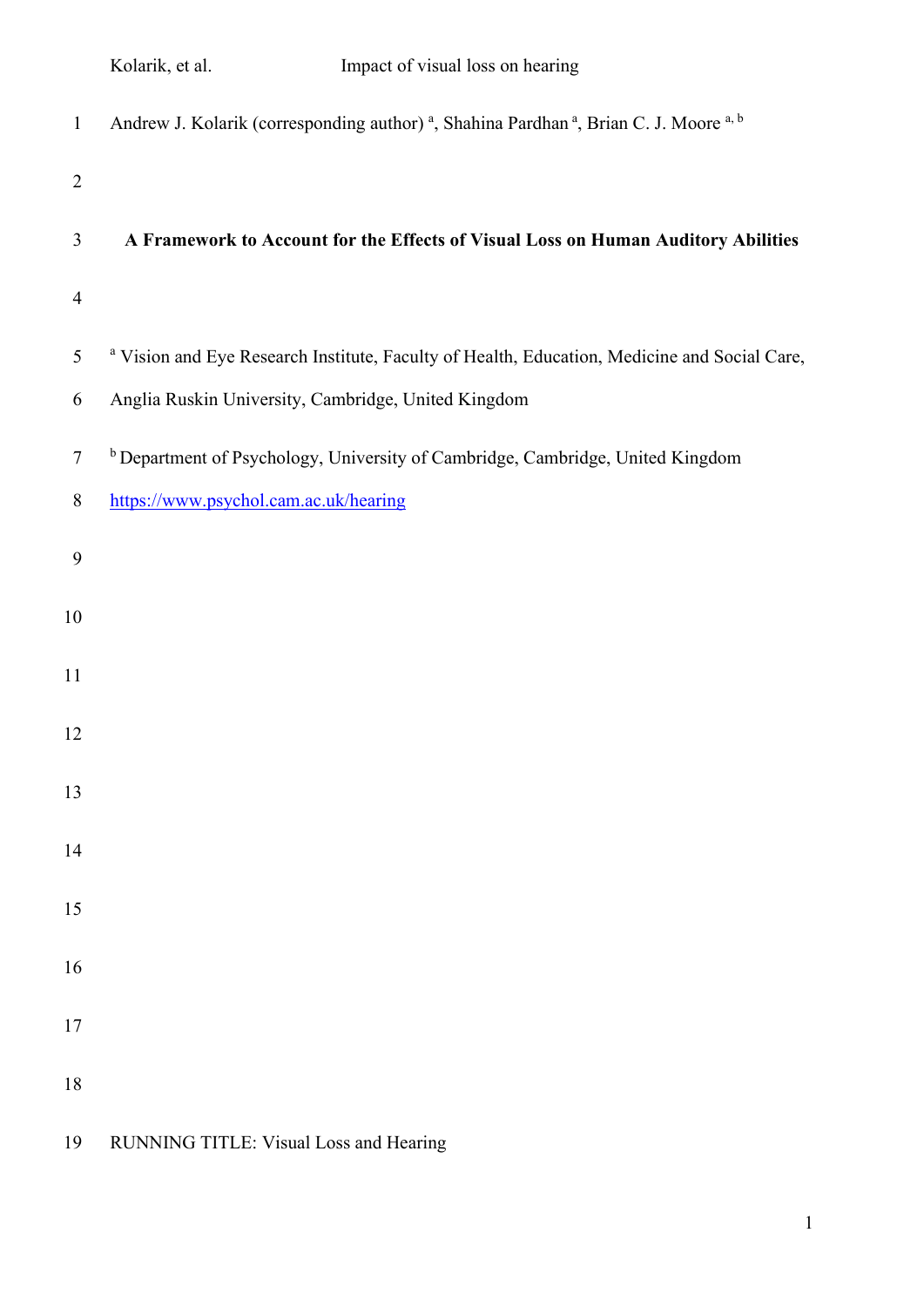# **Abstract**

 Until recently, a commonly held view was that blindness resulted in enhanced auditory abilities, underpinned by the beneficial effects of cross-modal neuroplasticity. This viewpoint has been challenged by studies showing that blindness results in poorer performance for some auditory spatial tasks. It is now clear that visual loss does not result in a general increase or decrease in all auditory abilities. Although several hypotheses have been proposed to explain why certain auditory abilities are enhanced while others are degraded, these are often limited to a specific subset of tasks. A comprehensive explanation encompassing auditory abilities assessed in fully blind and partially sighted populations and spanning spatial and non-spatial cognition has not so far been proposed. The current paper proposes a framework comprising a set of nine principles that can be used to predict whether auditory abilities are enhanced or degraded. The validity of these principles is assessed by comparing their predictions with a wide range of empirical evidence concerning the effects of visual loss on spatial and non- spatial auditory abilities. Developmental findings and the effects of early- versus late-onset visual loss are discussed. Ways of improving auditory abilities for individuals with visual loss and reducing auditory spatial deficits are summarized. A new Perceptual Restructuring Hypothesis is proposed within the framework, positing that the auditory system is restructured to provide the most accurate information possible given the loss of the visual signal and utilizing available cortical resources, resulting in different auditory abilities getting better or worse according to the nine principles.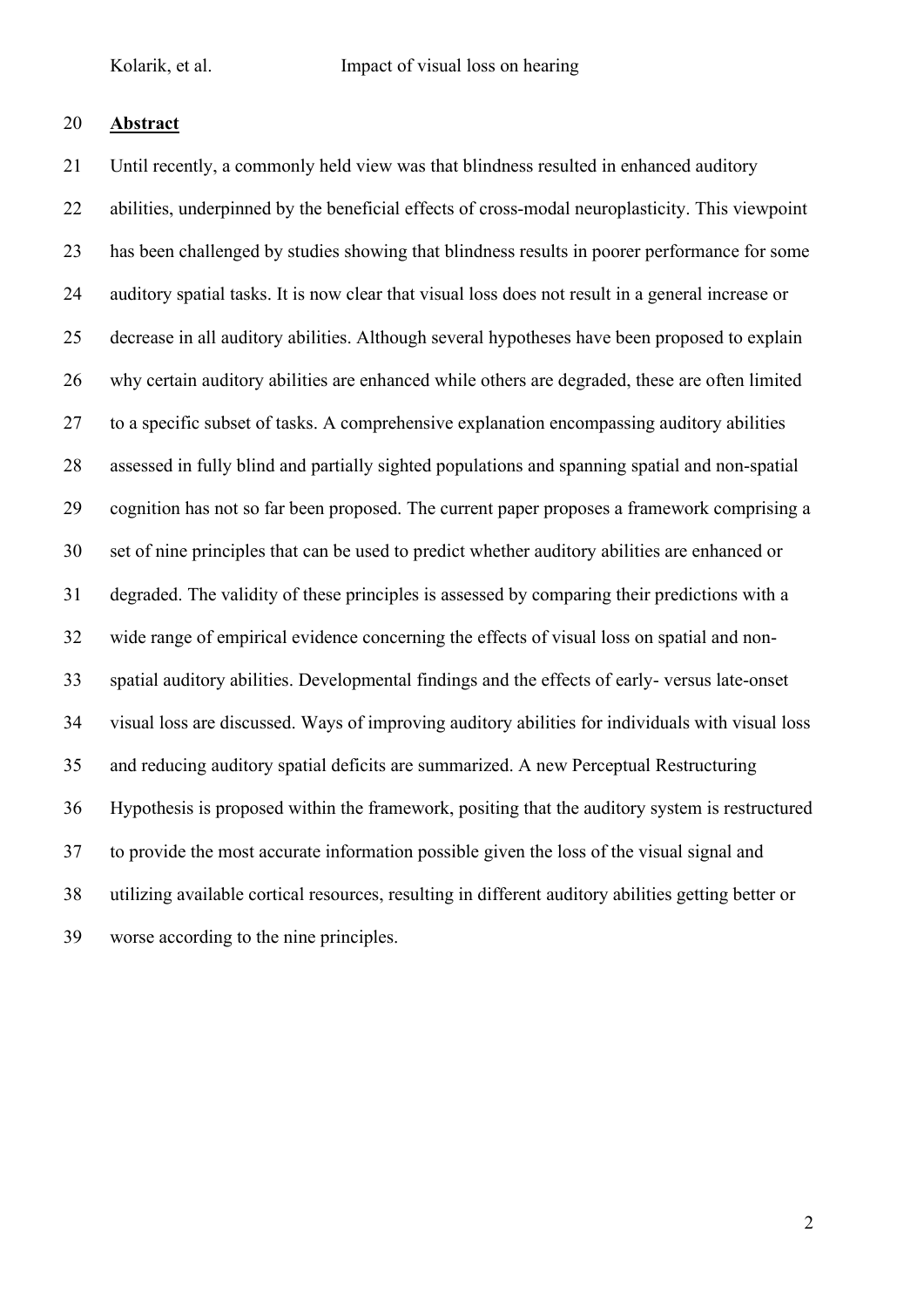Keywords: auditory; blindness; cross-modal; spatial; neural plasticity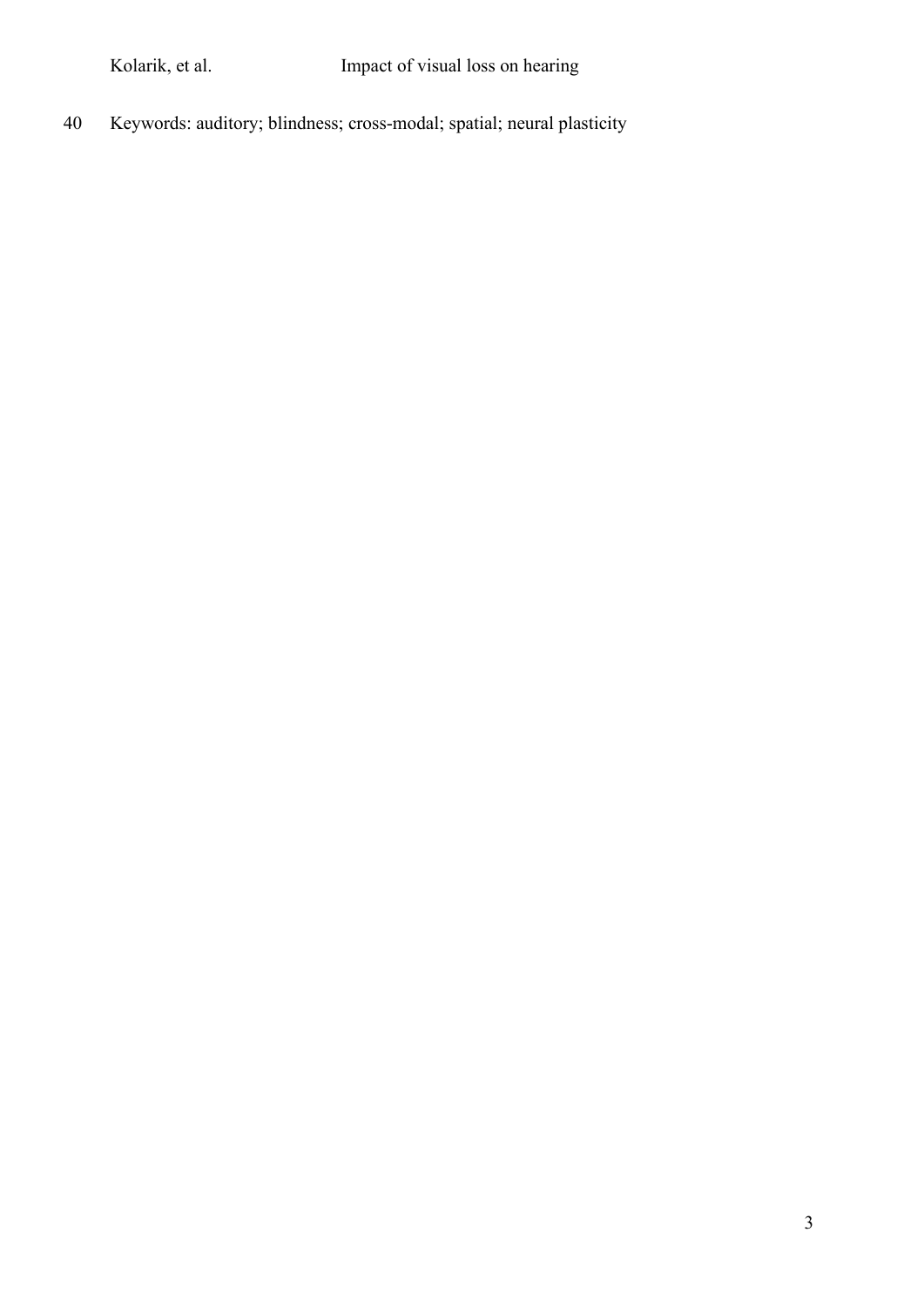#### **Introduction**

 Visual loss affects a wide variety of abilities across the remaining intact senses. Many abilities are enhanced following blindness. This has been demonstrated with auditory (Hotting & Roder, 2009; Kolarik, Cirstea, Pardhan, & Moore, 2014a; Voss, 2019), tactile (Goldreich & Kanics, 2003; Van Boven, Hamilton, Kauffman, Keenan, & Pascual–Leone, 2000), and olfactory (Cuevas, Plaza, Rombaux, De Volder, & Renier, 2009) tasks. Blind people have also been reported to have an enhanced ability to discriminate small changes in heat (Slimani, Ptito, & Kupers, 2015). However, other abilities have been shown to be degraded following visual loss in the auditory (Gori, Sandini, Martinoli, & Burr, 2014) and tactile (Gori, Sandini, Martinoli, & Burr, 2010) domains. It appears that loss of vision does not lead to a general increase or decrease in abilities in the intact sensory domains. Instead, some abilities are enhanced and some are degraded, and whether performance is better or worse than "normal" appears to be task dependent. Although a number of explanations for why specific abilities change following visual loss have been put forward, as described later in this paper, the underlying principles of what drives changes in abilities following visual loss are not yet clear. Nor is it clear what characteristics of a given ability/task are associated with enhancement or degradation.

 Auditory abilities, which are the focus of the current paper, are especially important to people with full and severe visual loss, who rely heavily on sound for navigating and exploring new environments and communicating and interacting with others. In the absence of vision, auditory cues provide spatial information about sound sources and sound-reflecting objects in extrapersonal space, the region beyond reaching distance. Visual loss does not seem to affect auditory performance for very basic detection or discrimination tasks, such as the detection of pure tones in quiet (Yabe & Kaga, 2005) or the detection of changes in intensity (Voss & Zatorre, 2011). However, blindness can have substantial effects on the accuracy of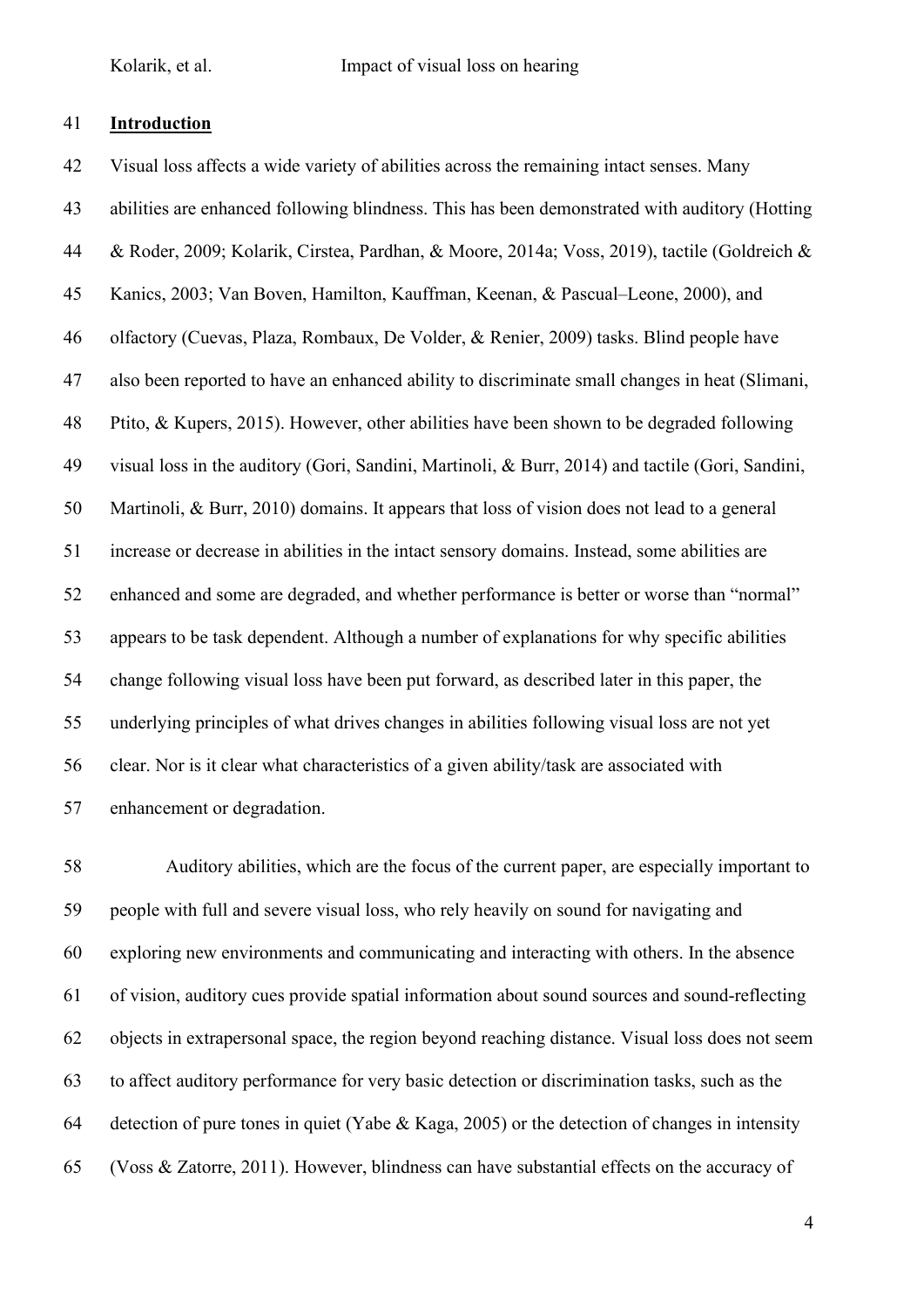judgments of the azimuth, distance and elevation of sound sources, and the impact of

blindness on auditory spatial abilities in particular has been the focus of considerable research

(for reviews, see Hotting & Roder, 2009; Kolarik, Moore, Zahorik, Cirstea, & Pardhan,

2016a; Théoret, Merabet, & Pascual-Leone, 2004; Voss, 2016).

#### The perceptual deficiency hypothesis and the perceptual enhancement hypothesis

 Two primary hypotheses have been put forward to account for how and why auditory abilities are either degraded or enhanced. These are the perceptual deficiency hypothesis and the perceptual enhancement hypothesis, respectively. First proposed around sixty years ago, these hypotheses have continued to shape modern interpretations of the effects of visual loss on hearing. The perceptual deficiency hypothesis (Axelrod, 1959; Jones, 1975) is specific to spatial processing, and posits that without an intact visual signal to accurately calibrate auditory information, performance for auditory spatial tasks will be poorer than normal. This hypothesis has been supported by studies showing that blind people show deficits in the construction of internal auditory spatial maps (Gori, et al., 2014; Lewald, 2002b; Zwiers, Van Opstal, & Cruysberg, 2001); these studies are described in more detail later in this paper. The perceptual deficiency hypothesis has been used to explain the poorer auditory performance of visually impaired people in judging elevation (Lewald, 2002b; Zwiers, et al., 2001) and absolute distance (Kolarik, Pardhan, Cirstea, & Moore, 2017a), and in a spatial bisection task, which involves presentation of three successive sounds in different locations, the participant 86 being asked to judge whether the second sound is closer to the first or the third (Gori, et al., 2014). In contrast, the compensation or perceptual enhancement hypothesis (Rice, 1970) suggests that loss of or reduced visual input leads to greater reliance on and experience with the use of auditory information compared to fully sighted people, and this, combined with compensatory processes such as recruitment of visual areas of the brain for the processing of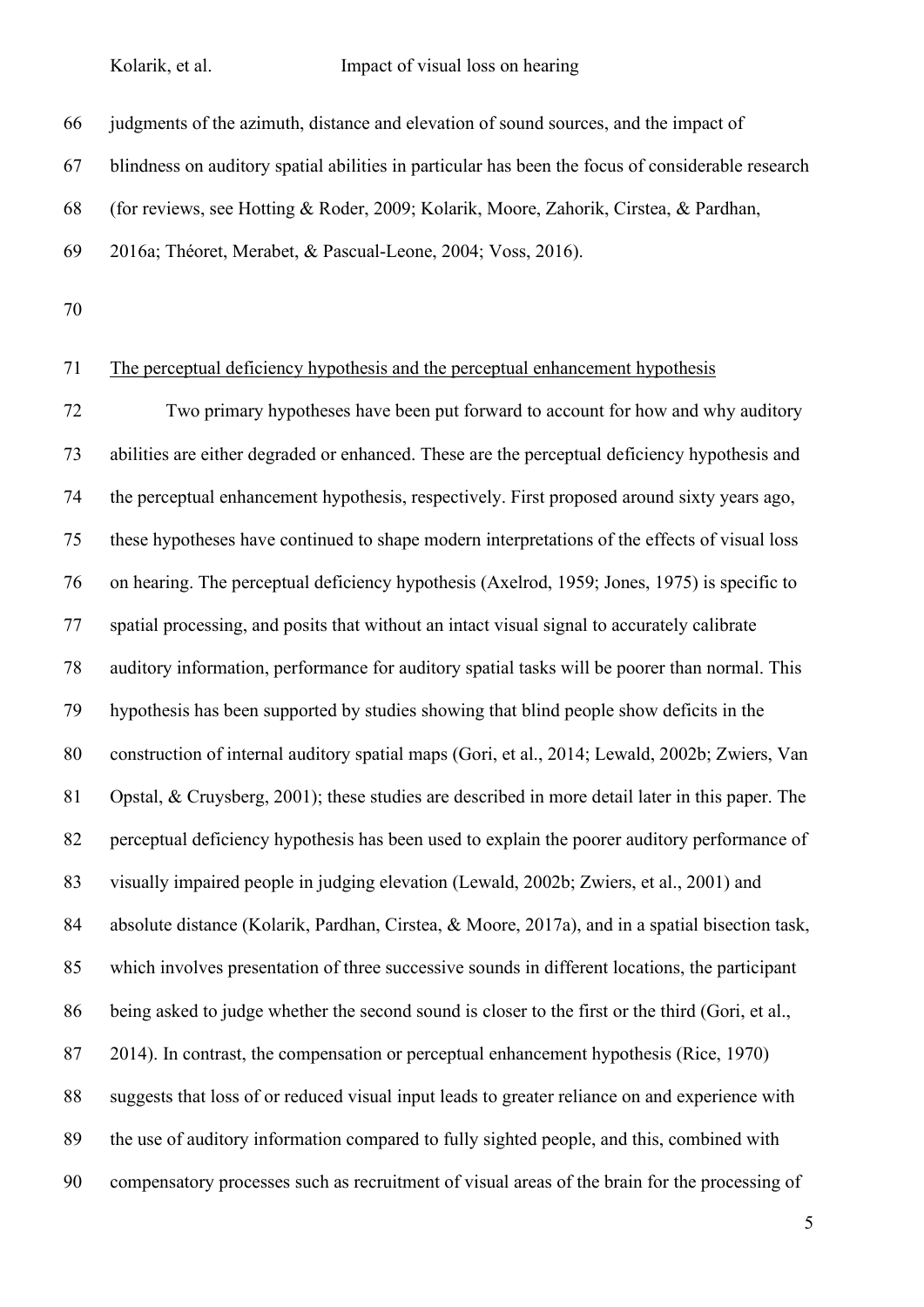auditory information, leads to enhanced performance (Collignon, Voss, Lassonde, & Lepore, 2009; Dormal, Rezk, Yakobov, Lepore, & Collignon, 2016; Voss, 2016; Voss & Zatorre, 2012). The perceptual enhancement hypothesis has been used to explain results showing enhanced auditory performance following blindness for judgments of sound source azimuth (Lessard, Pare, Lepore, & Lassonde, 1998), frequency discrimination (Gougoux et al., 2004), distance discrimination (Kolarik, Cirstea, & Pardhan, 2013b; Voss et al., 2004) and detection of motion (Lewald, 2013).

 The application of these hypotheses has been somewhat ad hoc. It is not clear which of the two hypotheses should be applicable to any specific auditory ability/task. If certain auditory abilities can be improved following visual loss via mechanisms such as cortical reorganization, the question arises as to why all auditory abilities are not improved. Similarly, if visual signals are required to accurately calibrate auditory spatial information, why are not all auditory spatial abilities degraded following visual loss? These issues are also faced by other explanations for changes in auditory abilities with visual loss. One such explanation is in terms of reference frames (for a review, see Voss, 2016). It has been suggested that blindness results in a reduced ability to use an allocentric reference frame, where external objects or the local environment are used as a spatial reference, and greater reliance on an egocentric reference frame that uses the body as a spatial reference (Gori, et al., 2014; Vercillo, Burr, & Gori, 2016; Vercillo, Milne, Gori, & Goodale, 2015; Wersenyi, 2012). However, this explanation is problematic since there is evidence that internal representations may be solely dependent on egocentric reference frames (Filimon, 2015). A more comprehensive framework is required to account for why some auditory abilities are enhanced and others are degraded. Such a framework could then be used to predict the effects of visual loss on auditory spatial abilities that have not yet been assessed.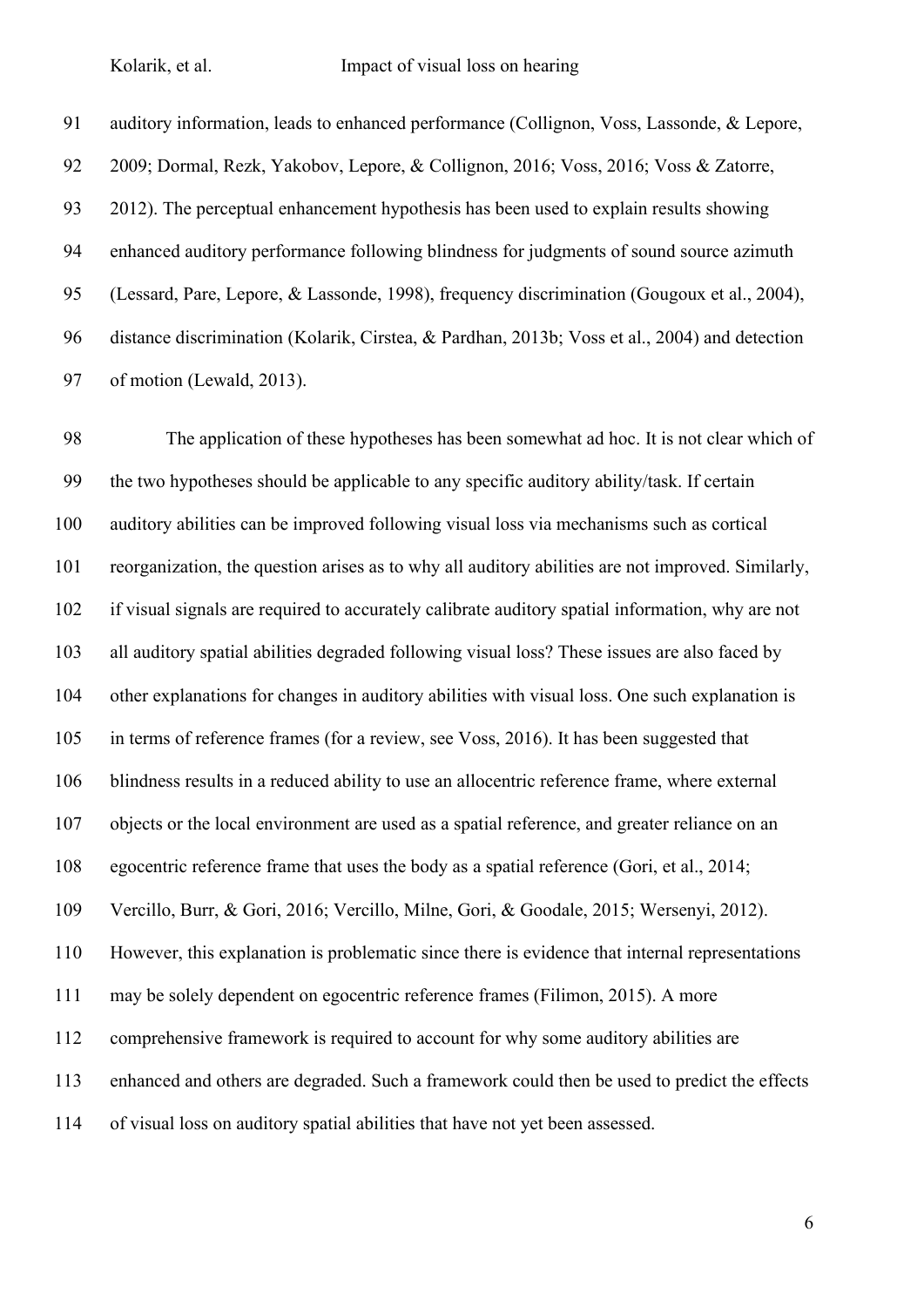| 115 | We next propose a series of general principles that can be used to predict whether the           |
|-----|--------------------------------------------------------------------------------------------------|
| 116 | ability to perform any specific task is enhanced or degraded by visual loss. We note that these  |
| 117 | may not apply in all cases, but that they apply in most. To assess the validity of these         |
| 118 | principles, we assess the extent to which the predictions are valid for a wide range of auditory |
| 119 | abilities that have been assessed to date, including abilities for localizing both active sound  |
| 120 | sources and silent objects using echolocation, and speech, music and spectral processing.        |
| 121 | Developmental findings regarding the effects of visual loss on auditory abilities are described. |
| 122 | The effects of early- and late-onset visual loss are described, and explanations are discussed   |
| 123 | regarding the origin of individual differences in auditory abilities in people with visual loss. |
| 124 | Lastly, possible means of reducing auditory spatial deficits brought on by visual loss are       |
| 125 | discussed, and the importance of linking laboratory research to real-life applications is        |
| 126 | highlighted.                                                                                     |
| 127 |                                                                                                  |
| 128 | Proposed principles determining whether enhancement or degradation occurs following              |
| 129 | blindness                                                                                        |
| 130 | The proposed principles are described below. Each is denoted by P followed by a                  |
| 131 | number, to facilitate later evaluation of the principles:                                        |
| 132 | P1. Complexity. For changes in auditory ability (for better or worse) to occur as a result of    |
| 133 | blindness, the task must be complex.                                                             |

 P2. *Discrimination*. The ability to discriminate small changes in sounds is improved by blindness.

 P3. *Detection*. The enhancement in discrimination ability is marked when the task only requires detection of a change.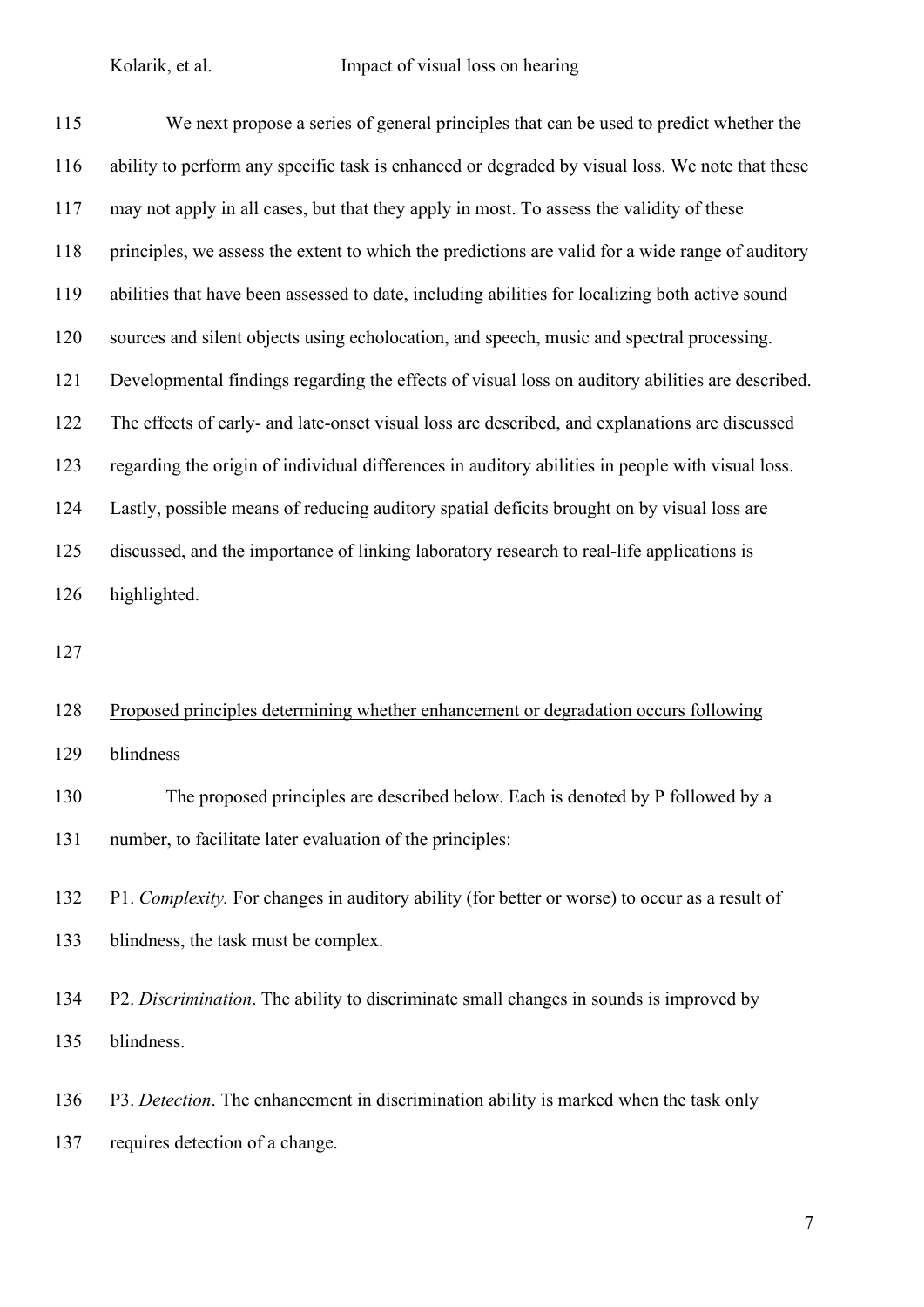| 138 |  |  | P4. Identifying the direction of monotonic change. Enhancement will occur when the auditory |
|-----|--|--|---------------------------------------------------------------------------------------------|
|     |  |  |                                                                                             |

- cues involved change monotonically with the variable that is to be judged.
- P5. *Identifying the direction of non-monotonic change.* Enhancement will occur if the
- relationship between the auditory cues and the variable that is to be judged has been learned;
- otherwise degradation will occur.
- P6. *Calibration requiring visual cues.* Blindness results in degraded performance when lack
- of requisite visual calibration information leads to a less precise mapping of auditory cues to the quantity to be judged.
- P7. *Calibration using non-visual cues.* Blindness leads to enhanced performance for auditory
- cues that can be calibrated without vision.
- P8. *Experience and practise.* Prolonged experience and practise using auditory cues leads to superior auditory performance for blind people.
- P9. *Age of onset*. Changes in auditory ability are greater the earlier in life that vision is lost.
- The next section reviews auditory spatial abilities that are enhanced following full blindness, summarizes the linking characteristics between them, and assesses the extent to which the results are consistent with principles P1 to P9.
- 

#### **Auditory spatial abilities that are enhanced as a result of full blindness**

- Relative auditory distance perception
- A number of studies have shown that blindness results in an enhanced ability to judge the
- relative distance of sounds, e.g. to judge which of two successive sounds is closer. Ashmead
- et al. (1998) assessed distance discrimination for pairs of Gaussian noise bursts presented at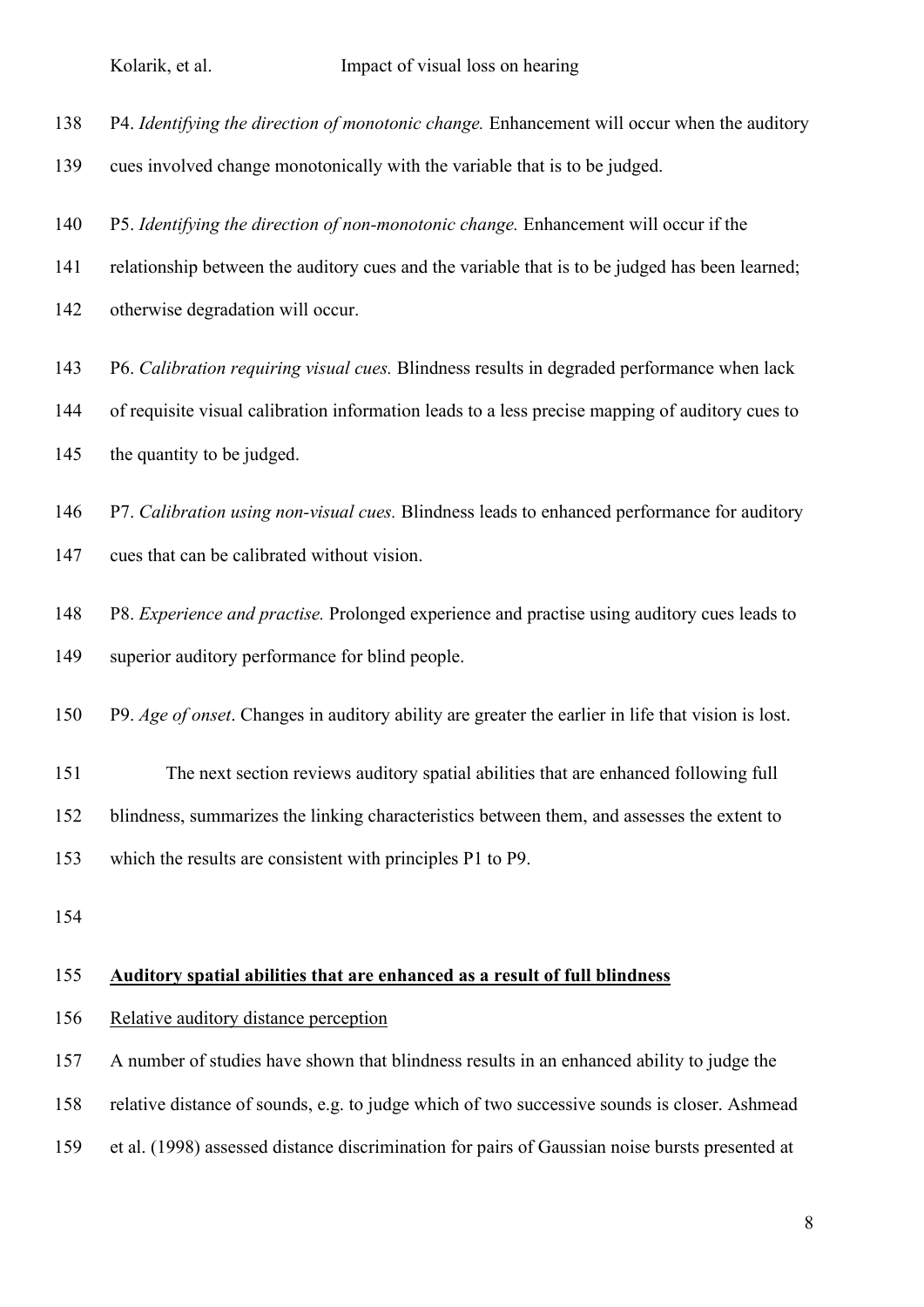distances between 1.55 and 1.95 m in a reverberant environment. Blind children (a mixture of early and late-onset) were significantly better able to discriminate distance than groups of sighted children or sighted adults. Voss, et al. (2004) reported that early- and late- onset blind groups were able to discriminate the distances of pairs of broadband noises presented in a reverberant environment between 3 and 4 m from the participant, whereas sighted controls were unable to discriminate the distances of the noise bursts. Kolarik, et al. (2013b) assessed distance discrimination for pairs of broadband noise bursts presented between 1 and 8 m away in virtual anechoic and reverberant environments. The blind participants were better than sighted or partially sighted groups at using two the two main auditory distance cues, level and direct-to-reverberant energy ratio (DRR)(Kolarik, Cirstea, & Pardhan, 2013a; Kolarik, et al., 2016a; Zahorik, Brungart, & Bronkhorst, 2005), to discriminate distance. These findings are consistent with P1 (complexity), P2 (discrimination), and P4 (identifying the direction of monotonic change). Overall, the findings for relative auditory distance perception are consistent with the perceptual enhancement hypothesis. They are not consistent with the perceptual deficiency hypothesis.

#### Echolocation

 Human echolocation is the ability to emit sounds and utilize the returning echoes to obtain information regarding silent objects in the vicinity, in a similar manner to bats and dolphins (for reviews, see Kolarik, et al., 2014a; Stoffregen & Pittenger, 1995; Thaler & Goodale, 2016). Within the blind population, those who echolocate often have real-life advantages, including higher salary and higher mobility in unfamiliar places, than those who are not echolocators (Thaler, 2013). Successful echolocation depends on the ability to produce appropriate signals, such as tongue clicks, and to detect and discriminate the sound reflections (Tirado, Lundén, & Nilsson, 2019). Although both sighted and blind people are able to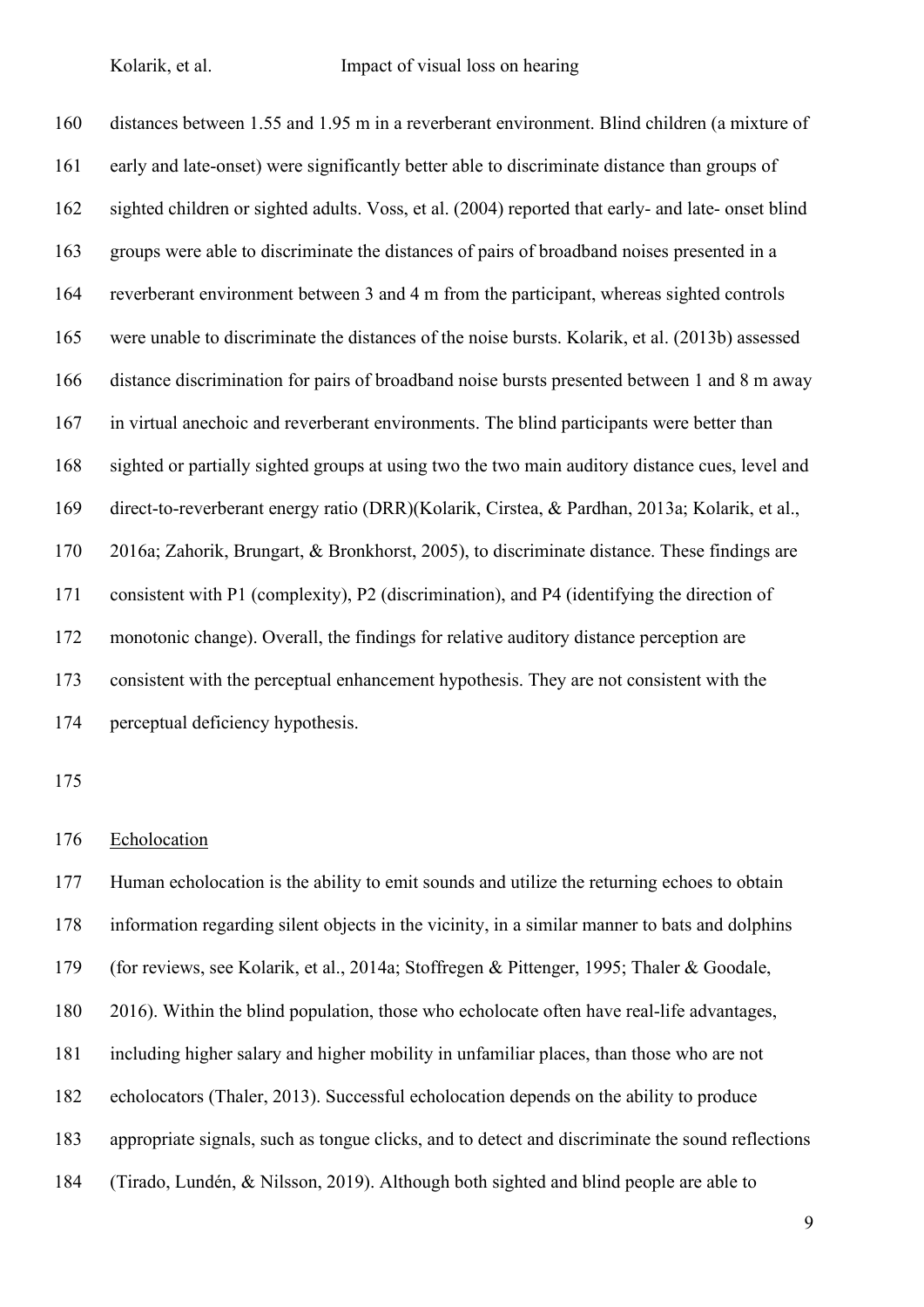echolocate, blind people display enhanced skills for several aspects of echolocation, including object detection (Kolarik, Scarfe, Moore, & Pardhan, 2017c; Rice, 1969) and localization (Rice, 1969; Schenkman & Nilsson, 2010, 2011), discrimination of the spatial positions of two disks (Teng & Whitney, 2011), discrimination of object material or texture (but not density, Hausfeld, Power, Gorta, & Harris, 1982; Kellogg, 1962), judgment of size and distance (Kellogg, 1962), and shape (Hausfeld, et al., 1982), and when using sound to navigate around obstacles (Kolarik, et al., 2017c) or to walk in a straight line parallel to a wall (Strelow & Brabyn, 1982). Blind people are also more sensitive than sighted controls to non-self-generated sound echoes (Dufour, Després, & Candas, 2005; Kolarik, et al., 2013b). Teng and Whitney (2011) showed that early-onset blindness enhanced spatial acuity for echolocation compared to sighted people. They used an auditory version of the visual Vernier acuity task to measure the spatial resolution of echolocation. Participants were presented with two vertically separated disks, at various horizontal center-to-center offsets, and were required to report if the top disk was positioned to the left or right of the bottom disk. Participants were an early-onset blind expert echolocator, and a group of sighted participants trained in the task until they reached asymptotic performance. The blind expert showed the best performance, but some sighted controls showed spatial resolution that approached that of the blind expert.

 Schenkman and Nilsson (2010) played recorded bursts of noise to blind (a mix of early and late-onset) and sighted participants with an aluminum disk present at distances between 0.5-5 m, or with the disk absent. Blind participants were better able to detect the presence of the disk than sighted participants. Possible cues were: (1) the overall level was higher when the disk was present; (2) the interaction of the direct sound and the reflected sound from the disk produced spectral and temporal cues that evoked a pitch percept. In a follow-up study Schenkman and Nilsson (2011) showed that a mix of early and late-onset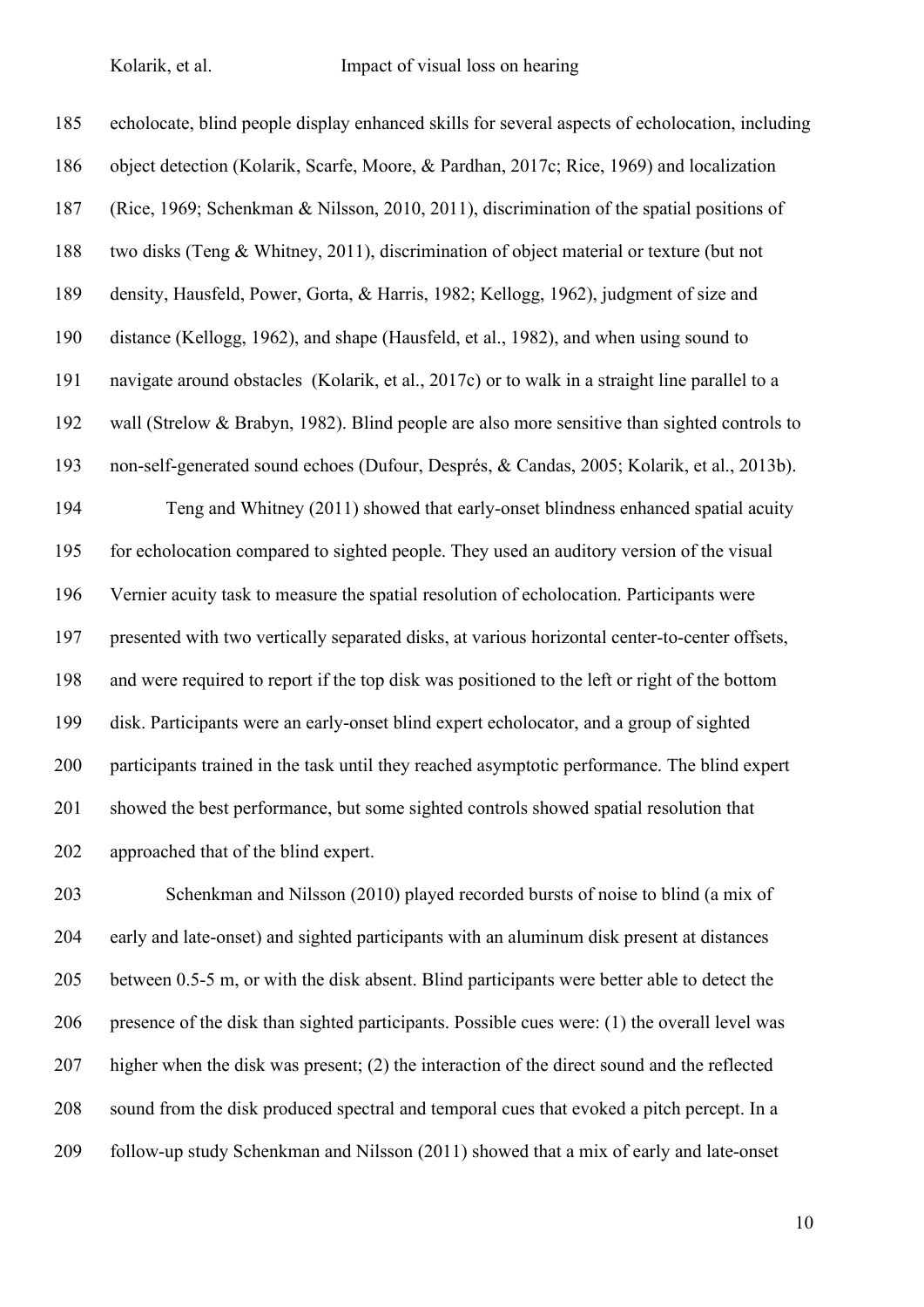blind participants performed better than sighted participants when only the pitch cue was present but not when only the level cue was present, suggesting the importance of spectral and temporal information for blind people when detecting objects using echolocation. Nilsson and Schenkman (2016) measured discrimination thresholds for interaural time differences (ITDs) and interaural level differences (ILD) in click sounds for sighted and blind people (a mix of early and late-onset blind). They included sounds with two successive clicks, simulating a leading sound and an echo, and the ITD and ILD were changed either for the leading sound or the lagging sound. ITD and ILD sensitivity were greater for the blind group than for age-matched controls in all conditions. Schenkman, Nilsson, and Grbic (2016) measured sensitivity for detecting echoes using sounds recorded in a reverberant room, via an artificial binaural head with a loudspeaker

 emitting sounds from 1 m behind the head and with an aluminium disk 1 m in front of the head either present or absent. Stimuli were brief bursts of noise presented at rates from 1 to 64 bursts within 500 ms or a single 500-ms burst. Participants had to report which of two sounds, one with the disc present and one with it absent, contained an echo. The blind participants (a group with a mix of early and late-onset blindness) performed better than the sighted controls for all burst rates and for the 500-ms burst.

 Kolarik, et al. (2017c) investigated the kinematics of obstacle circumvention for an early-onset blind echolocation expert, an early-onset blind group untrained in echolocation, and a sighted control group. Participants were blindfolded and had to detect and navigate around an obstacle using echolocation clicks. The obstacle was placed in a random location at the midline of the participant or to the left or right, at a distance of 1.5 or 2 m, or was absent. Blind non-echolocators navigated significantly more effectively than blindfolded sighted controls, as shown by a greater obstacle detection range, fewer collisions, lower movement times, and fewer velocity corrections (number of stops and starts, a measure of how fluid the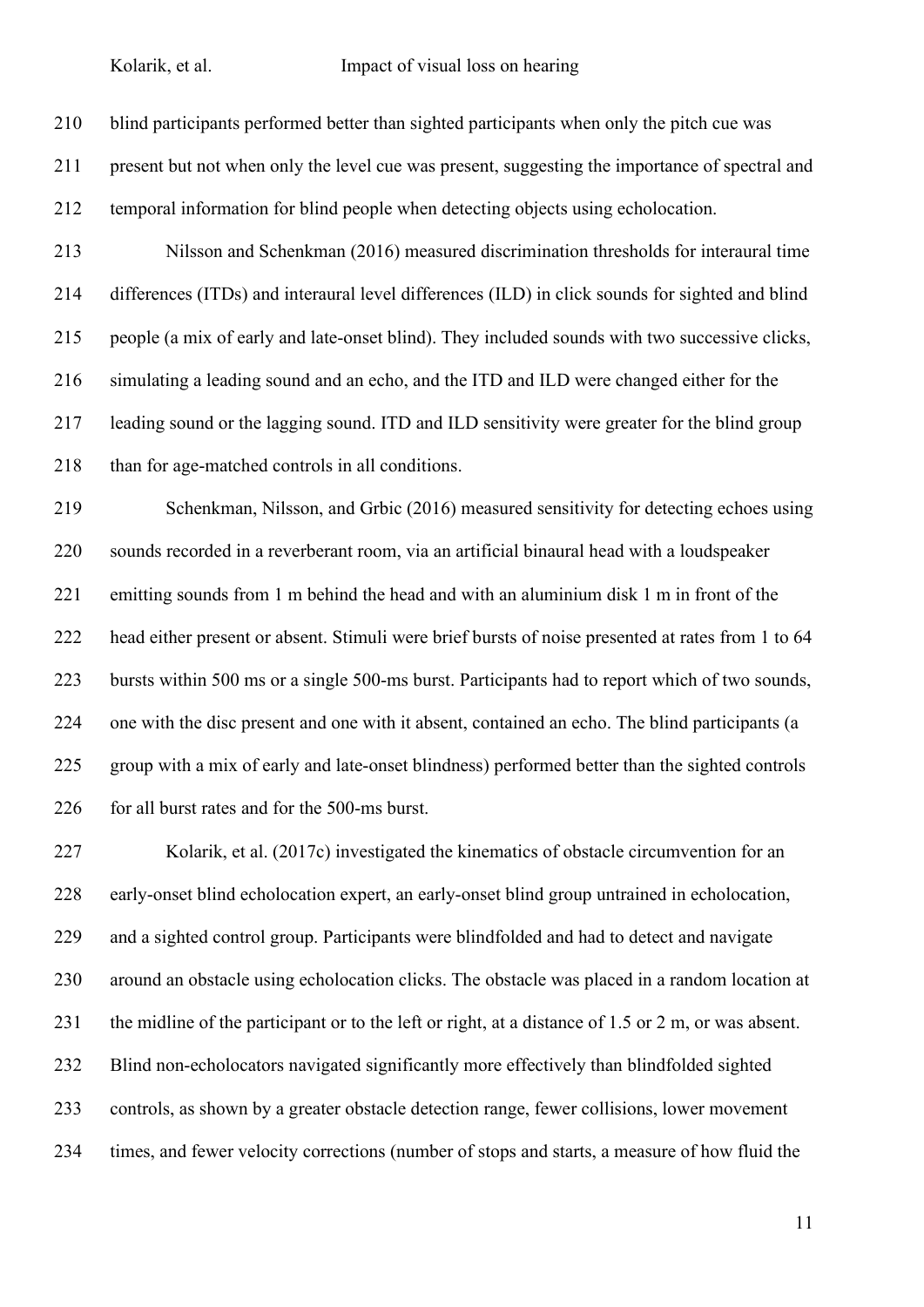movement is). The blind expert echolocator showed performance similar to or better than for the other groups, although the differences were not significant. The results suggest that blind people develop enhanced abilities to process sound echoes and these can be used to enhance locomotor performance, resulting in more accurate, faster and more fluid navigation using echolocation, even without extensive training or experience.

 Thaler, Zhang, Antoniou, Kish, and Cowie (2020) also investigated obstacle circumvention using echolocation, and compared groups of blind expert echolocators, blind echolocation beginners, and blindfolded sighted non-echolocators. The blind groups were a mix of early and late-onset participants. In contrast to Kolarik, et al. (2017c), there were no significant differences in performance between sighted controls and blind echolocation beginners, for number of collisions, movement speed, or walking paths, but blind experts showed better performance on these measures than the other groups. The findings of Kolarik, et al. (2017c) suggest that long-term blindness itself leads to enhanced performance, whereas the findings of Thaler, et al. (2020) suggest that it is expertise, or expertise combined with 249 blindness, that leads to enhanced performance. However, there were a number of methodological differences between the two studies that may have contributed to the differences in findings. Kolarik, et al. (2017c) utilized an obstacle covered by reflective foil to give strong echoes, whereas Thaler, et al. (2020) used a polystyrene obstacle coated with primer that probably led to less distinct echoes. Also, Thaler, et al. (2020) did not move the obstacle in the lateral direction and analyzed all trials, including collisions, whereas Kolarik, et al. (2017c) only analyzed successful (non-collision) trials. Further work is needed to clarify when enhanced sensitivity to sound echoes arising from blindness is associated with advantages in sensory-motor coordination. It is clear that the extensive experience of blind expert echolocators leads to improved performance when using echolocation for spatial tasks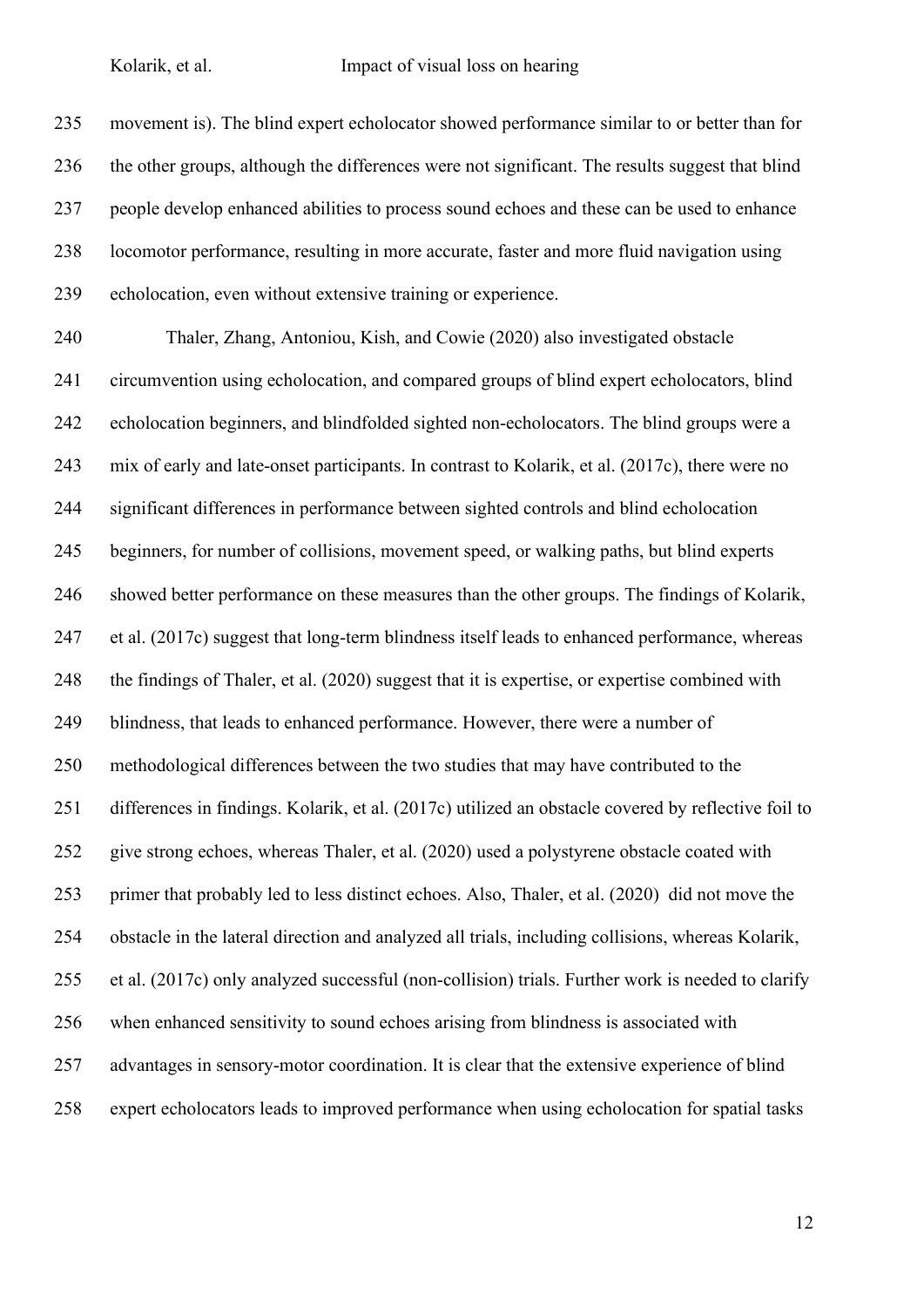(Arnott, Thaler, Milne, Kish, & Goodale, 2013; Milne, Arnott, Kish, Goodale, & Thaler,

2015; Teng, Puri, & Whitney, 2012; Teng & Whitney, 2011; Thaler, et al., 2020).

 Overall, the results described in this section are consistent with P1 (complexity), P2 (discrimination), P8 (experience and practise), and the perceptual enhancement hypothesis.

#### Sound localization in azimuth

 Auditory cues to azimuth can in principle be calibrated without visual information. For example, a blind person may be able to feel the position of a nearby sound source such as a radio. Also, for a sound source that is fixed in azimuth, the person can rotate their head to sample how the cues change with azimuth. Under these conditions, blindness may lead to enhanced performance (P5), but only if accurate calibration has been achieved. Several studies have shown that judgments of sound azimuth are indeed enhanced as a result of blindness (Després, Boudard, Candas, & Dufour, 2005a; Muchnik, Efrati, Nemeth, Malin, & Hildesheimer, 1991; Rice, 1969). This enhancement is often evident only in specific conditions, such as when listening monaurally (Doucet et al., 2005; Gougoux, Zatorre, Lassonde, Voss, & Lepore, 2005; Lessard, et al., 1998; Voss, Lepore, Gougoux, & Zatorre, 2011; Voss, Tabry, & Zatorre, 2015) or towards the side (Fieger, Röder, Teder-Sälejärvi, Hillyard, & Neville, 2006; Röder et al., 1999; Voss, et al., 2004) or back (Després, et al., 2005a). Several studies showed enhanced performance for approximately half of their blind participants only. A possible explanation for this was investigated by Voss, et al. (2015) and is discussed in more detail later in this paper.

 Lessard, et al. (1998) asked participants to judge the location of broad-band noise 281 bursts presented binaurally or monaurally (by plugging one ear) at azimuths between  $0^{\circ}$  and  $282 \pm 78^\circ$  to sighted participants and participants with congenital visual loss who either had residual vision or were totally blind. In the monaural condition, half of the totally blind group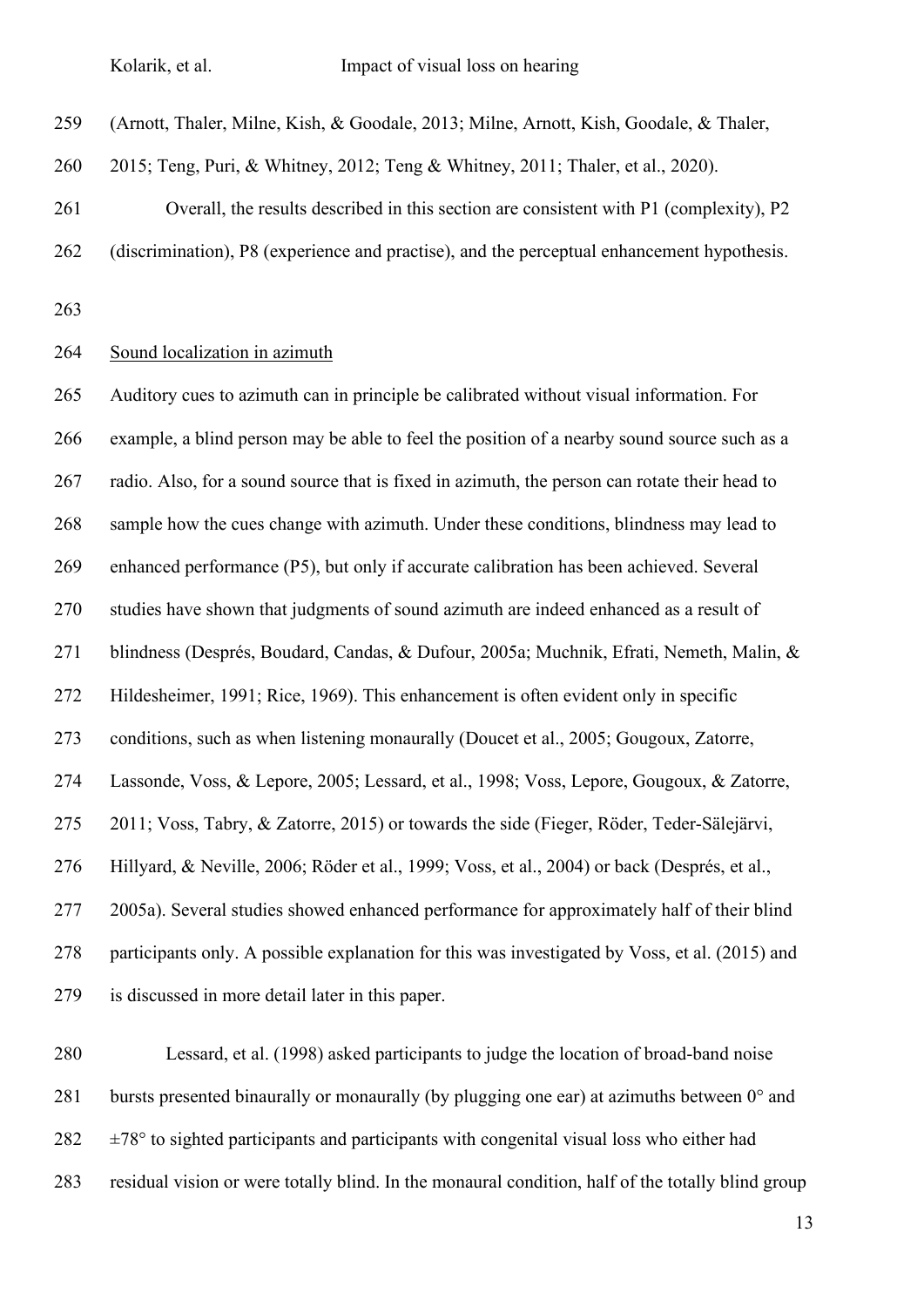showed highly accurate performance and localized the stimuli on the appropriate side of the head, suggesting a good ability to use monaural spectral cues for judgments of azimuth. Sighted controls, blind participants with residual vision, and half of the totally blind group showed poor performance and a bias to localize the stimuli on the side of the non-plugged ear. There were no significant differences in localization between sighted and totally blind groups under binaural conditions.

 Later studies have confirmed that blind participants are often better able than sighted controls to use monaural cues to judge the azimuth of sound sources. Gougoux, et al. (2005) and Doucet, et al. (2005) presented monaural or binaural broad-band noise bursts at azimuths 293 between  $0^{\circ}$  and  $\pm 78^{\circ}$  to sighted participants and blind participants with a mix of early- and late-onset blindness. In both studies, approximately half of the blind group were able to localize the stimuli on the appropriate side of the head, whereas the sighted group could not. Doucet, et al. (2005) conducted further tests on the blind participants who showed good monaural localization. They found that localization errors increased in conditions designed to disrupt the use of spectral cues, by the application of acoustical paste to the pinna or by leaving the pinna unobstructed but high-pass or low-pass filtering the sounds. These results suggest that good monaural localization was underpinned by the efficient use of spectral information.

 Similar findings were reported by Voss, et al. (2011) for a spectral discrimination task. They presented participants with broadband noise bursts filtered using monaural head-related transfer functions measured using a KEMAR manikin so as to simulate sounds with azimuths 305 between  $0^{\circ}$  and  $\pm 60^{\circ}$ . The sounds were presented via a single loudspeaker at  $0^{\circ}$  azimuth, so only spectral cues for azimuth were available. Approximately half of the early-onset blind group showed markedly better performance than the other half of that group, a late-onset blind group, and sighted controls. Overall, the results of these studies support the proposal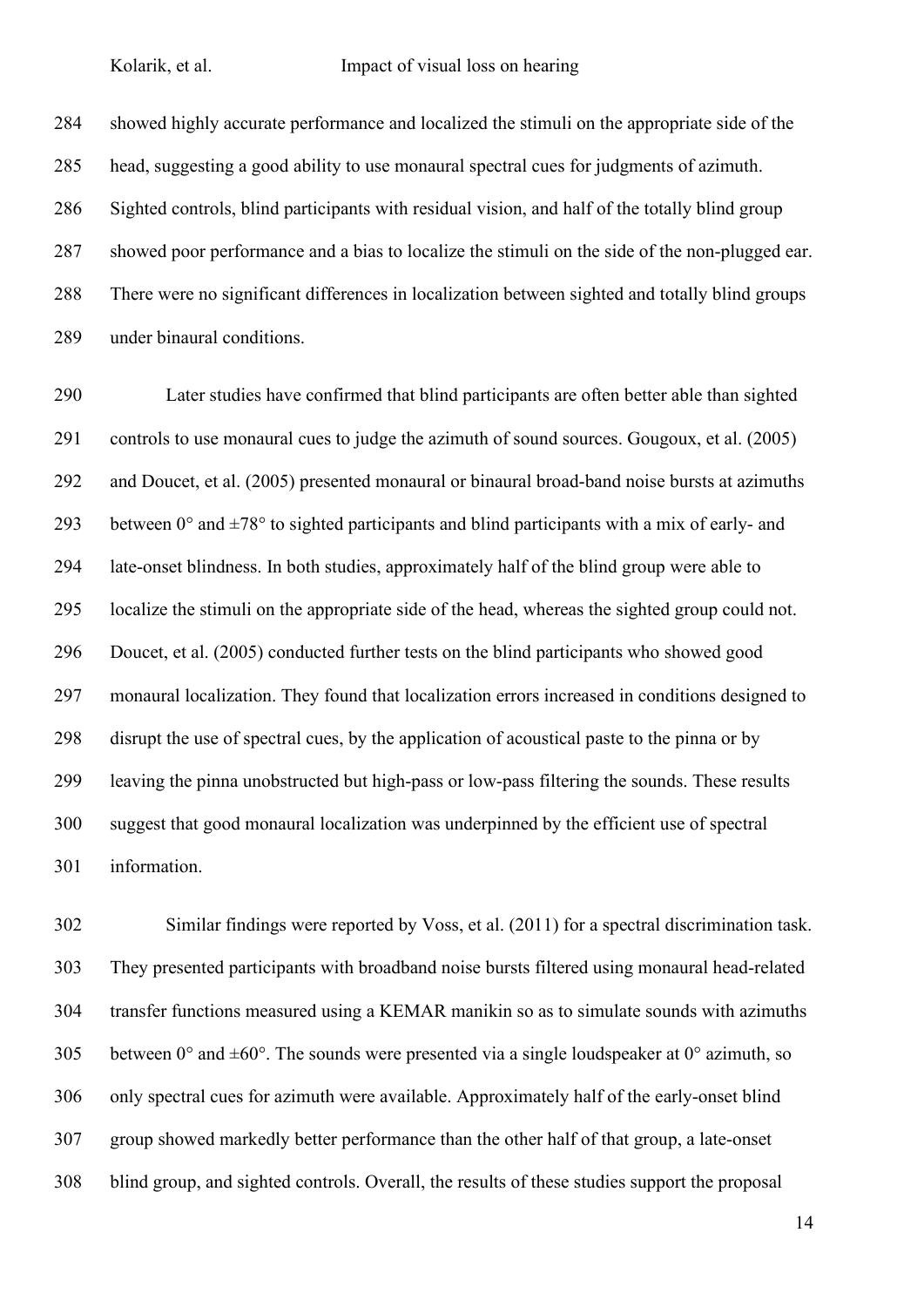

 Voss, et al. (2004) measured binaural localization in azimuth for sighted, early-onset, and late-onset blind groups using a minimum audible angle (MAA) task, in which two successive sounds, a reference and a target, were presented at different spatial locations. The participant was asked to report whether the second sound was located to the left or right of the first sound (or more to the front or to the back). Voss et al. used reference stimuli presented at 316 0° (using test sounds to the left or the right of 0°) or 90° azimuth (using test sounds in front of or behind 90°). The sound sources were beyond reaching and touching distance and background noise was present. For the 90° reference azimuth and for the rear hemifield only, 319 the early- and late-onset blind groups performed better than sighted controls. For the  $0^{\circ}$  reference azimuth, there were no significant differences between the groups, which was attributed to ceiling effects.

 Some other studies have shown no significant differences between blind and sighted groups in localizing binaurally presented sounds in azimuth (Fisher, 1964; Leclerc, Saint- Amour, Lavoie, Lassonde, & Lepore, 2000). Similarities in group performance have been attributed to ceiling effects due to the relatively low task difficulty when localizing single sounds from a limited number of possible source locations (Leclerc, et al., 2000).

 Feierabend, Karnath, and Lewald (2019) reported that blind participants (a mixture of early and late onset) performed more poorly than sighted participants when localizing sounds at azimuths between −45° and +45°. This is the only study that we are aware of showing an effect in this direction for judgments of azimuth. In this study, the participant adjusted a swivel pointer to indicate the perceived direction of the source. Possibly, the blind participants were relatively poor in judging the direction of the pointer, rather than being poor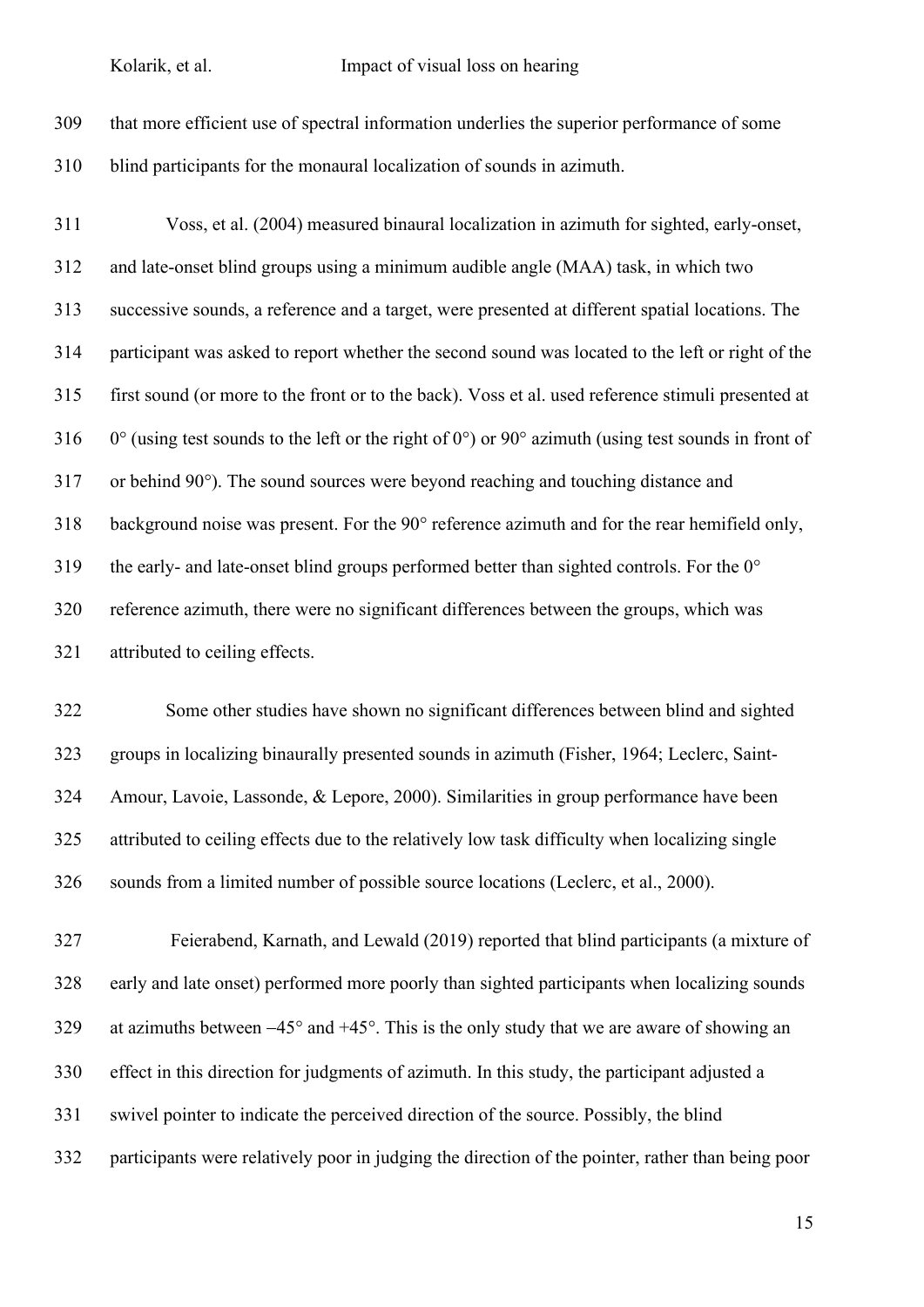in judging the locations of the sounds themselves. However, that study also differed from other studies in other ways, for example in the use of environmental sounds (a cuckoo clock, laughing man, crying baby, barking dog, or ringing telephone) as stimuli, whereas previous studies generally presented noise bursts. Also, the heterogeneity of the blind participants in severity of visual loss, age of blindness onset, and duration of blindness, may have influenced the results.

 It should be noted that there are two distinct aspects of performance when judging the direction of sounds: there may be systematic differences between the judged and actual direction (a form of bias); and there may be random variability in the judgments of any given direction. In many of the studies described above, the measure of accuracy used confounded these two aspects. It may have been the case that in the studies showing better performance of blind participants, these participants were not superior to the sighted participants in terms of biases, but they gave more consistent responses. Further research is needed to separate these two aspects of performance.

 In summary, blindness usually leads to enhanced monaural localization in azimuth for sounds in peripheral space, probably because of more efficient use of monaural spectral cues. Effects of blindness on binaural localization in azimuth for frontal space have not generally been found, possibly due to ceiling effects, although one study found poorer performance for blind participants for localization of environmental sounds coming from the frontal region of space.

 The results are in line with the perceptual enhancement hypothesis. The enhanced performance in the use of monaural spectral cues and binaural cues (in peripheral space) for localization in azimuth is consistent with P1 (complexity), P2 (discrimination), P4 (identifying the direction of monotonic change), P5 (identifying the direction of non-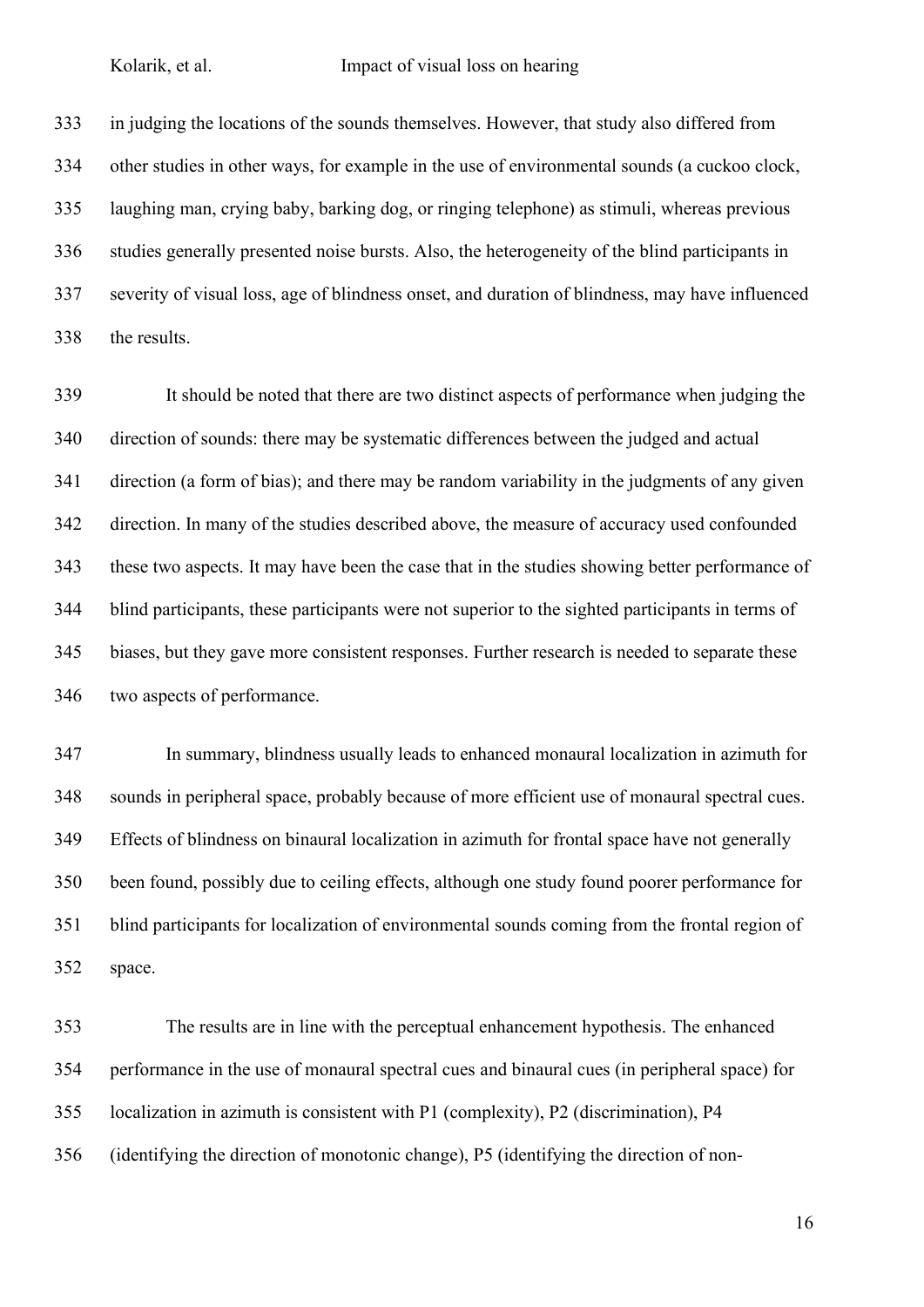monotonic change) and P7 (calibration using non-visual cues), if it is assumed that blind participants have learned the relationship between the complex spectral cues produced by the pinna and sound source azimuth. The spectral cues may be calibrated via the ITD and ILD cues that usually accompany them or by monitoring how the spectral cues associated with a fixed sound source change when the person moves around a room or moves their head in the left-right direction.

# Auditory motion perception

 Several studies have shown that blind individuals have a better ability to perceive horizontal sound motion than sighted controls (Jiang, Stecker, Boynton, & Fine, 2016; Jiang, Stecker, & Fine, 2014; Lewald, 2013). Lewald (2013) presented broadband noises moving along a semi- circular loudspeaker array placed at a constant distance of 1.5 m from the participant. The minimum audible movement angle of the blind participants was approximately half the value measured for sighted controls. Early-onset and congenitally blind participants did not perform significantly differently from late-onset blind participants, suggesting that enhanced auditory motion perception does not depend critically on age of onset, inconsistent with P9.

 The effect of blindness on the ability to perceive looming sounds was assessed by Schiff and Oldak (1990). A sighted group of participants either watched a film with a soundtrack of approaching objects that disappeared before reaching their position or they listened to the soundtrack only without the film. A group of early-onset blind participants took part in the soundtrack-only condition. The task was to predict when the object would have reached them, by pressing a button. The blind group was more accurate than the sighted group in the soundtrack only condition.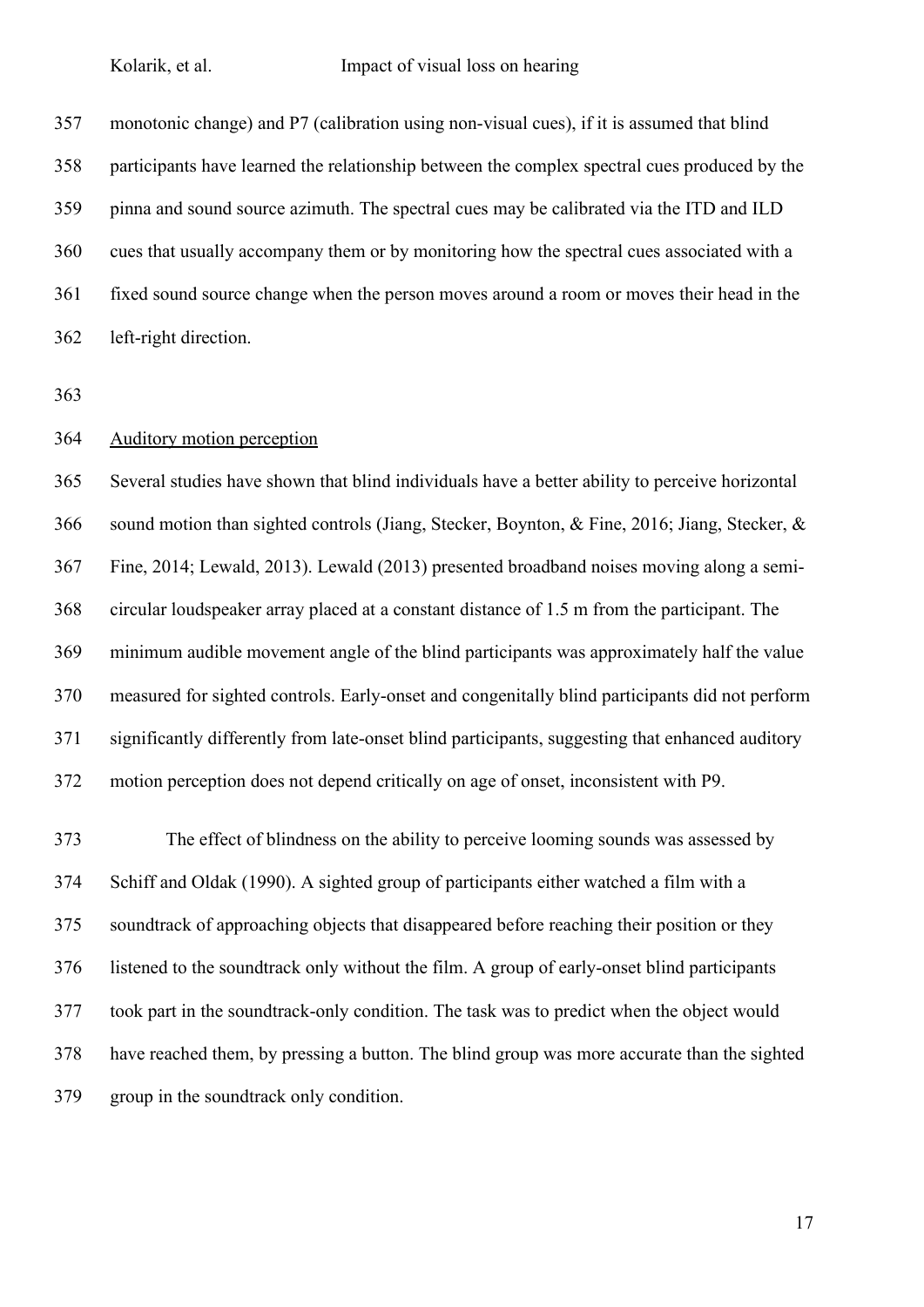The studies described above support the view that blindness results in enhanced perception of auditory motion, consistent with P1 (complexity), P2 (discrimination), P3 (detection) and the perceptual enhancement hypothesis. However, the tasks used in these studies involved relatively straightforward judgments such as sound movement direction (Lewald, 2013) or time-to-arrival (Schiff & Oldak, 1990). For more difficult auditory motion encoding and reproduction tasks (e.g. Finocchietti, Cappagli, & Gori, 2015a, described in more detail below), blindness can result in poorer performance than for sighted controls, consistent with P6 (calibration requiring visual cues).

#### Self-localization using sound

 Després, et al. (2005a) reported that blindness resulted in enhanced self-localization abilities. Sighted and congenitally blind participant groups listened to sounds played over loudspeakers at various positions in a dark anechoic room or a dark reverberant room. Participants were asked to report their own position in the room, using a plan of the room (blind participants were given a raised-relief plan). For both anechoic and reverberant rooms, the blind group were significantly more accurate at reporting their position. This is consistent with P1 (complexity), P8 (experience and practise), and the perceptual enhancement hypothesis.

#### Auditory spatial attention

 Kujala, Lehtokoski, Alho, Kekoni, and Näätänen (1997) compared performance for early- blind and sighted participants in a bimodal divided spatial attention task. Intermixed auditory tones (delivered via headphones with an ITD of 0.5 ms and heard on the right) and tactile pulses (applied to the left index finger) were presented in a sequence together with occasional target stimuli that differed in location from the other stimuli (0 ms ITD for the auditory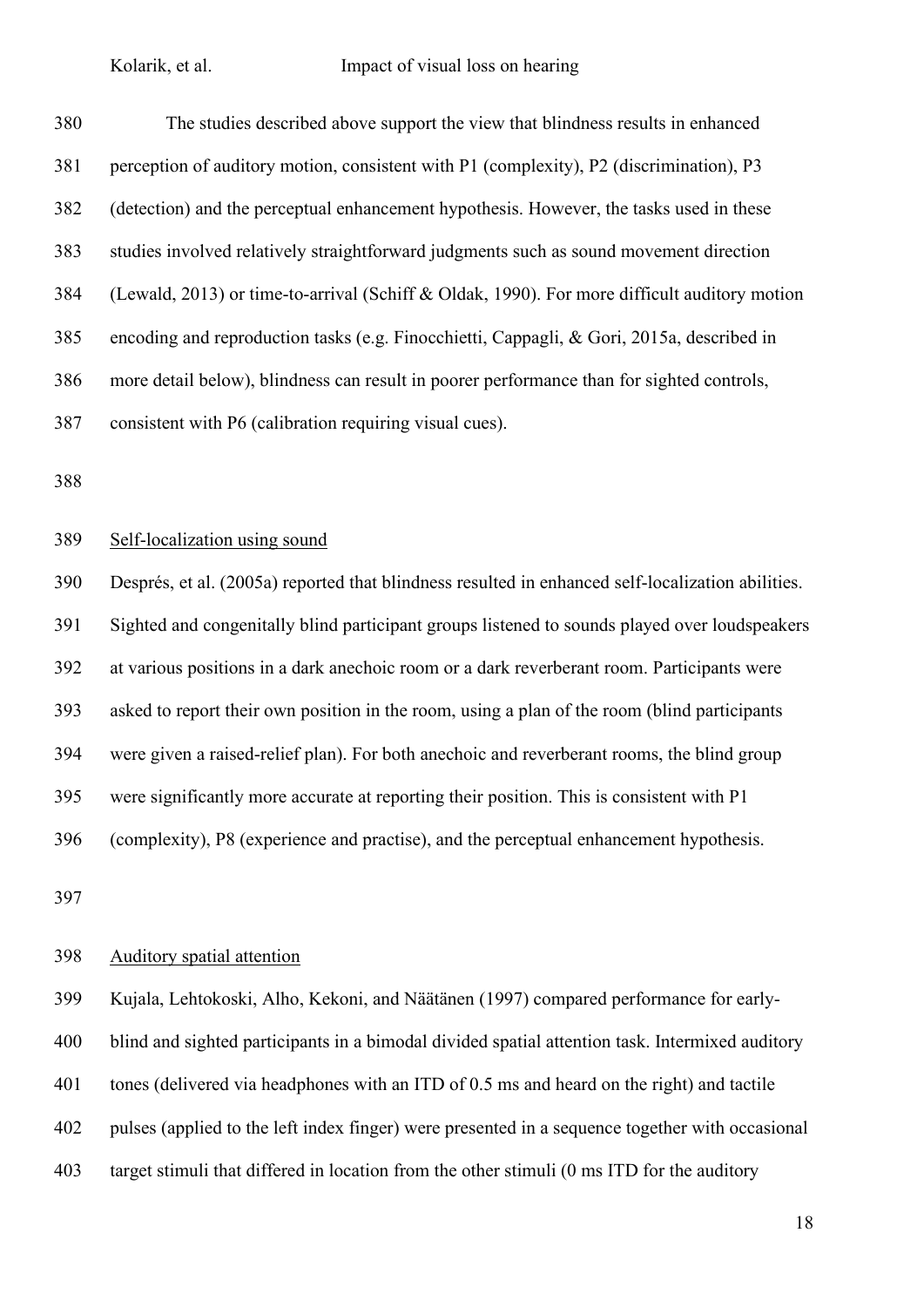stimuli and left middle finger for the tactile stimuli). Participants were required to press a key as quickly as they could in response to each auditory and tactile target. Blind participants had faster reaction times for auditory targets. Similar results were found in another study investigating auditory-tactile divided spatial attention (Collignon, Renier, Bruyer, Tranduy, & Veraart, 2006): blind participants had faster reaction times than sighted participants for the auditory component of the task. Collignon, et al. (2006) suggested that a previous failure to find differences between blind and sighted participants in an auditory spatial selective attention task (Kujala et al., 1995) may have been due to attentional disengagement stemming from the ease of the task. Overall, the results are consistent with P1 (complexity) and P2 (discrimination), and the perceptual enhancement hypothesis.

# **Summary of results on enhanced auditory spatial abilities in the blind**

 In summary, consistent with the perceptual enhancement hypothesis, several auditory spatial abilities are enhanced following visual loss, including azimuthal localization in peripheral space, or using monaural cues alone, relative distance judgements, motion discrimination, self-localization, auditory selective spatial attention, and bimodal divided spatial attention. Also enhanced are a number of abilities specifically associated with echolocation, including discrimination of object material, size, and distance, object detection, walking parallel to a wall, object shape or texture discrimination, object localization accuracy, spatial acuity, ILD and ITD sensitivity, echo detection in bursts of noise, and obstacle detection range and circumvention ability. These findings are consistent with P1 (complexity), P2 (discrimination), P3 (detection), P4 (identifying the direction of monotonic change), P5 (identifying the direction of non-monotonic change), P7 (calibration using non-visual cues), P8 (experience and practise), and P9 (age of onset).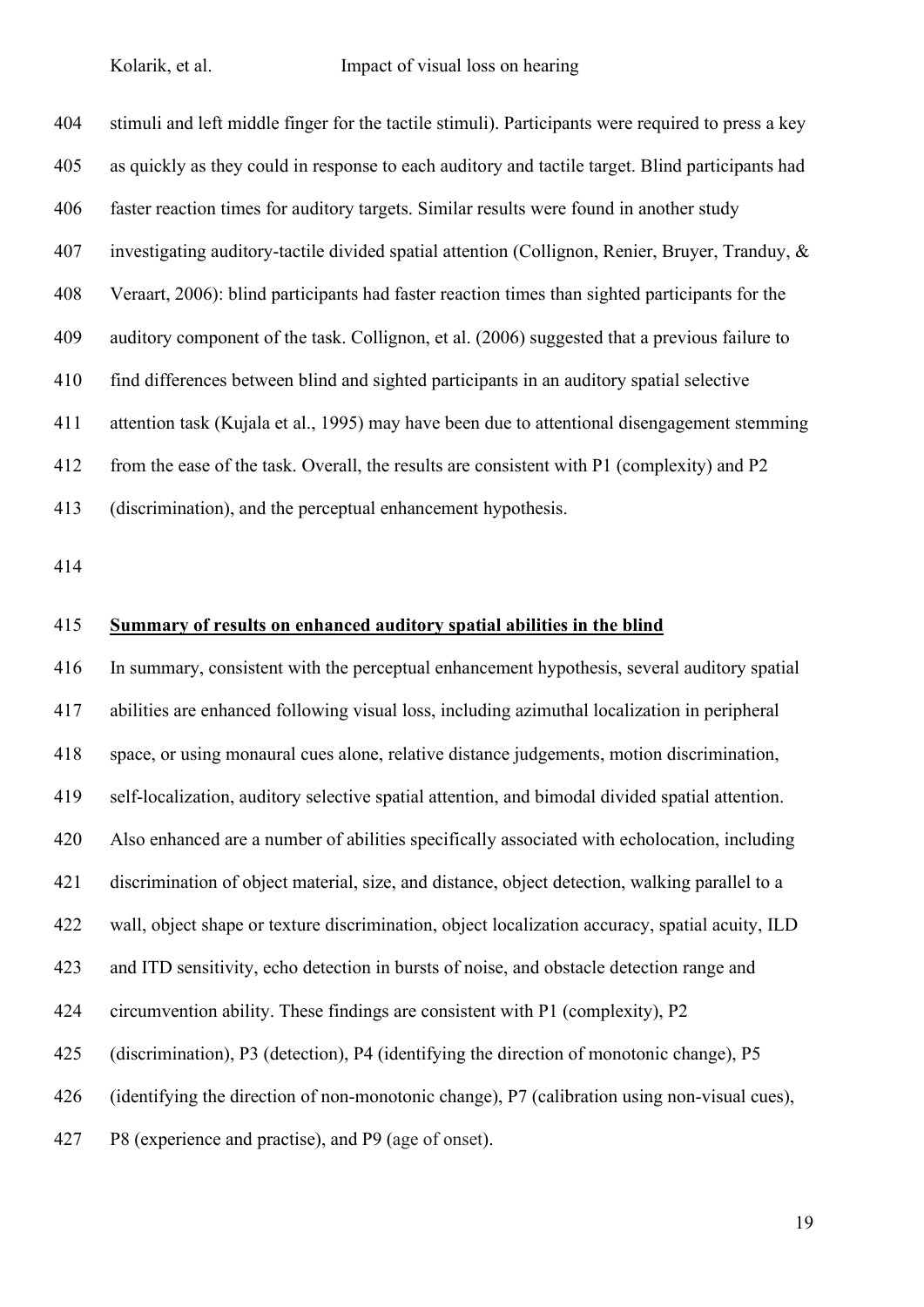# **Auditory spatial abilities that are degraded as a result of full blindness**

- Tasks involving spatial metrics: Spatial bisection, and auditory encoding and movement
- reproduction

 The ability to judge the position of a sound source relative to the positions of other sound sources has been explored using a spatial-bisection task (Campus, Sandini, Amadeo, & Gori, 2019; Gori, et al., 2014; Vercillo, et al., 2016; Vercillo, et al., 2015). As mentioned earlier, this involves listening to three successive sounds with different spatial locations. The participant is asked to report whether the second sound is closer to the first or the last sound. It has been argued that this task requires that auditory cues for location are used to create an internal map of the positions of objects in space; the task is then performed by comparing distances in the internal map (Finocchietti, et al., 2015a; Gori, et al., 2014). Performance for 440 this bisection task has often been compared with that for an MAA task. The MAA task has been argued to involve simple discrimination of two sound positions based on cues such as changes in ITD or ILD; a map of space is not required (Aggius-Vella et al., 2020; Finocchietti, et al., 2015a; Gori, et al., 2014).

 Several studies have shown that blindness results in poorer spatial bisection in azimuth than for sighted controls under binaural listening conditions (Campus, et al., 2019; Gori, et al., 2014; Vercillo, et al., 2016; Vercillo, et al., 2015). In contrast, blind and sighted groups show similar performance for a MAA task (Gori, et al., 2014; Vercillo, et al., 2016; Vercillo, et al., 2015; Wersenyi, 2012) or a temporal bisection task (Campus, et al., 2019). These results are consistent with P1 (complexity) and P6 (calibration requiring visual cues).

 Another relatively difficult task that has been argued to require a spatial metric was used by Finocchietti, et al. (2015a). The task involved listening to a sound source that was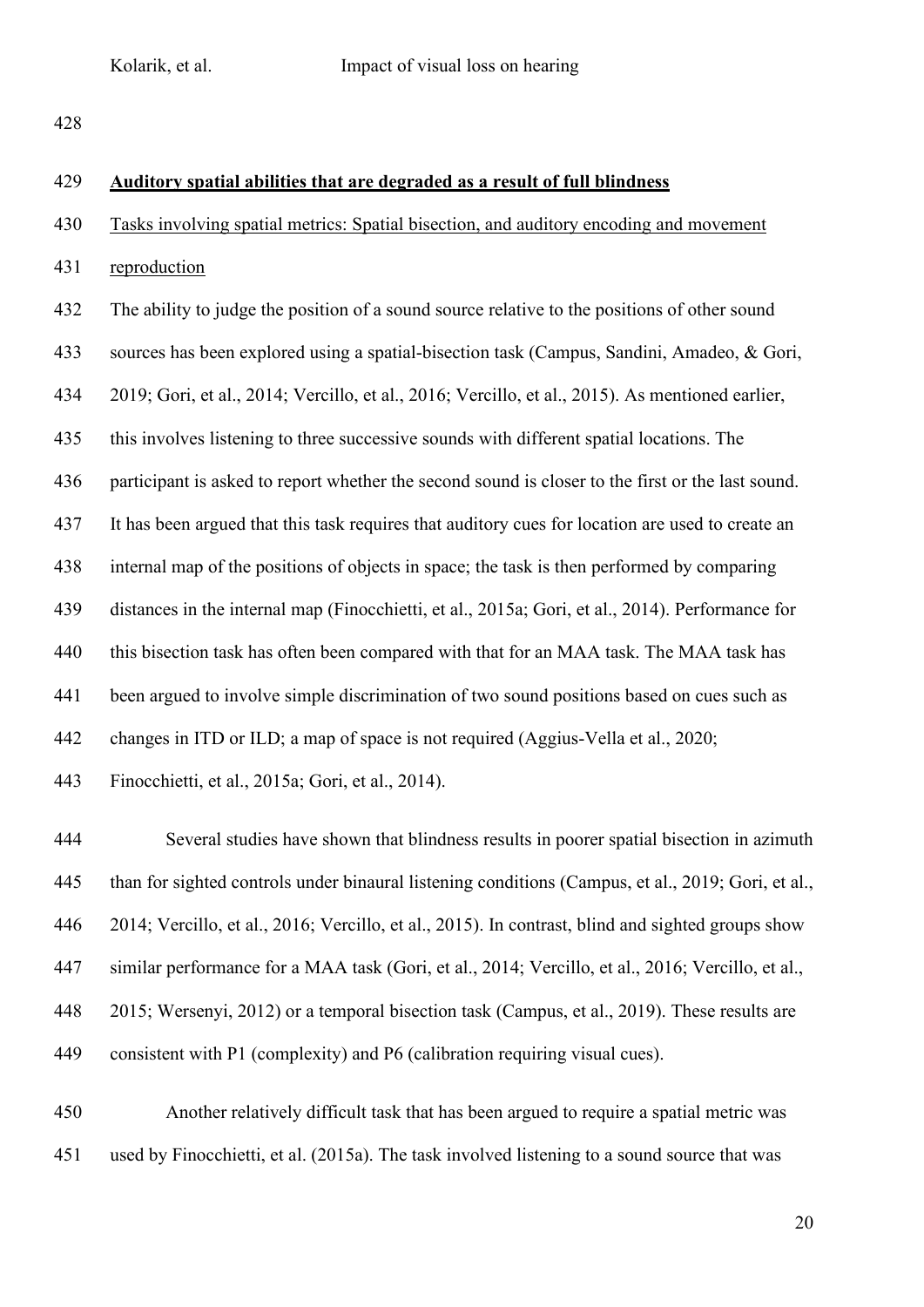moving in two-dimensional space and then reproducing the pattern of movement on a vertical panel located in front of the participant. Performance was compared for early- and late-onset blind and sighted participants. The early-onset blind group were less accurate than the other groups in determining the end-point sound position, and showed a bias for targets presented in the lower area of the vertical plane, located below the nose of the participant, to be perceived in space located above the nose. These results are consistent with P1 (complexity), P5 (identifying the direction of non-monotonic change), P6 (calibration requiring visual cues), and P9 (age of onset). The results are consistent with the perceptual deficiency hypothesis, but not with the perceptual enhancement hypothesis.

# Sound localization in elevation

 Sound localization in elevation has been reported to be degraded for blind participants (Lewald, 2002b; Voss, et al., 2015; Zwiers, et al., 2001). Zwiers, et al. (2001) investigated azimuth and elevation localization for sighted and early-blind participants, using as targets broadband noise bursts repeated every 20 ms to give a sound like a 50-Hz hum. This was done to help participants distinguish the target sound from a continuous spatially diffuse background noise that was used to increase the difficulty of the task. When the target-to-noise ratio was high, azimuth and elevation localization performance was similar for the blind and sighted groups. At lower target-to-noise ratios, performance was similar for the two groups for localization in azimuth. However, localization in elevation was poorer for the blind group. Lewald (2002b) measured the ability of early-blind and sighted groups to judge the location of high-frequency band-pass-filtered "frozen" noises (the same noise waveform on 474 each trial) presented at elevations ranging from  $-30^{\circ}$  to  $+30^{\circ}$ . The groups showed similar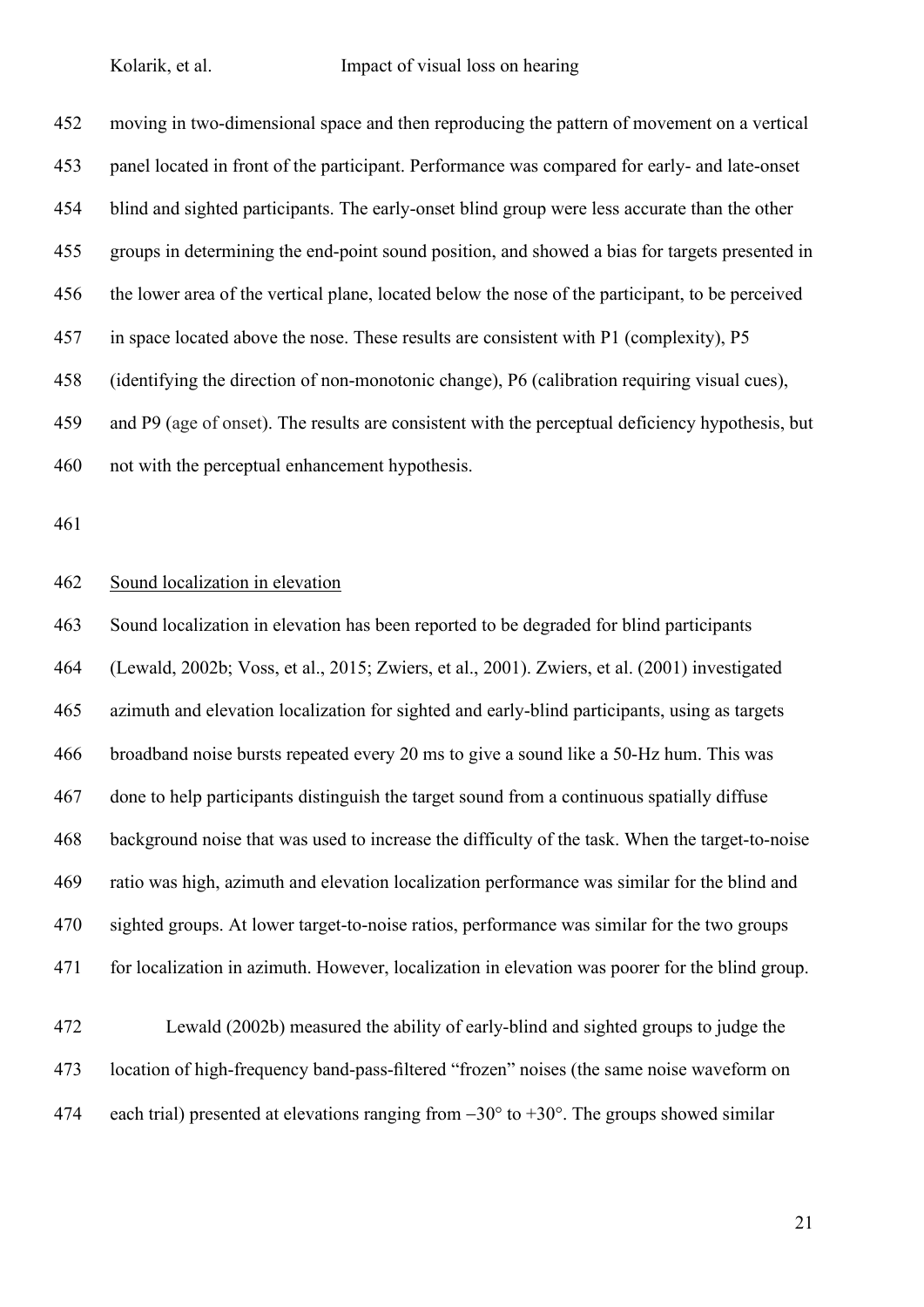

 The judgment of elevation depends primarily on spectral cues provided by the pinna (Blauert, 1997). The results suggest that blindness adversely affects the ability to make absolute judgments of elevation using such cues. This contrasts with the findings summarized earlier showing superior performance of blind participants in judging azimuth using monaural spectral cues. A possible explanation for this was proposed by Voss, et al. (2015). They suggested that different types of spectral information were used for the two tasks; prominent spectral notches in head related transfer functions (HRTFs) are used for elevation localization, while spectral peaks are used for azimuth localization. Spectral peaks are likely to be more salient and easier to detect than spectral notches (Moore, Oldfield, & Dooley, 1989). It may also be the case that blind people can hear the changes in spectral cues associated with changes in elevation, but they have trouble relating the spectral cues to elevation because of insufficient calibration information. For localization in elevation, ITD and ILD cues are not useful for calibration unless the head is strongly tilted. Also, the positions of fixed sounds do not changed markedly in elevation relative to the listener unless the listener tilts their head in the up-down direction, which does not happen very often. Overall these results are consistent with P1 (complexity), P5 (identifying the direction of non-monotonic change), and P6 (calibration requiring visual cues). The results are consistent with the perceptual deficiency hypothesis, but not with the perceptual enhancement hypothesis.

# Absolute distance judgments

In a near-anechoic environment (for example outdoors) and for a sound source of fixed level,

the level at the listener's ears decreases by 6 dB per doubling of the sound source distance.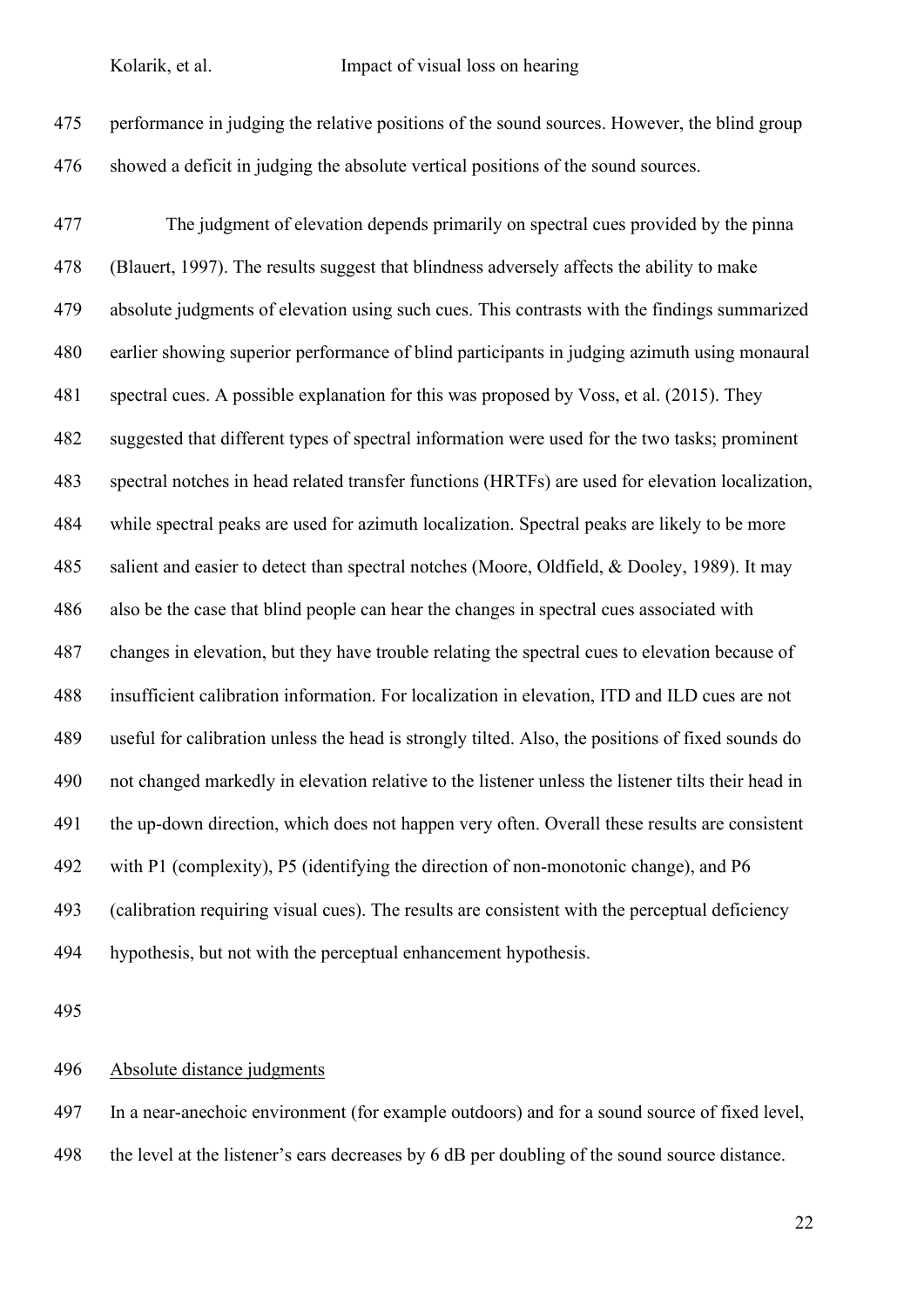Provided that the listener can estimate the level at the source, which can be done on the basis of vocal effort for speech sounds, the level at the listener's ears can be used to judge distance. In a reverberant environment, the sound level at the listener's ears decreases by less than 6 dB per doubling of distance, but an additional cue, the direct-to-reverberant ratio (DRR) in sound level, is available. Visual loss may lead to a less precise or biased relationship between level and DRR cues and perceived distance, thereby decreasing the accuracy of absolute judgements of distance (P6, calibration requiring visual cues).

 Wanet and Veraart (1985) assessed the ability to judge the direction and distance of 800-Hz tones in near space, between 18 and 62 cm from the participant, for early- and late- onset blind groups, and sighted controls. Distance judgments were less accurate for the early- blind group than for the other groups, although the differences would have been non- significant if the authors had adjusted their significance levels to allow for multiple comparisons. Macé, Dramas, and Jouffrais (2012) showed that early-onset blind participants were less accurate than sighted participants at reaching towards white-noise sounds presented in peripersonal space. Lai and Chen (2006) obtained absolute distance judgments of blind (age of onset not reported) and sighted participants for a musical tone or telephone sound presented at 3 m distance. The sighted group on average made lower errors than the blind group, although the difference was not significant.

 Kolarik, Cirstea, Pardhan, and Moore (2013c) obtained absolute distance judgments for speech sounds heard at virtual distances between 1.2 and 13.8 m. Normally sighted participants judged the distances of closer sounds accurately, but underestimated the distance to far sounds, as found in previous studies (for reviews, see Kolarik, et al., 2016a; Zahorik, et al., 2005). Early-blind participants underestimated the absolute distance of far sound sources, and overestimated the absolute distance of closer sound sources. This deficit was found to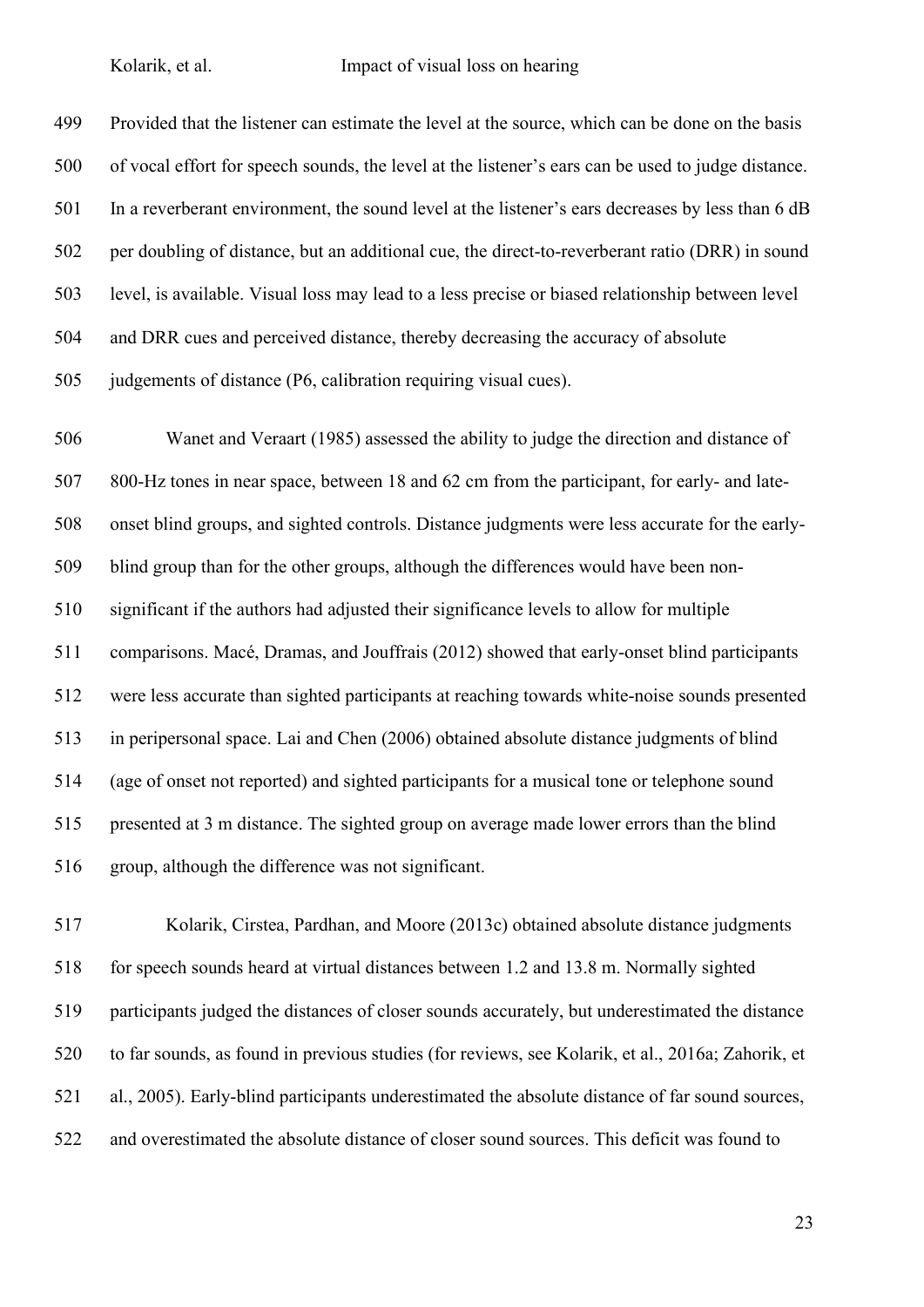| 523 | generalize across reverberant and anechoic environments and speech, music and noise stimuli      |
|-----|--------------------------------------------------------------------------------------------------|
| 524 | in extrapersonal space (Kolarik, et al., 2017a).                                                 |
| 525 | In summary, blindness is associated with a poorer ability to judge the absolute                  |
| 526 | distance of sound sources, consistent with P1 (complexity), and P6 (calibration requiring        |
| 527 | visual cues). These results are consistent with the perceptual deficiency hypothesis, but not    |
| 528 | with the perceptual enhancement hypothesis. In contrast, as described earlier, relative distance |
| 529 | judgments tend to be more accurate for blind people, consistent with P1 (complexity), P2         |
| 530 | (discrimination), and P3 (detection).                                                            |
| 531 |                                                                                                  |
| 532 | Inferential navigation and road crossing decisions using sound                                   |
| 533 | Visual loss adversely affects navigation, impairing the ability to move safely through the       |

 environment and maintain orientation towards a destination (Veraart & Wanet-Defalque, 1987). Gait is also affected; relative to sighted people, early and late-onset blind people have a slower walking speed, shorter stride length, and longer time spent in the stance phase of gait, during which the foot remains in contact with the ground. This enables blind people to move safely and to maintain a posture with greater stability (Nakamura, 1997).

 Inferential navigation requires participants to derive novel relationships between themselves and objects in the environment based on prior experience, such as completing a triangular route (Seemungal, Glasauer, Gresty, & Bronstein, 2007; Thinus-Blanc & Gaunet, 1997). Several studies have shown that blindness results in poorer inferential navigation (Gori, Cappagli, Baud-Bovy, & Finocchietti, 2017; Herman, Chatman, & Roth, 1983; Rieser, Guth, & Hill, 1986; Seemungal, et al., 2007; Thinus-Blanc & Gaunet, 1997; Veraart & Wanet-Defalque, 1987). Veraart and Wanet-Defalque (1987) tested early-onset blind, late- onset blind, and blindfolded sighted controls in a task designed to assess the accuracy of internal representations of space. Participants were guided along a route in which landmarks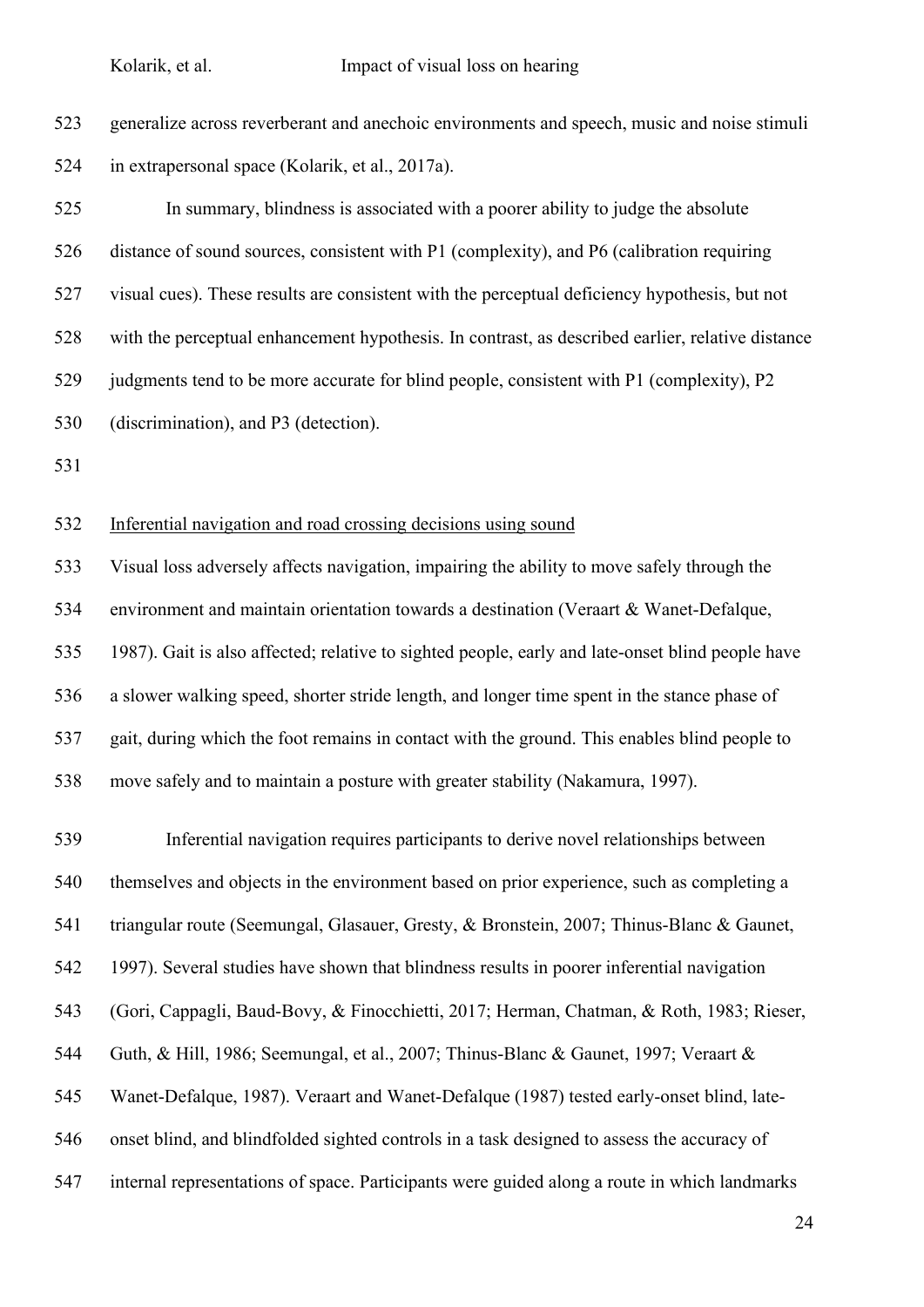were indicated both with and without the use of an ultrasonic echolocation device that allowed object localization (the device was not used with the sighted controls). Participants then inferred the distance between their position and each landmark, and indicated the directions of the landmarks. Without the device, early-onset blind participants performed more poorly than the other groups for both distance and direction, indicating that early-onset blindness resulted in impaired internal representations of space, consistent with P1, 6 and 9. With the device, both blind groups improved. The results obtained without the device are consistent with a study of Rieser, et al. (1986), who reported that early-onset blindness resulted in lower sensitivity to changes in perspective structure (changes in direction and distance to stationary objects) when moving through the environment. However, this result was not replicated by Loomis et al. (1993), who suggested that mobility skills may have affected performance, and that blind participants who travel independently are likely to develop better locomotor abilities. Overall, the majority of studies support the view that early- onset blindness results in poorer performance for inferential navigation tasks using sound, consistent with P5 (identifying the direction of non-monotonic change), P6 (calibration requiring visual cues), and P9 (age of onset).

 Gori, et al. (2017) explored auditory spatial shape reproduction by navigation. After hearing an experimenter move a sound source along a path that produced a shape (e.g. circle, triangle, square), early- and late-onset blind groups and sighted controls reported the shape of the path and had to reproduce the path by navigating themselves. Compared to the late-onset blind group and sighted controls, early-blind participants compressed the reproduced shape, and had difficulties correctly identifying the shape and producing the shape (e.g. a square was reported, but a circle was produced when navigating).

 The ability of blind individuals to use auditory information to make road-crossing decisions was assessed by Guth, Long, Emerson, Ponchillia, and Ashmead (2013) and Hassan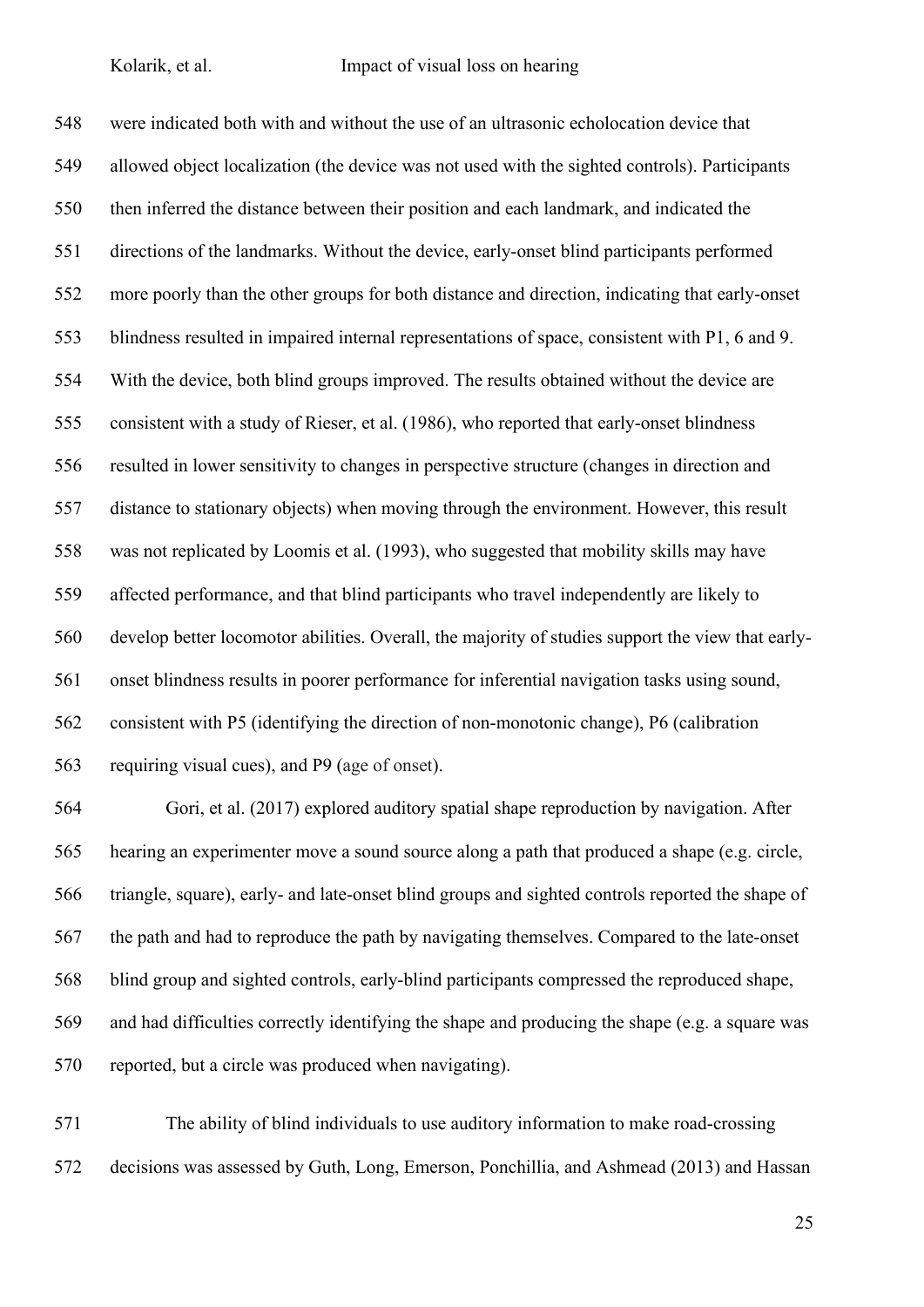(2012). Pedestrian safety when crossing a road relies substantially on accurate judgments of the time required to cross the road and the time before the next vehicle arrives (Hassan, 2012). Guth, et al. (2013) investigated road crossing judgments of a mix of early and late-onset blind and sighted controls at a roundabout. The blind group made riskier judgments, especially when traffic volume was high and the participant was positioned near the roundabout. The blind group also accepted fewer safe opportunities for crossing and were slower to make crossing judgments. Hassan (2012) assessed road-crossing decisions for sighted controls, participants with partial visual loss, and a totally blind group (age of onset not reported). When crossing decisions were based on auditory information only, the blind group made significantly less accurate decisions than the other groups. Overall, these results are consistent with P5 (identifying the direction of non-monotonic change), and P6 (calibration requiring visual cues).

 In summary, several auditory spatial abilities are degraded following full visual loss, including absolute distance judgements, elevation judgements, azimuth bisection, auditory encoding and movement reproduction, inferential navigation and road-crossing decisions. Auditory abilities that are degraded by blindness generally require absolute spatial judgments or require precise internal spatial representations, such as auditory bisection and inferential navigation, consistent with P5 (identifying the direction of non-monotonic change), and P6 (calibration requiring visual cues). Findings that performance is poorer for sighted controls than for early- but not late-onset blind participants is consistent with P9 (age of onset). These results are consistent with the perceptual deficiency hypothesis, but not with the perceptual enhancement hypothesis.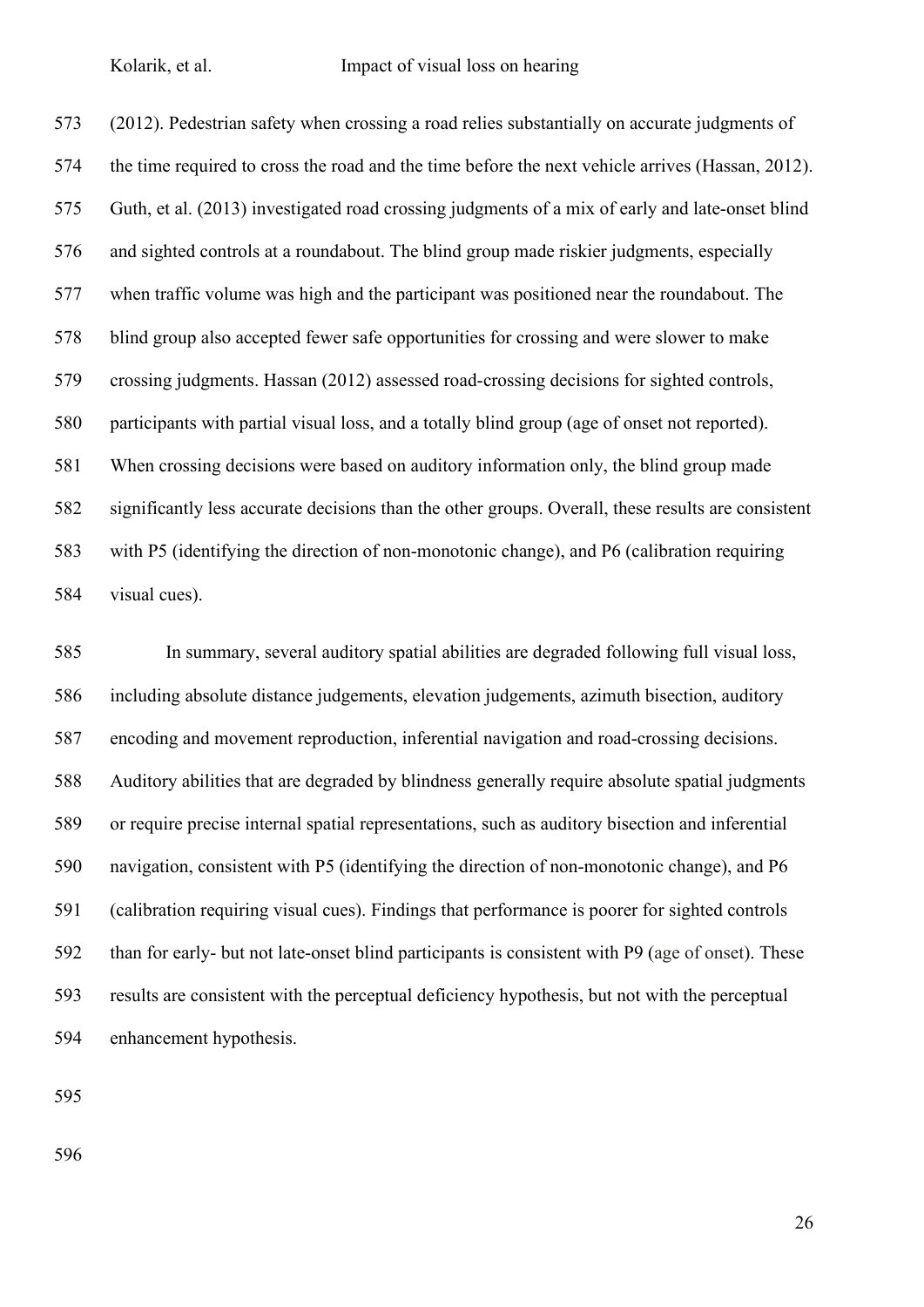# 597 **Summary of enhanced and degraded auditory spatial abilities in the blind**

- 598 Table 1 summarizes studies showing enhanced and degraded auditory spatial abilities for
- 599 blind individuals. Neither the perceptual enhancement hypothesis nor the perceptual
- 600 deficiency hypothesis are able to encompass the results across the diverse auditory spatial
- 601 tasks used in these studies.
- 602

| Auditory ability                              | Studies                            | Effect of<br>blindness | Early or late-onset, or<br>a mix |  |
|-----------------------------------------------|------------------------------------|------------------------|----------------------------------|--|
| Localization in azimuth P1-2, 4-5, 7, 9       |                                    |                        |                                  |  |
| [Binaural]                                    | Rice (1969) C                      | Enhanced               | Early                            |  |
| [Binaural]                                    | Muchnik et al. (1991) C            | Enhanced               | Early                            |  |
| [Monaural]                                    | Lessard et al. (1998) C            | Enhanced               | Early                            |  |
| [Binaural]                                    | Röder et al. (1999) C              | Enhanced               | Early                            |  |
| [Binaural; Monaural; Monaural]                | Voss et al. (2004; 2011; 2015) C   | Enhanced               | Mix; Mix; Early                  |  |
| [Binaural]                                    | Després et al. (2005a) C           | Enhanced               | Early                            |  |
| [Monaural]                                    | Doucet et al. (2005) C             | Enhanced               | Mix                              |  |
| [Monaural]                                    | Gougoux et al. (2005) C            | Enhanced               | Mix                              |  |
| [Binaural]                                    | Yabe & Kaga (2005) C               | Enhanced               | Early and Late                   |  |
| [Binaural]                                    | Fieger et al. (2006) C             | Enhanced               | Late                             |  |
| [Binaural]                                    | Chen et al. (2006) C               | Enhanced               | Early                            |  |
| [Binaural]                                    | Feierabend et al. (2019) I         | Degraded               | Mix                              |  |
| Echolocation P1-2, 8                          |                                    |                        |                                  |  |
| Discrimination of object material,            |                                    |                        |                                  |  |
| size, distance                                | Kellogg (1962) C                   | Enhanced               | Late                             |  |
| Object detection and location                 | Rice (1969) C                      | Enhanced               | Early                            |  |
| Walking parallel to a wall                    | Strelow and Brabyn (1982) C        | Enhanced               | Mix                              |  |
| Object shape or texture discrimination        | Hausfeld et al. (1982) C           | Enhanced               | Early                            |  |
| Object localization accuracy                  | Schenkman & Nilsson (2010; 2011) C | Enhanced               | Mix; Mix                         |  |
| Spatial acuity                                | Teng and Whitney (2011) C          | Enhanced               | Early                            |  |
| ILD and ITD sensitivity                       | Nilsson & Schenkman (2016) C       | Enhanced               | Mix                              |  |
| Detection of echoes in trains of noise bursts | Schenkman et al. (2016) C          | Enhanced               | Mix                              |  |
| Obstacle detection range and                  |                                    |                        |                                  |  |
| circumvention                                 | Kolarik et al. (2017b) C           | Enhanced               | Early                            |  |
| Relative distance judgements P1-2, 4          | Ashmead, et al. (1998b) C          | Enhanced               | Mix                              |  |
|                                               | Voss et al. (2004) C               | Enhanced               | Early $($ 1 yrs) and             |  |
|                                               |                                    |                        | Late $(>16$ yrs)                 |  |
|                                               | Kolarik, et al. (2013a) C          | Enhanced               | Mix                              |  |
| Motion discrimination P1-3, 9                 | Schiff & Oldak (1990) C            | Enhanced               | Early                            |  |
|                                               | Lewald (2013) C, I                 | Enhanced               | Early and Late                   |  |
|                                               | Jiang et al. (2014) C              | Enhanced               | Early                            |  |
|                                               | Jiang et al. (2016) C              | Enhanced               | Early                            |  |
| Self-localization P8                          | Després, et al. (2005a) C          | Enhanced               | Early                            |  |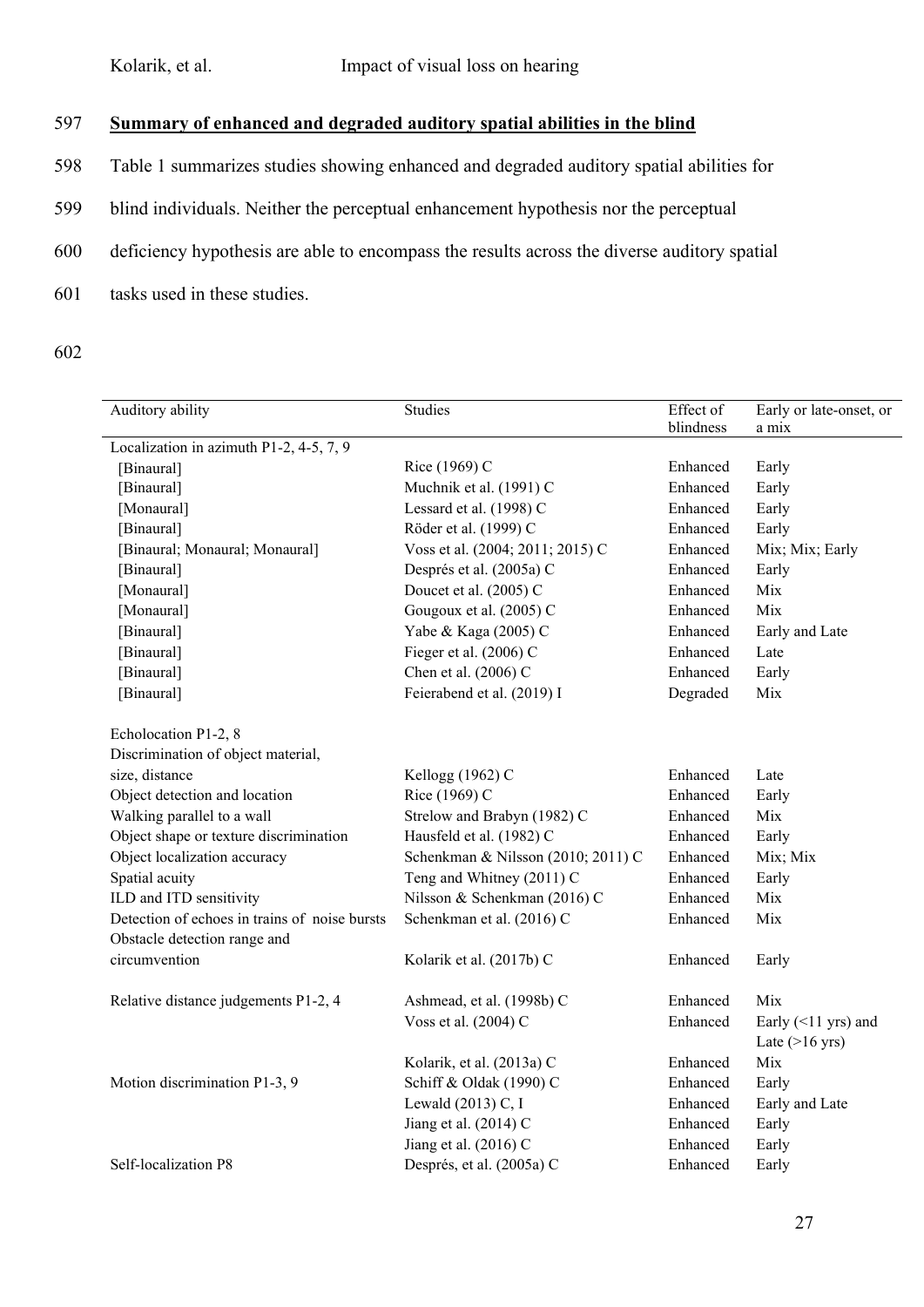| Kolarik, et al.                           | Impact of visual loss on hearing  |          |              |
|-------------------------------------------|-----------------------------------|----------|--------------|
|                                           |                                   |          |              |
| Auditory selective spatial attention P1-2 | Collignon et al. (2006) C         | Enhanced | Early        |
| Bimodal divided spatial attention P1-2    | Kujala et al. (1997) C            | Enhanced | Early        |
|                                           | Collignon et al. (2006) C         | Enhanced | Early        |
| Absolute distance judgement P1, 6         | Wanet & Veraart (1985) C          | Degraded | Early        |
|                                           | Macé et al. (2012) C              | Degraded | Early        |
|                                           | Kolarik, et al. (2013b; 2017a) C  | Degraded | Early        |
| Elevation P1, 5-6                         | Zwiers, et al. $(2001)$ C         | Degraded | Early        |
|                                           | Lewald $(2002)$ C                 | Degraded | Early        |
| Azimuth bisection P1, 6                   | Gori et al. (2014) C              | Degraded | Early        |
|                                           | Vercillo et al (2015; 2016) C     | Degraded | Early; Early |
|                                           | Campus et al (2019) C             | Degraded | Early        |
| Auditory encoding and movement            |                                   |          |              |
| reproduction P1, 5-6, 9                   | Finocchietti et al. (2015a) C     | Degraded | Early        |
| Inferential navigation P1, 6, 9           | Herman et al. (1983) C            | Degraded | Early        |
|                                           | Rieser et al. (1986) C            | Degraded | Early        |
|                                           | Veraart & Wanet-Defalque (1987) C | Degraded | Early        |
|                                           | Seemungal et al. (2007) C         | Degraded | Early        |
|                                           | Gori et al. (2017) C              | Degraded | Early        |
| Road crossing decisions using sound P1, 6 | Guth, et al. (2013) C             | Degraded | Mix          |
|                                           | Hassan $(2012)$ C                 | Degraded | Not reported |

603

604 Table 1. A summary of the spatial auditory abilities that are significantly enhanced or

605 degraded by full blindness. Details of the studies are given in the main text. For each auditory

606 ability, the effect of blindness (enhanced or degraded), and the group(s) (early or late-onset)

607 showing significant differences from sighted controls are indicated. Unless specified

608 otherwise, early-onset loss is defined here as blindness before the age of 5 years, and late-

609 onset loss as blindness after 5 years of age. For each ability, the principles involved are

610 denoted by P followed by a number. For each study, results consistent with the principles

611 involved are indicated by C, and inconsistent results are indicated by I.

612

### 613 **The effect of visual loss on non-spatial auditory abilities**

- 614 Speech perception
- 615 Several studies have shown enhanced speech perception in quiet and noisy environments for
- 616 blind people (Hugdahl et al., 2004; Lucas, 1984; Muchnik, et al., 1991; Niemeyer &
- 617 Starlinger, 1981; Röder, Demuth, Streb, & Rösler, 2003; Rokem & Ahissar, 2009). Niemeyer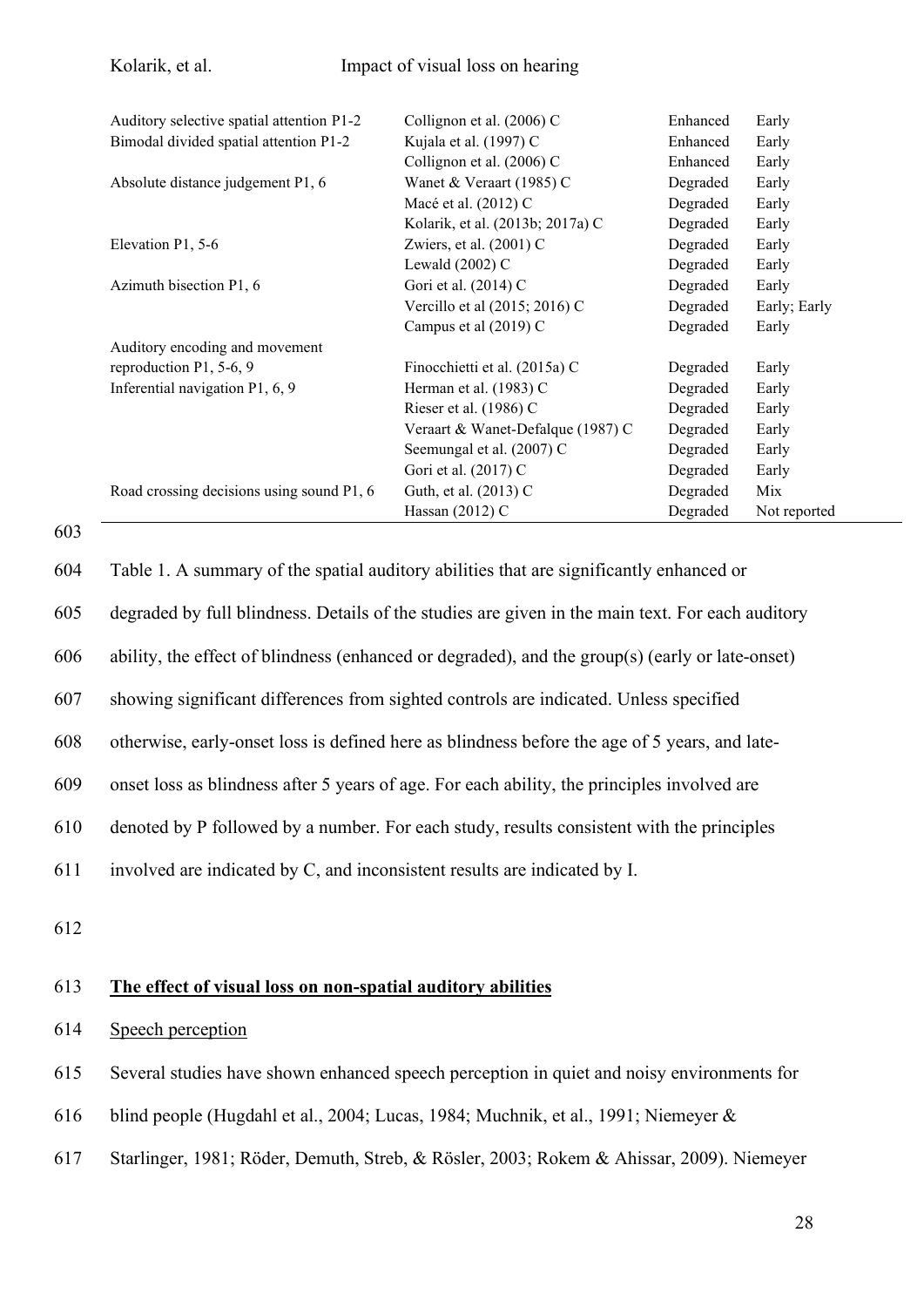and Starlinger (1981) reported better discrimination by early-onset blind than by sighted participants for speech in quiet or in background noise at 50 dB SPL. Muchnik, et al. (1991) reported better speech discrimination by early blind than by sighted controls for speech in noise presented at 40 dB above the speech reception threshold, but similar performance between groups in quiet. Rokem and Ahissar (2009) showed that speech reception thresholds were lower (better) for congenitally blind than for sighted controls for speech in quiet and in background noise at 60 dB SPL. Compared to sighted controls, early blind participants showed earlier evoked potentials when deciding whether or not a sentence was meaningful (Röder, Rösler, & Neville, 2000), were faster when performing a lexical decision task (Röder, et al., 2003), had better vowel discrimination (Ménard, Dupont, Baum, & Aubin, 2009), and had better discrimination of syllables (Hugdahl, et al., 2004). Klinge, Röder, and Büchel (2010) showed that congenitally blind people were better able to discriminate emotions using affective prosody information in pseudowords. Dietrich, Hertrich, and Ackermann (2011, 2013) showed that blind participants could comprehend accelerated speech at rates up to 22 syllables per second, whereas the limit for sighted participants was approximately 8 syllables per second.

 Bull, Rathborn, and Clifford (1983) reported that blind participants were more accurate than sighted controls in identifying previously heard speakers. Föcker, Best, Hölig, and Röder (2012) showed that, compared to a sighted group, a congenitally blind group learned to associate names and voices more quickly, were more accurate when identifying the speaker using novel voice samples, and displayed enhanced verbal memory (Amedi, Raz, Pianka, Malach, & Zohary, 2003).

 Feng et al. (2019) used the mismatch negativity (MMN) evoked potential to investigate Mandarin lexical tone and vowel and consonant processing at the pre-attentive stage in early-onset blind and sighted participants, using a passive oddball paradigm.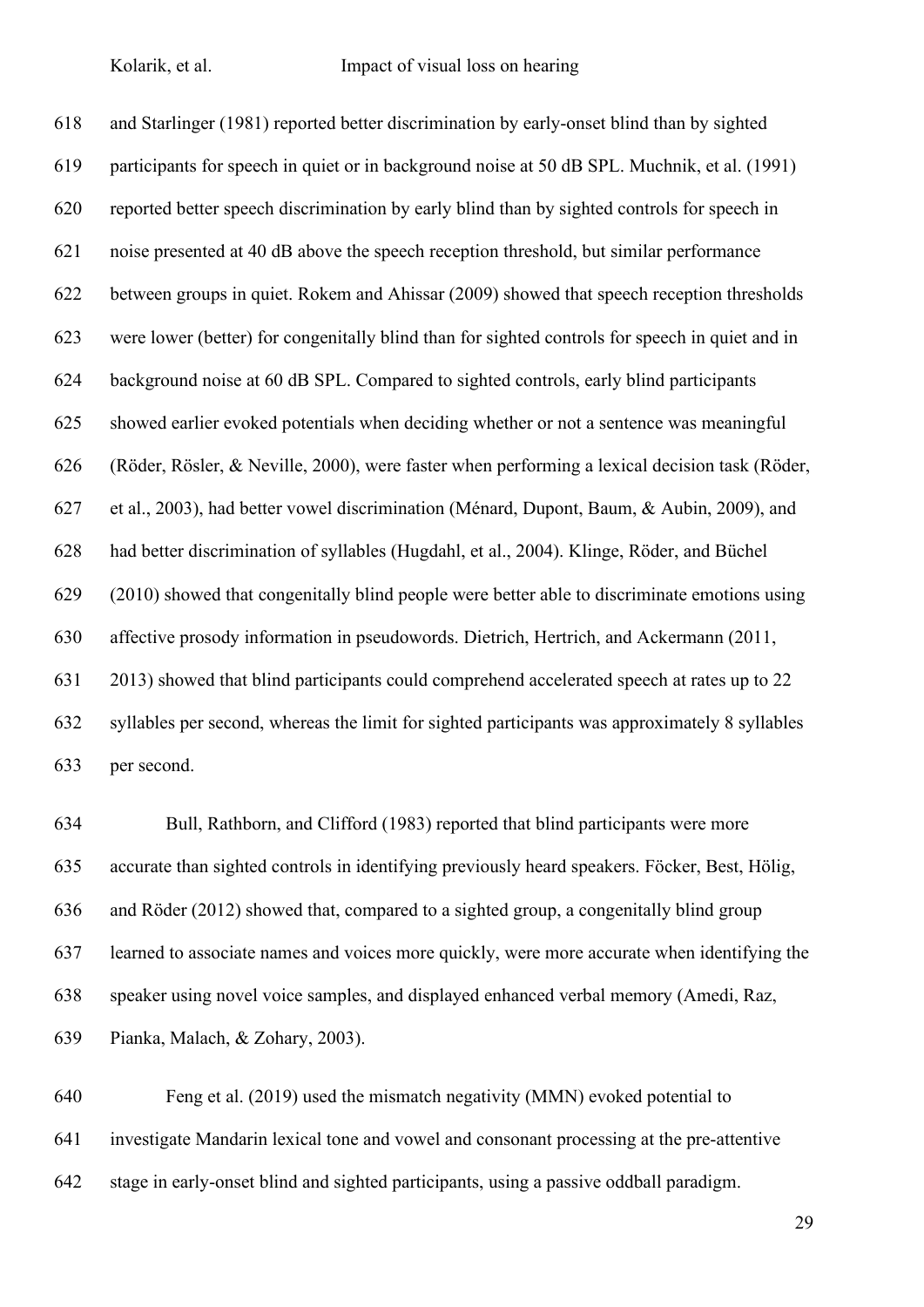| 643 | Compared to the sighted control group, the blind group had a shorter MMN peak latency for       |
|-----|-------------------------------------------------------------------------------------------------|
| 644 | lexical tones in the right hemisphere, possibly suggesting more rapid pre-attentive processing. |
| 645 | For consonants and/or vowels the blind group had a larger MMN amplitude in both                 |
| 646 | hemispheres, but a longer peak latency, the latter possibly indicating slower processing. In a  |
| 647 | behavioural discrimination task, the blind group showed better performance than the control     |
| 648 | group for lexical tones, vowels, and consonants.                                                |

- Overall, these results are consistent with P1 (complexity), P2 (discrimination), P3 (detection), and the perceptual enhancement hypothesis.
- 

# Auditory non-spatial attention

 Several studies have shown that blind participants have faster reaction times than sighted controls when performing sustained non-spatial auditory attention tasks, suggesting more efficient processing of auditory stimuli by the blind. Liotti, Ryder, and Woldorff (1998) investigated auditory attention to level deviants for congenitally blind and sighted groups. Sequences of tones ("standard" tones) were presented to each ear, with occasional deviant ("target") tones of lower level. Participants were asked to attend to the stimuli in one ear while ignoring the stimuli in the other ear, and to press a button when a target was presented. The standard/target level difference was adjusted so that target detectability was 70%. Although discrimination accuracy and standard/target level differences were similar between groups, reaction times were significantly shorter for the blind than for the sighted participants.

 Röder, Rösler, and Neville (1999) asked sighted and congenitally blind participants to attend to sequences of standard tones at 1500 Hz presented to the right, left, or both ears, with occasional 1000-Hz target tones presented. Participants were asked to press a button as fast as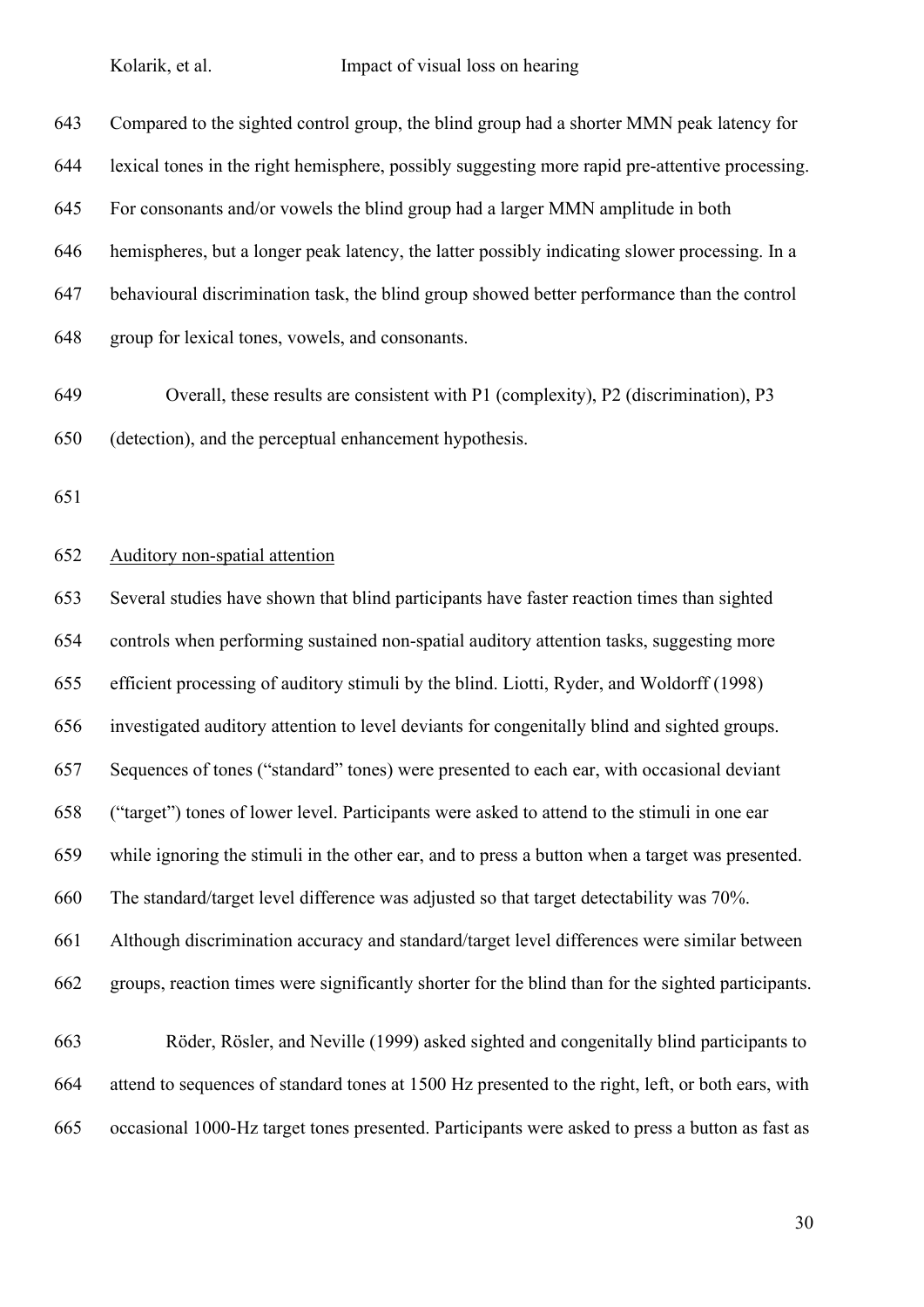possible in response to a target, regardless of its ear of presentation. Blind participants showed faster reaction times than controls.

 Hugdahl, et al. (2004) tested early blind and sighted participants in a dichotic-listening procedure. Two simultaneous consonant-vowel syllables were presented, one to each ear. Participants were asked to report what syllable they heard, either without specific instructions about which ear to attend to, or with instructions to focus attention on the left ear or the right ear. For the condition without specific instructions, both groups showed a right-ear advantage, a strong tendency to report the syllable presented to the right ear. The blind participants performed better overall. When participants were focussing on the left ear, the sighted group showed only a small left-ear advantage, while the blind group showed a substantial left-ear advantage, indicating that the latter were better able to use attention to overcome the "normal" laterality effect.

 Overall, these results are consistent with P1 (complexity), P2 (discrimination), P3 (detection), and the perceptual enhancement hypothesis.

#### Temporal resolution

 Several studies have addressed the issue of whether blindness is associated with enhanced auditory temporal processing. Muchnik, et al. (1991) measured thresholds for detection of a temporal gap in noise bursts for early-blind participants and sighted controls. Thresholds were lower (better) for early-blind and late-onset blind participants (10 in each group) than for sighted controls. Bross and Borenstein (1982) showed no difference between five late-blind participants (becoming blind after the age of 7 years) and a sighted group in auditory temporal acuity assessed using a flutter-fusion task. Van der Lubbe, Van Mierlo, and Postma (2010) showed that discrimination of the duration of bursts of noise was better for 12 early-blind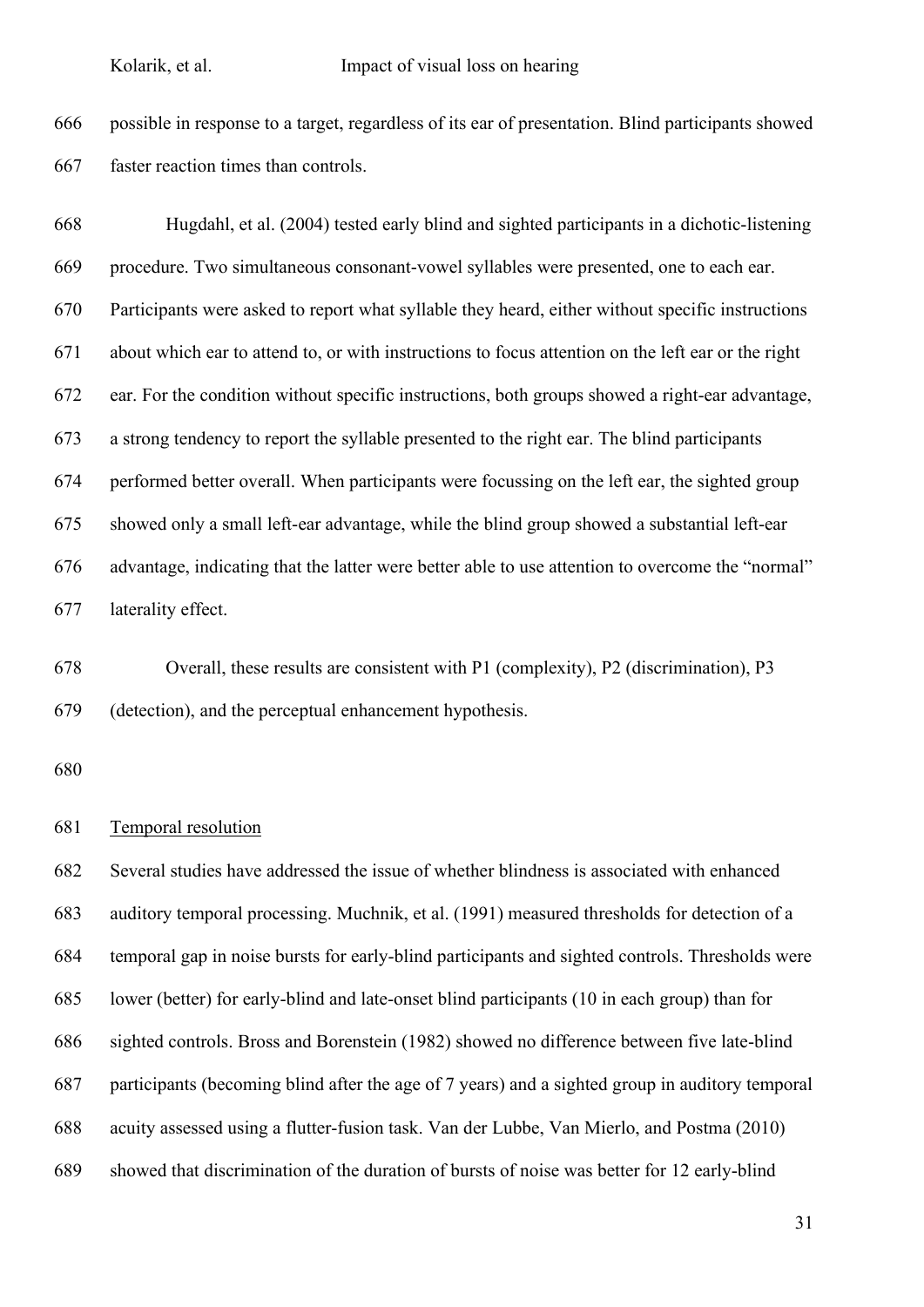participants than for 12 sighted controls. Stevens and Weaver (2005) showed that 15 early- blind participants had lower thresholds than 29 sighted controls in an auditory temporal order judgment task and an auditory backward masking task. They suggested that the superior performance of the blind participants reflected more rapid and precise perceptual consolidation of stimulus properties into working memory. Overall, the results support the idea that blindness enhances at least some aspects of auditory temporal processing for early- blind participants, consistent with P1 (complexity), P2 (discrimination), P3 (detection), and the perceptual enhancement hypothesis.

Auditory memory

 Röder and Rösler (2003) investigated the effectiveness of different encoding strategies (semantic or acoustical) for auditory recognition memory in groups of congenital and late onset blind participants, and sighted controls. Initially, participants listened to environmental sounds; half were required to name the sounds, promoting semantic encoding, and half were required to rate the sounds on a scale from harsh to soft, promoting encoding of acoustic properties. After a distraction task to prevent short-term memory affecting recognition performance, participants were presented with a set of sounds, and had to report whether an identical sound had been presented in the initial phase. False memory rates were lower for the congenitally blind group than for the sighted group following acoustical encoding but not following semantic encoding. A late-onset blind group tested using the same paradigm and matched in age to the other groups also showed enhanced performance compared to the sighted group, and similar performance to the congenitally blind group. Similar findings were reported by Röder, Rösler, and Neville (2001), who found that congenitally blind people showed better memory for auditory verbal material compared to sighted controls.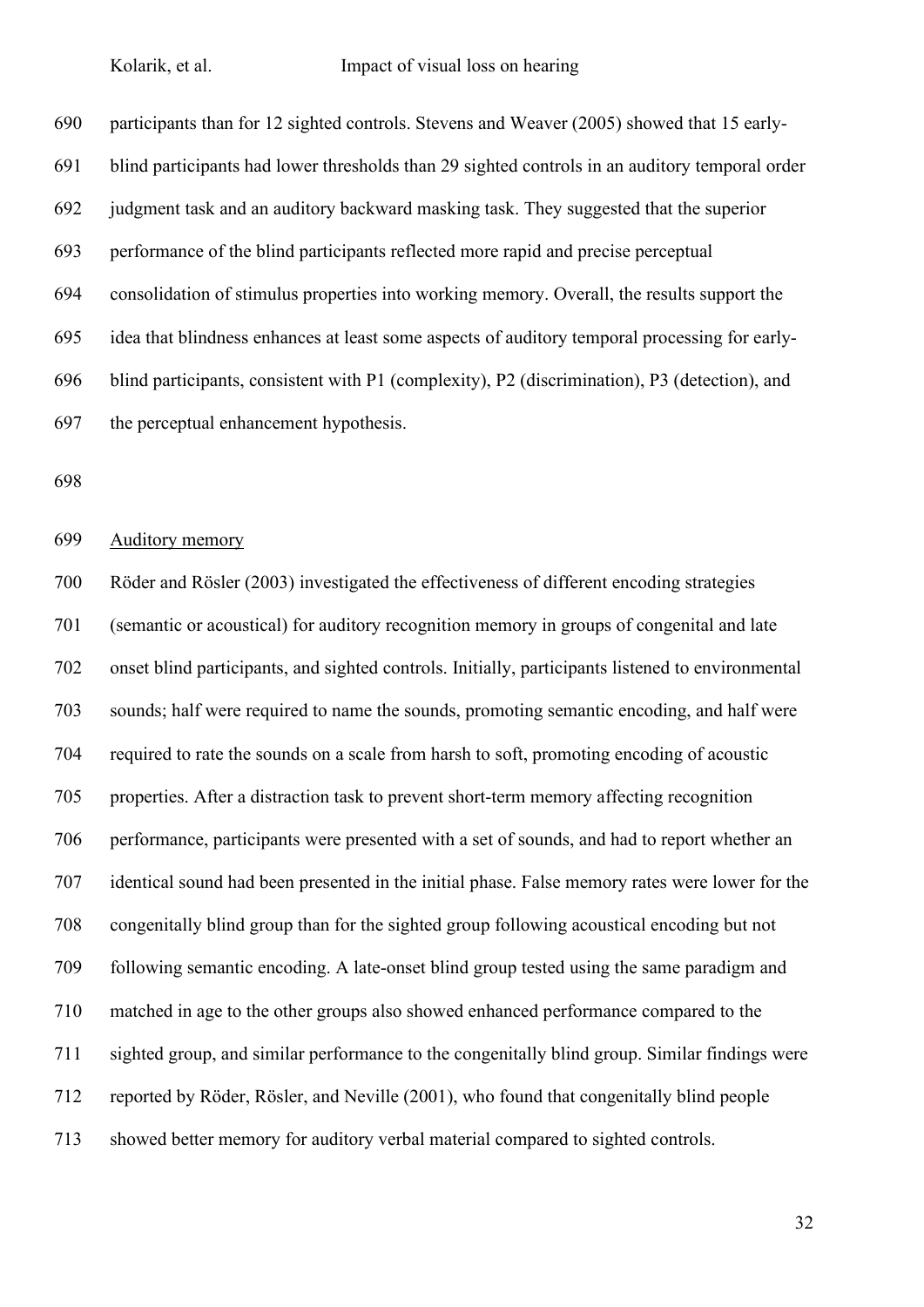Overall, these results are consistent with P1 (complexity), and the perceptual enhancement hypothesis.

 Do blind people have a better musical sense? Pitch, timbre, melody perception, rhythm and beat

 The appreciation of music requires the ability to perceive changes in several acoustic variables, including fundamental frequency, temporal pattern and rhythm, and spectral shape. The temporal organization of a musical sequence into sounds interspersed with silences is referred to as rhythm, and salient periodicity of the rhythm marking equal spacing in time is referred to as the beat (see Lerens, Araneda, Renier, & De Volder, 2014). As reviewed below, the majority of studies, but not all, show that blind people have a better musical sense than their sighted counterparts.

 Gougoux, et al. (2004) investigated frequency-change perception for early-onset, late- onset, and normally sighted participants. On each trial, participants were presented with two successive pure tones with different frequencies and were required to judge whether the pitch rose or fell. Early-blind participants showed significantly better performance than late-onset blind or normally sighted participants. Rokem and Ahissar (2009) also reported that frequency-discrimination thresholds were lower for congenitally blind participants than for sighted controls. In addition, the prevalence of absolute pitch is markedly higher among blind than sighted musicians (Hamilton, Pascual-Leone, & Schlaug, 2004).

 Wan, Wood, Reutens, and Wilson (2010) compared sighted controls with blind participants matched in age and musical ability for three auditory tasks: frequency discrimination, categorization of fundamental frequency and spectral shape (corresponding to the percepts of pitch and timbre, respectively), and working memory for frequency. The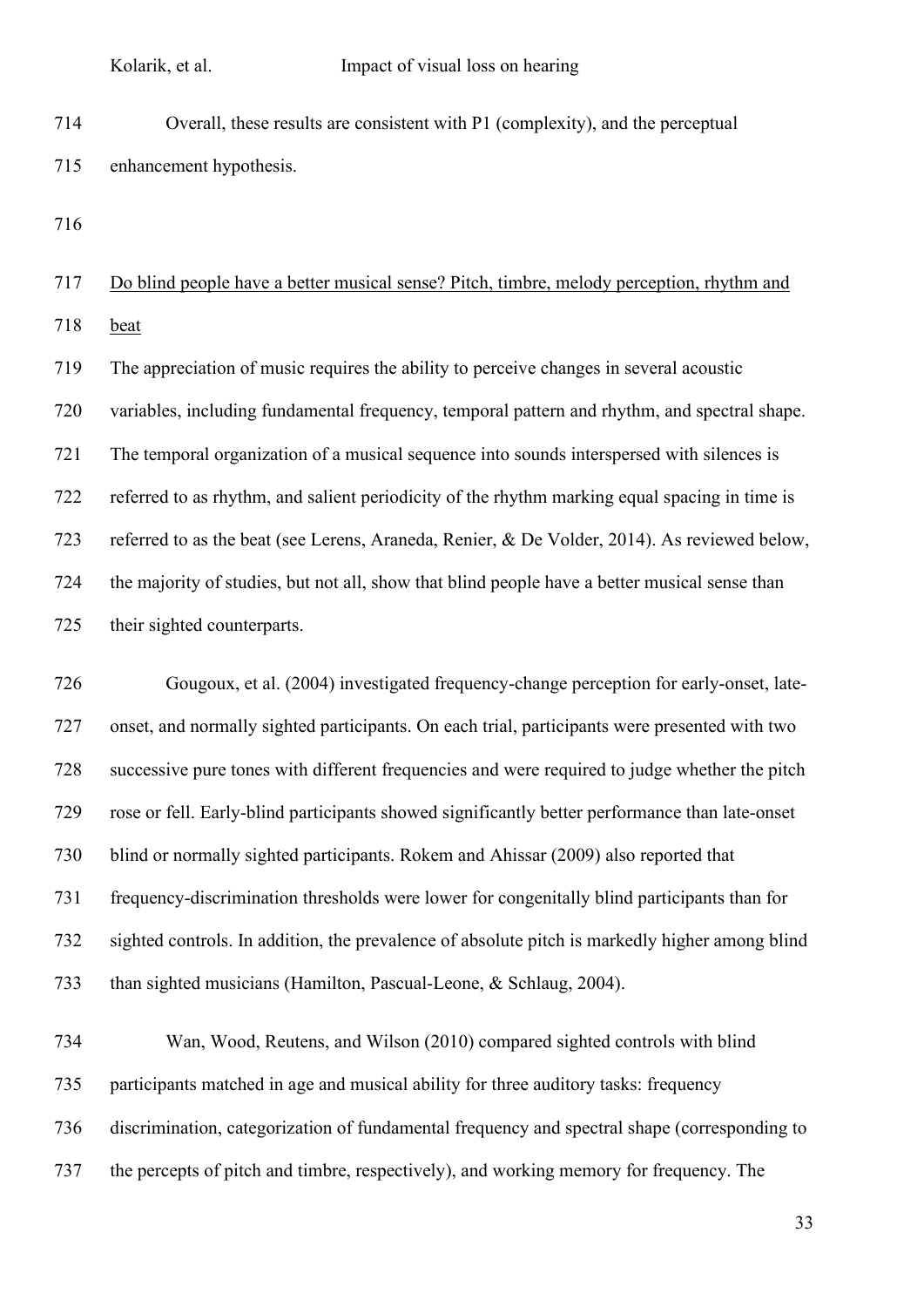authors tested three groups of blind participants: congenitally blind, early-onset blind who lost their sight between the ages of 1.4 and 13 years, and a late-onset blind group who lost their sight after 14 years. Note that these definitions of early and late onset loss are different to those used in Table 1 (early-onset before 5 years of age, late onset after 5 years of age). For the frequency-discrimination task, congenitally and early-onset blind participants performed better than sighted controls, and congenitally blind participants outperformed the sighted group to a greater extent than early-onset blind participants. For the pitch-timbre categorization task, both the congenital and early-onset blind participants showed significantly better performance than the sighted control group. Blind and sighted performance was similar for working memory for frequency. For all tasks, no significant differences in performance were observed between late-onset blind participants and sighted controls.

 Voss and Zatorre (2011) tested early-onset blind, late-onset blind and sighted controls using frequency discrimination, intensity discrimination, simple melody discrimination, transposed melody discrimination, and phoneme discrimination tasks. Early-onset blind participants showed significantly better performance than sighted controls for frequency discrimination and the transposed melody discrimination tasks only. Additional analyses showed that this advantage was not due to differences in musical training between the groups. Simple melody discrimination was similar for the early blind and sighted groups, a finding replicated by Zhang, Jiang, Shu, and Zhang (2019).

 Arnaud, Gracco, and Ménard (2018) measured thresholds for identifying the direction of fundamental frequency changes for a congenitally blind group and sighted controls who were matched for musical training. The stimuli were native or non-native vowels, musical instrument tones and pure tones. Thresholds were lower, indicating better performance, for the blind group for all stimuli except non-native vowels.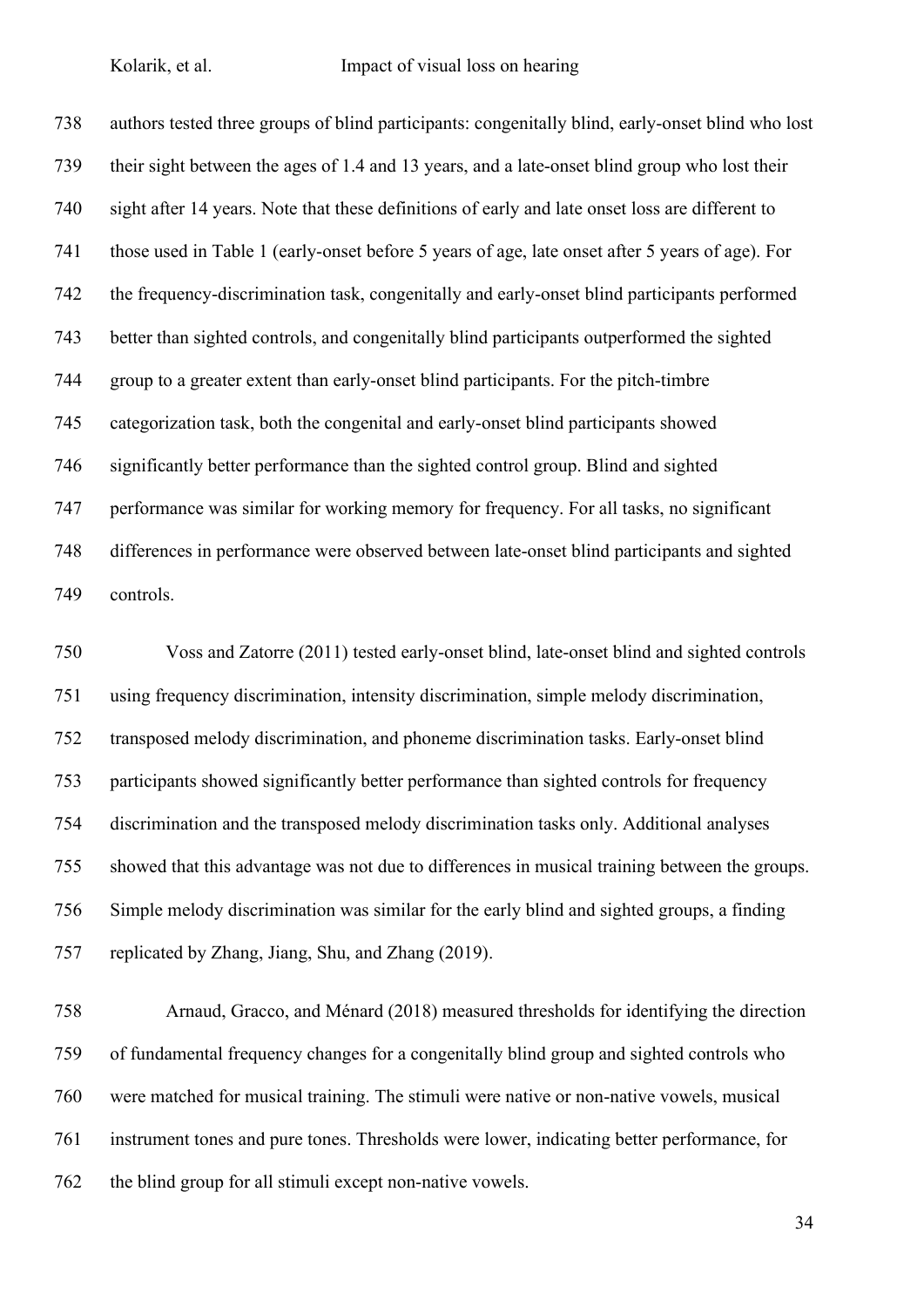| 763 | Zhang, et al. (2019) showed that a congenitally blind group performed better than a            |
|-----|------------------------------------------------------------------------------------------------|
| 764 | sighted group in a rhythm-discrimination task. As this task has a strong temporal component,   |
| 765 | this finding is in line with work showing enhanced temporal sensitivity in blind individuals,  |
| 766 | as reviewed earlier (Muchnik, et al., 1991). Similarly, enhanced beat asynchrony detection for |
| 767 | an early-blind group was reported by Lerens, et al. (2014).                                    |
| 768 | Carrara-Augustenborg and Schultz (2019) assessed the ability of early-blind and                |
| 769 | sighted participants to learn rhythms that were metrical (rhythms that imply a beat) or non-   |
| 770 | metrical (rhythms that do not imply a beat). The blind group were better than the sighted      |
| 771 | group at learning non-metrical auditory rhythms, but were worse when learning metrical         |
| 772 | rhythms, providing evidence for more accurate formation of temporal expectancies in the        |
| 773 | blind group but only for the learning of non-metrical auditory rhythms. Only the blind group   |
| 774 | showed conscious knowledge of the rhythm that they had learned in the non-metrical             |
| 775 | condition. Based on this, the authors suggested that the blind group only show enhanced        |
| 776 | learning of rhythm when auditory information reaches consciousness, or learning occurs         |
| 777 | following explicitly given instructions.                                                       |
|     |                                                                                                |

 Overall, these results are consistent with P1 (complexity), P2 (discrimination), P9 (age of onset), and the perceptual enhancement hypothesis.

# **Summary of auditory non-spatial abilities in the blind**

 Table 2 summarises the auditory non-spatial abilities investigated for the blind population, including many abilities related to music, voice recognition, auditory attention, temporal abilities, verbal memory, and perceptual consolidation. A number of non-spatial abilities have been reported to be enhanced following blindness and only a few have been reported to be degraded, suggesting a general overarching principle that auditory abilities that are not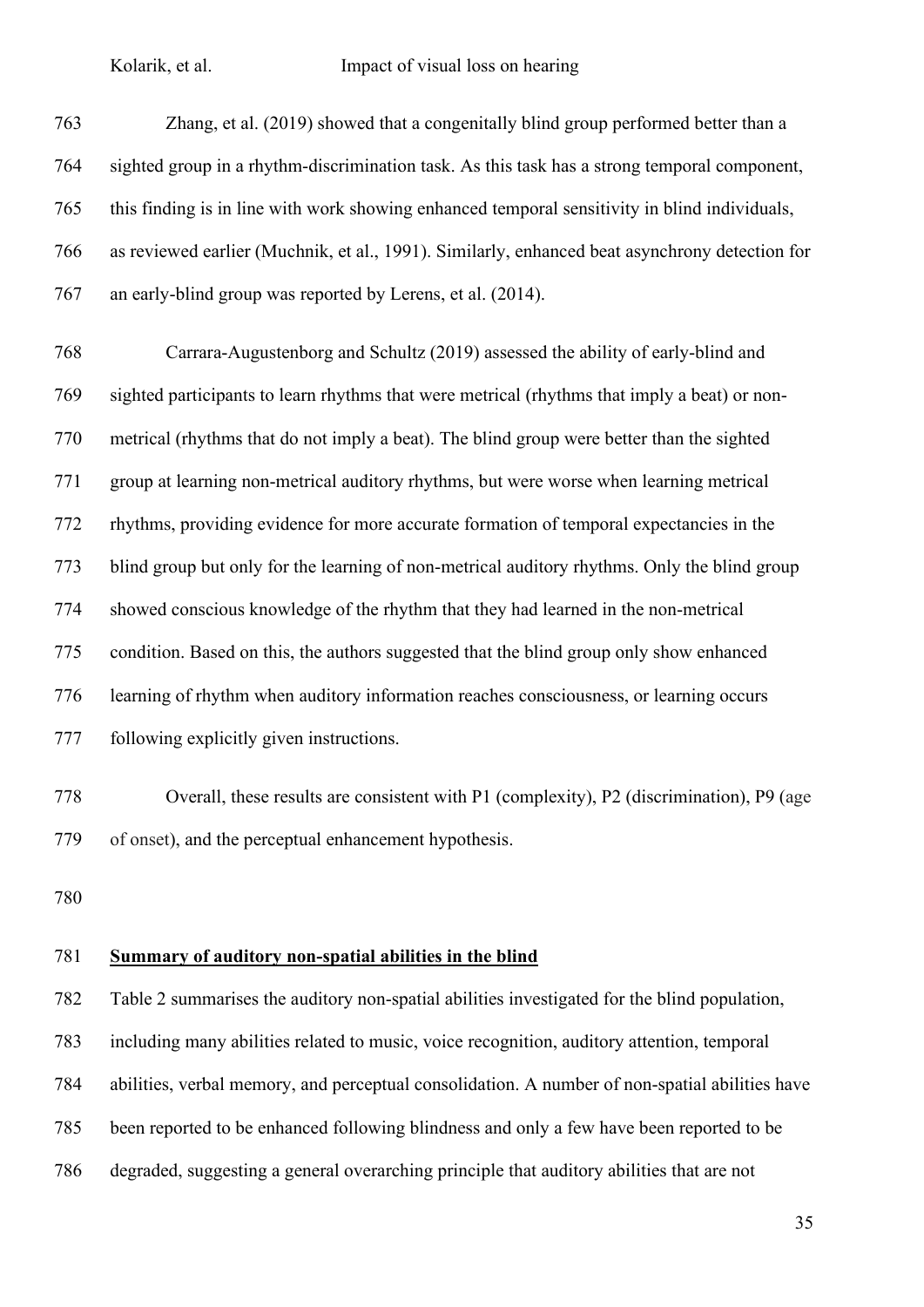- 787 involved in spatial processing are likely to become enhanced following blindness, consistent
- 788 with P1 (complexity), P2 (discrimination), P3 (detection), P9 (age of onset), and the
- 789 perceptual enhancement hypothesis.
- 790

| Auditory ability                                          | <b>Studies</b>                          | Effect of            | Early or late-        |
|-----------------------------------------------------------|-----------------------------------------|----------------------|-----------------------|
|                                                           |                                         | blindness            | onset, or a mix       |
| Pitch perception P1-2, 9                                  | Witkin et al. (1968) C                  | Enhanced             | Early                 |
|                                                           | Gougoux et al. (2004) C                 | Enhanced             | Early                 |
|                                                           | Rokem & Ahissar (2009) C                | Enhanced             | Early                 |
|                                                           |                                         | Degraded             | Early                 |
|                                                           | Chen et al. (2006) I                    | (slower)<br>Enhanced |                       |
|                                                           | Wan et al. (2010) C                     |                      | Early $(\leq 13$ yrs) |
|                                                           | Voss and Zatorre (2011) C               | Enhanced             | Early                 |
|                                                           | Arnaud et al. (2018) C                  | Enhanced             | Early                 |
| Pitch-timbre categorization P1-2, 9                       | Wan et al. (2010) C                     | Enhanced             | Early $(\leq 13$ yrs) |
| Transposed melody discrimination<br>$P1-2, 9$             | Voss and Zatorre (2011) C               | Enhanced             | Early                 |
| Speech perception P1-3                                    | Niemeyer & Starlinger (1981) C          | Enhanced             | Early                 |
|                                                           | Lucas (1984) C                          | Enhanced             | Early                 |
|                                                           | Muchnik, et al. (1991) C                | Enhanced             | Early                 |
|                                                           | Röder et al. (2003) C                   | Enhanced             | Early                 |
|                                                           | Hugdahl et al. (2004) C                 | Enhanced             | Early                 |
|                                                           | Rokem & Ahissar (2009) C                | Enhanced             | Early                 |
|                                                           | Ménard et al. (2009) C                  | Enhanced             | Early                 |
|                                                           | Klinge et al. (2010) C                  | Enhanced             | Early                 |
|                                                           | Dietrich et al. (2011; 2013) C          | Enhanced             | Mix; Mix              |
|                                                           | Föcker et al. (2012) C                  | Enhanced             | Early                 |
| Lexical tone, vowel, and consonant<br>discrimination P1-3 | Feng et al. (2019) C                    | Enhanced             | Early                 |
| Temporal resolution P1-3                                  | Muchnik et al. (1991) C                 | Enhanced Early       |                       |
| Rhythm discrimination P1-2                                | Zhang et al., (2019) C                  | Enhanced             | Early                 |
| Learning non-metrical rhythms P1-2                        | Carrara-Augustenborg & Schultz (2019) C | Enhanced             | Early                 |
| Learning metrical rhythms P1-2                            | Carrara-Augustenborg & Schultz (2019) I | Degraded             | Early                 |
| Beat asynchrony detection P1-2                            | Lerens et al. $(2014)$ C                | Enhanced             | Early                 |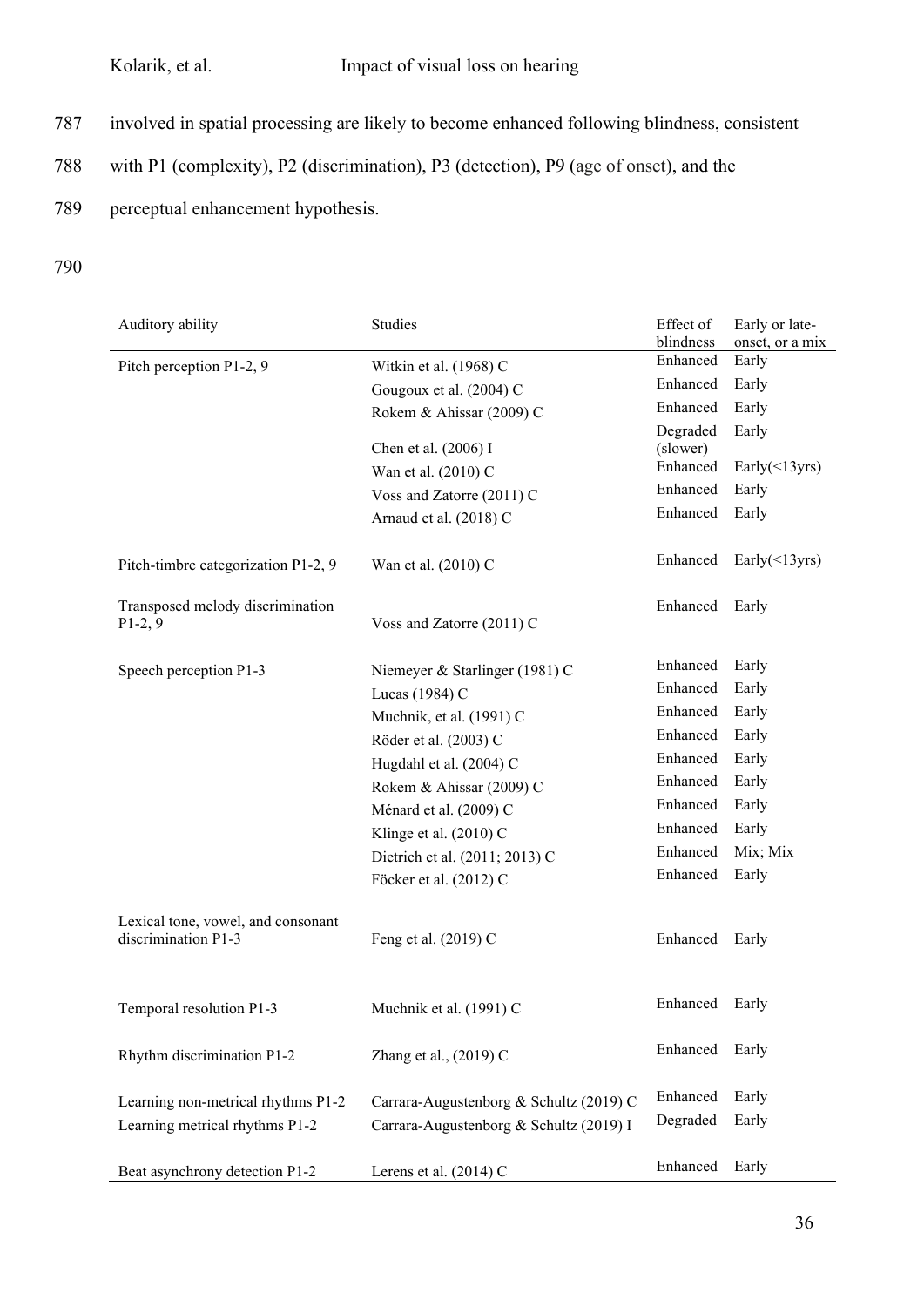| Voice recognition P1-3         | Bull et al. (1983) C                                | Enhanced             | Mix            |
|--------------------------------|-----------------------------------------------------|----------------------|----------------|
| Auditory attention P1-3        | Liotti et al. $(1998)$ C                            | Enhanced             | Early          |
| Bimodal divided attention P1-2 | Collignon et al. (2006) C<br>Kujala et al. (1997) C | Enhanced<br>Enhanced | Early<br>Early |
| Auditory memory P1             | Röder & Rösler (2003) C                             | Enhanced             | Early and late |
| Verbal memory P1               | Röder et al. (2001) C<br>Amedi et al. (2003) C      | Enhanced<br>Enhanced | Early<br>Early |
| Temporal order judgments P1-3  | Stevens & Weaver (2005) C                           | Enhanced             | Early          |
| Duration discrimination P1-3   | Van der Lubbe et al. (2010) C                       | Enhanced             | Early          |
| Backward masking P1-3          | Stevens & Weaver $(2005)$ C                         | Enhanced             | Early          |
|                                |                                                     |                      |                |

791 Table 2: As for Table 1, but for non-spatial auditory abilities affected by blindness.

792

### 793 **The effects of partial visual loss on auditory abilities**

794 Research on the effects of visual loss on hearing has primarily focused on the effect of full 795 blindness. However, several studies have shown that partial visual loss can also enhance or 796 degrade certain auditory spatial and non-spatial abilities, as summarized below.

797 Blindness in one eye only was shown to result in improved accuracy relative to

798 sighted controls for monaural localization of the azimuth of sounds and for binaural

799 localization in azimuth for sounds from frontal regions of space (Hoover, Harris, & Steeves,

800 2012). Enhanced azimuth localization abilities have also been reported for myopic (short-

801 sighted) participants compared to sighted controls (Després, Candas, & Dufour, 2005b;

802 Dufour & Gérard, 2000). Participants with a range of causes of partial visual loss self-

803 reported that their auditory abilities were enhanced compared to sighted controls in a number

804 of situations, including locating the position of a talker, following speech that switched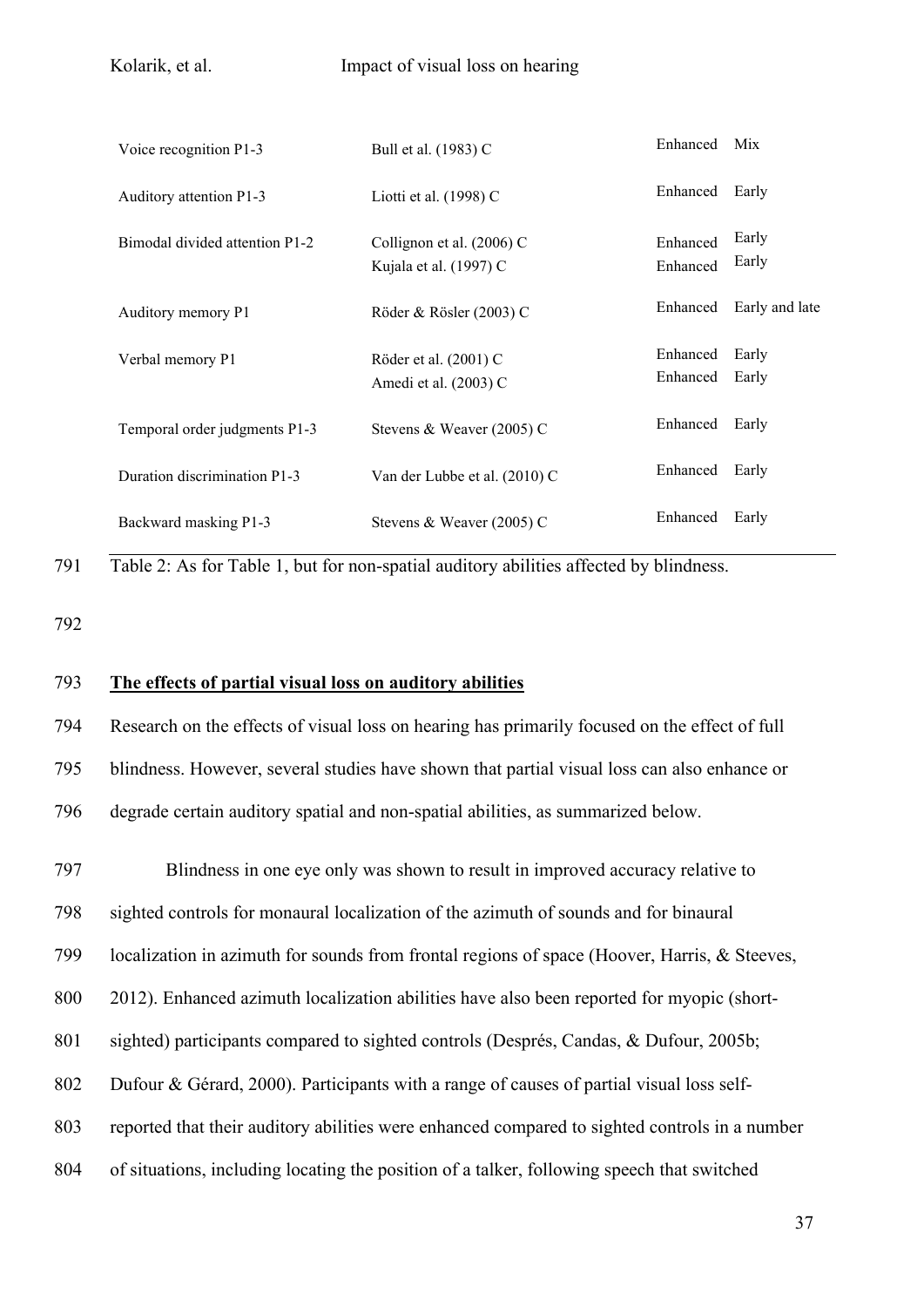| 805 | between one person and another, separating speech from music, being able to hear music |
|-----|----------------------------------------------------------------------------------------|
| 806 | clearly, and understanding speech in a car (Kolarik et al., 2017b).                    |

 Després, Candas, and Dufour (2005c) showed that near-sighted and amblyopic participants performed better in a self-positioning task than normally sighted controls. Kolarik et al. (2020) investigated the effect of severity of visual loss on auditory distance judgments using stimuli with simulated distances from 1.2 to 13.8 m. Sighted controls and participants with a range of visual losses (groups with mild, mid-range, and severe loss) were tested in simulated anechoic and reverberant environments using speech, music and noise stimuli. Greater severity of visual loss was associated with larger estimates of auditory distance for all stimuli and both acoustic environments, leading to increased absolute errors for closer sounds and decreased errors for farther sounds. Note, however, that the outcomes primarily reflect the magnitude of systematic biases in the relationship between judged and simulated distance. The distance of farther sounds was under-estimated for all groups, but the group with severe visual loss showed the least under-estimation. Calculations of the correlations between judged distances and simulated distances for each group showed that, apart from the anechoic music condition where correlations were similar across groups, correlations decreased as the severity of visual loss increased (correlations across conditions ranged from 0.58 to 0.66 for sighted controls, and 0.43 to 0.56 for the group with severe visual loss). This shows that as severity of visual loss increased the consistency of auditory distance judgments decreased.

 Ahmad et al. (2019) studied changes in auditory spatial representations of azimuth and elevation brought on by macular degeneration (MD), which results in central visual losses. 826 White noises were produced from one randomly selected loudspeaker within a  $5 \times 5$  matrix of 25 loudspeakers. Participants were required to touch the position corresponding to the 828 perceived location of the sound. Participants with MD judged off-center sounds to be shifted towards the centre of the loudspeaker matrix, corresponding to the position of the central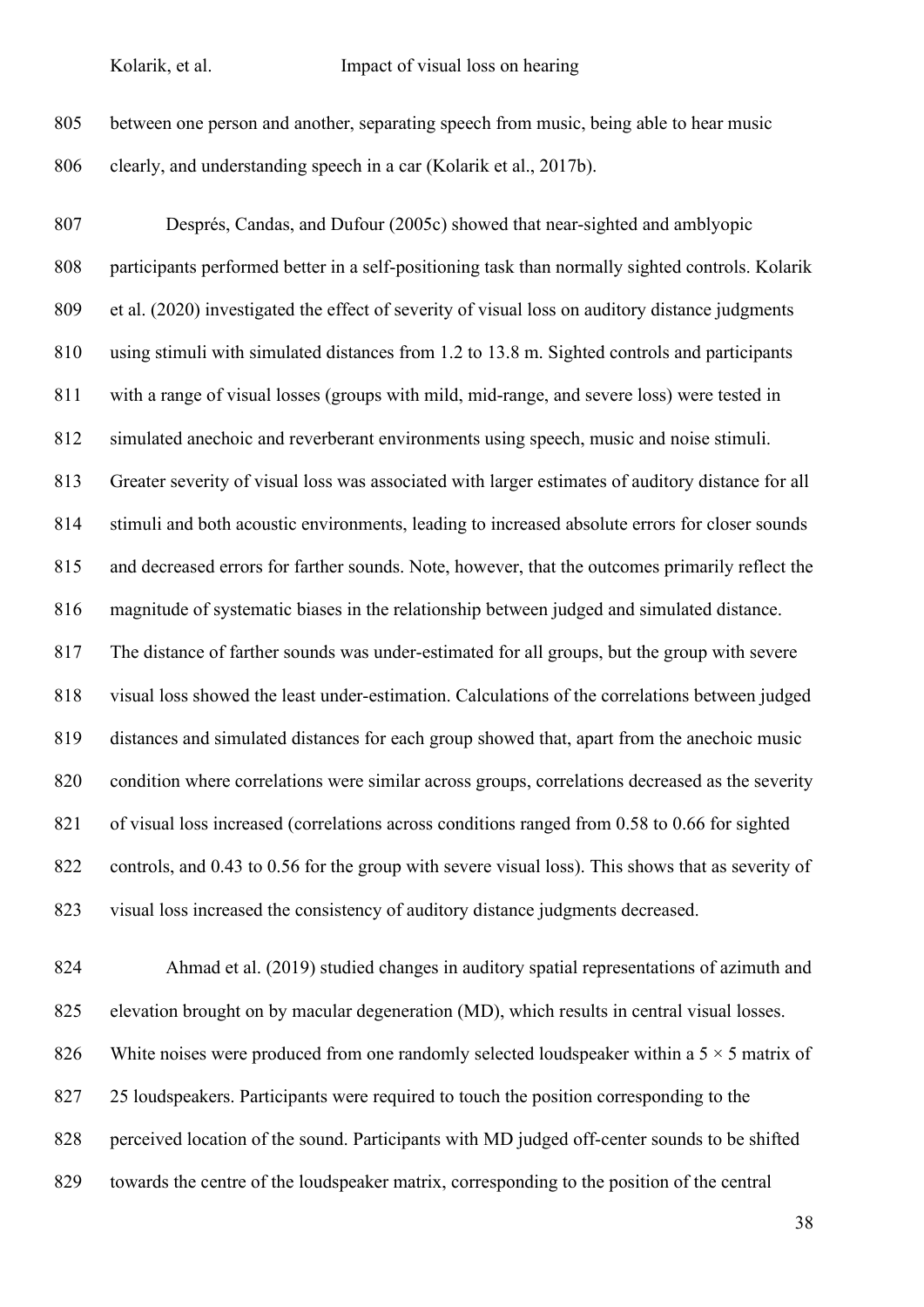scotoma. No such bias toward any particular area was found for the sighted controls. The older the participant was at the onset of visual loss, the greater was the magnitude of the bias towards the center.

 Lessard, et al. (1998, described above) assessed the accuracy of localization in azimuth for sighted controls, a group with early-onset visual loss who were totally blind, and a group with early-onset central visual loss with residual peripheral vision. Poorest performance was observed for the group with residual vision. In contrast, as noted above, Hoover, et al. (2012) reported that blindness in one eye only resulted in enhanced localization in azimuth. A plausible explanation for the discrepancy is that the normal eye of the participants of Hoover et al. (2012) would have provided high resolution foveal spatial information that could be used to calibrate auditory spatial information. In contrast, the participants in the studies of Ahmad, et al. (2019) and Lessard, et al. (1998) had central visual field losses, so that foveal information was lost and only low resolution peripheral information was available.

 Finally, not all studies have shown effects of partial visual loss on auditory abilities. Kolarik, et al. (2013b) reported no difference in distance discrimination between partially sighted participants with a range of causes of visual loss and sighted controls.

 In summary, the current evidence shows that partial visual loss does affect a number of auditory spatial abilities (Table 3). Both azimuth and elevation localization show biases (Ahmad, et al., 2019), while locating the position of a talker, following speech switching between people, separating speech from music, hearing music clearly, and ease of understanding speech in a car are self-reported to be enhanced (Kolarik, et al., 2017b). For localization in azimuth, blindness in one eye is associated with enhancement (Hoover, et al., 2012), while central visual loss in both eyes is associated with degradation (Lessard, et al.,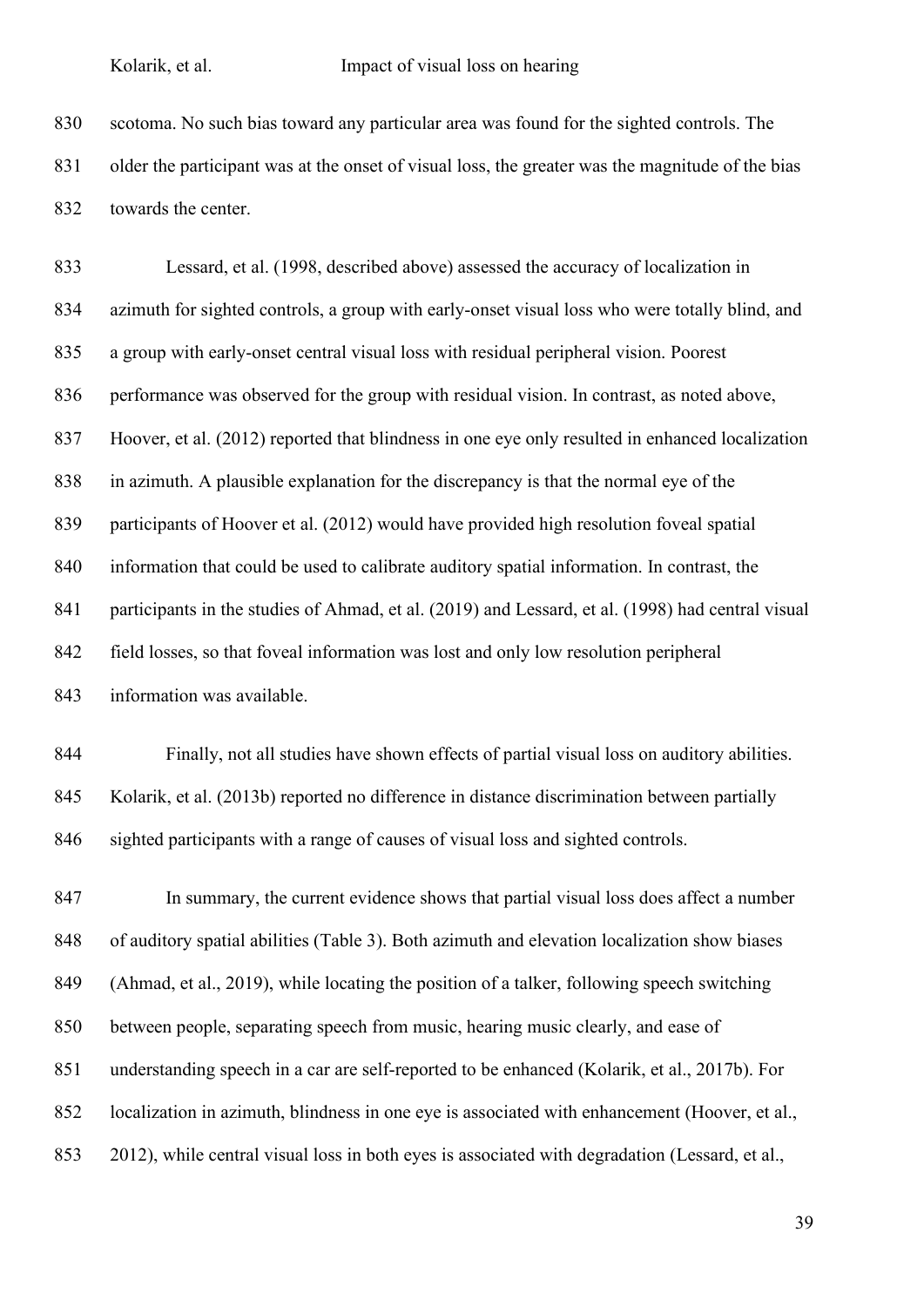1998). Severe visual loss is associated with reduced accuracy in judging the distance of closer sounds and increased accuracy for farther sounds, reflecting systematic changes in the mapping between simulated and perceived distance (Kolarik, et al., 2020). Further studies are needed to clarify the effects of the type of visual loss on hearing, such as monocular blindness with one unimpaired eye or central or peripheral visual loss.

 In summary, the literature on partial visual loss shows similar results to that for full visual loss, in that spatial abilities become either enhanced, consistent with the perceptual enhancement hypothesis, or degraded consistent with the perceptual deficiency hypothesis, whereas non-spatial abilities are generally only enhanced, consistent with the perceptual enhancement hypothesis and with the nine principles. However, the results of Lessard, et al. (1998) and Ahmad, et al. (2019) are of particular interest as they are the only studies to date to show that partial visual loss can have the opposite effect (of degrading azimuth localization) to that of full blindness (which usually enhances localization in azimuth). Lessard, et al. (1998) suggested several possible explanations for the degraded performance of participants with partial visual loss, including: (1) abnormal orienting behaviours; (2) conflicts or confusions between auditory spatial maps derived from peripheral and central vision; (3) lack of recruitment of deafferented brain areas. More studies are needed to test these explanations, and to assess the effects of partial visual loss on other auditory abilities.

| <b>Auditory ability</b>            | <b>Studies</b>            | <b>Effect of loss</b>                      |
|------------------------------------|---------------------------|--------------------------------------------|
| <b>Spatial</b>                     |                           |                                            |
| Localization in azimuth P1-2, P4-5 |                           |                                            |
|                                    |                           | Enhanced for<br>participants with one      |
| [Monaural and binaural]            | Hoover et al. $(2012)$ C  | blind eye                                  |
|                                    | Després et al. (2005b);   | Enhanced for myopic                        |
| [Binaural; Binaural]               | Dufour & Gérard, (2000) C | participants                               |
| [Monaural and binaural]            | Lessard et al. (1998) D   | Degraded with central<br>loss in both eyes |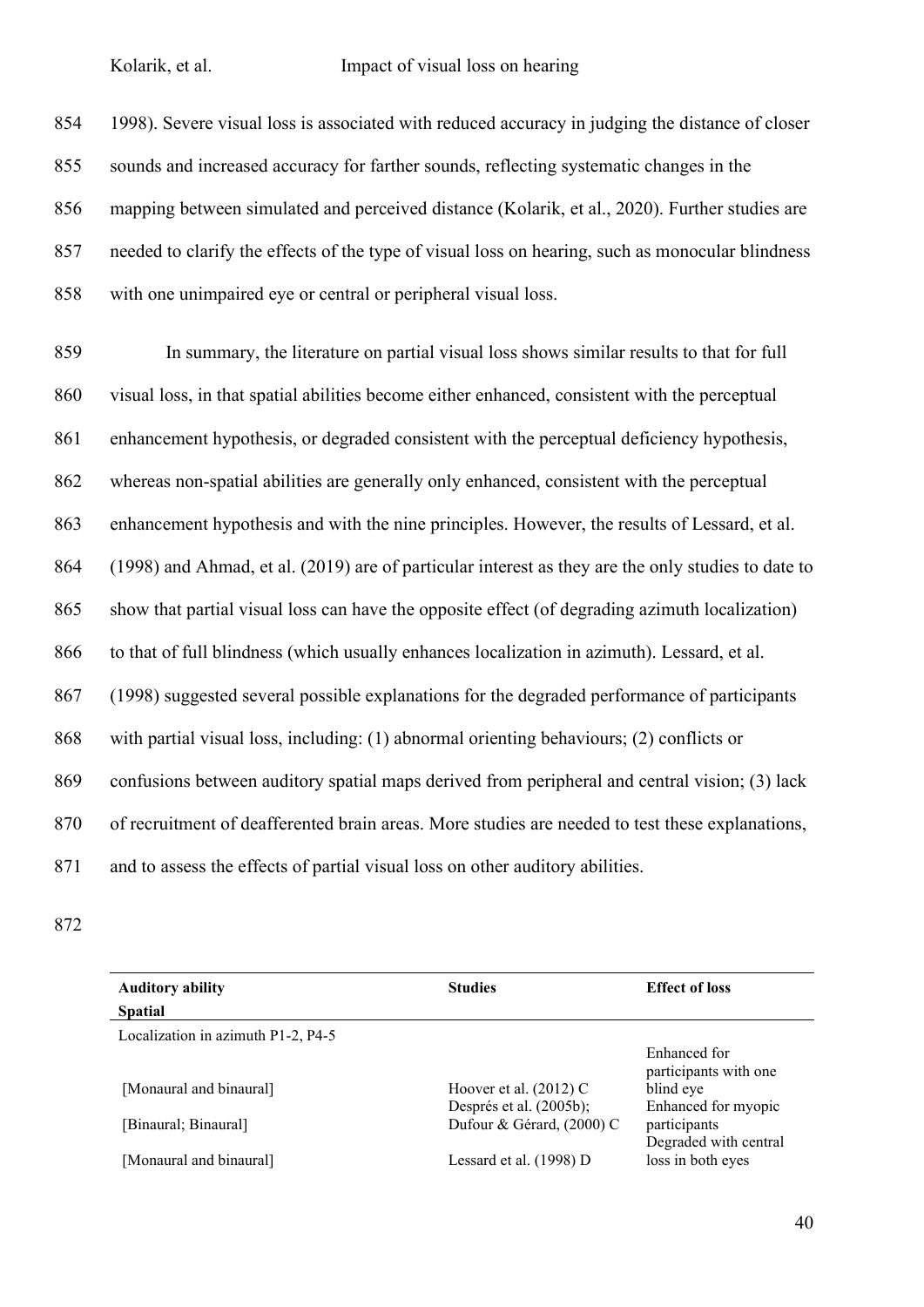| Self-localization P8                           | Després, et al. (2005b) C | Enhanced for amblyopic<br>and near-sighted<br>Less consistent |
|------------------------------------------------|---------------------------|---------------------------------------------------------------|
| Absolute distance judgment P6                  | Kolarik et al. (2020) C   | judgments                                                     |
| Azimuth P1-2, 4-5, 9 and elevation P6          | Ahmad et al. (2019) D     | <b>Biased</b>                                                 |
| Locating the position of a talker P1-2, 4-5    | Kolarik et al. (2017b) C  | Enhanced by self-report                                       |
| Following speech switching between people P1-5 | Kolarik et al. (2017b) C  | Enhanced by self-report                                       |
| Non-spatial                                    |                           |                                                               |
| Separating speech from music P1-2              | Kolarik et al. (2017b) C  | Enhanced by self-report                                       |
| Hearing music clearly P1-3                     | Kolarik et al. (2017b) C  | Enhanced by self-report                                       |
| Ease of understanding speech in a car P1-2     | Kolarik et al. (2017b) C  | Enhanced by self-report                                       |

873

 Table 3: As for Tables 1 and 2, but for auditory abilities enhanced or degraded by partial visual loss. D stands for dependant; the outcome would depend on whether or not the relationship between acoustic cues and the variable that has to be judged has been learned with sufficient accuracy (P5).

878

# 879 **Developmental findings regarding the effects of full and partial visual loss on auditory**

## 880 **abilities**

 Studies of the effects of visual loss on hearing for children and adolescents provide information regarding the role of vision in shaping internal representations of auditory space in the early years of life and the development of spatial and non-spatial cognition. Witkin, Birnbaum, Lomonaco, Lehr, and Herman (1968) tested congenitally blind and sighted adolescents aged 12-20 years in an auditory embedded-figures test. A tune of 3-5 notes was followed by a longer and more complex tune, that either did or did not contain the first tune. The participant had to report whether the complex tune contained the first tune. The blind participants performed better than the sighted controls. Enhanced performance in the blind group persisted when musical experience was controlled for. The authors interpreted the results as evidence of greater capacity for sustained auditory attention in the blind, although the results may also be interpreted as evidence for enhanced fundamental-frequency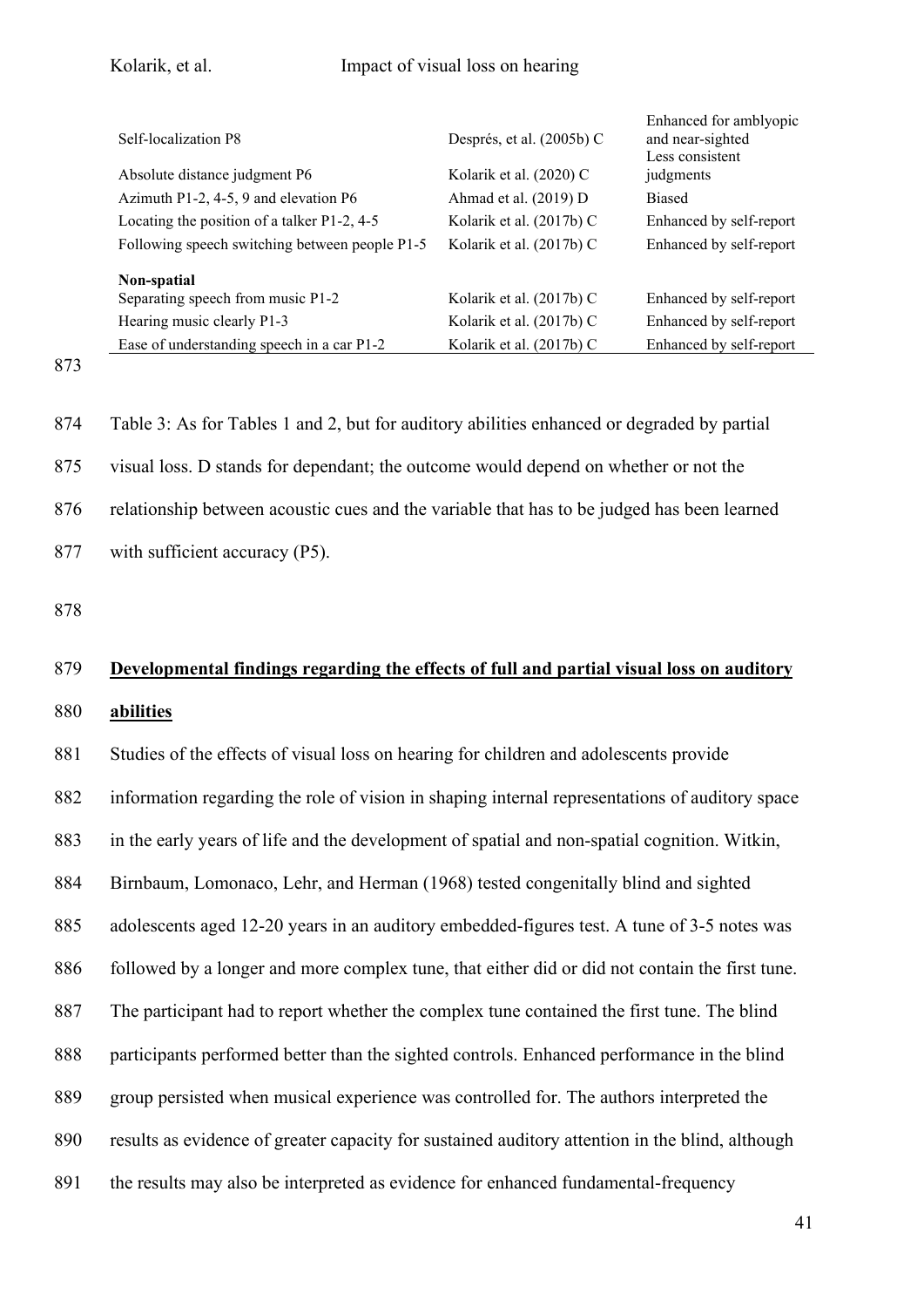processing or better auditory memory in blind adolescents (Collignon, et al., 2006). These results are consistent with P1 (complexity), P2 (discrimination), P3 (detection), and the perceptual enhancement hypothesis.

 As described earlier, early-onset blind adults show very poor spatial-bisection thresholds but normal MAA thresholds. Following on from this, Vercillo, et al. (2016) measured spatial-bisection and MAA thresholds for blind and sighted children with a mean age of 11 yrs. They also measured temporal-bisection thresholds. The blind children displayed degraded performance for the MAA and spatial-bisection tasks but no deficit for the temporal-bisection task. The degraded performance for the MAA task contrasts with the results for blind adults and suggests that lack of visual experience can disrupt the way that ITD and ILD cues are mapped to perceived location. This disruption is overcome with extensive experience, leading to normal MAA performance for blind adults. The degraded performance for the spatial-bisection task is consistent with the results for blind adults and with P6 (calibration requiring visual cues).

 Cappagli and Gori (2016) investigated the effect of visual loss on sound localization in azimuth for children aged 7-17 years and for adults. On each trial a 500-Hz tone was delivered from one of a horizontal array of loudspeakers. The participant used a cane to point to the location of the tone. Early- and late-onset blind adults performed similarly to sighted adults. However, blind children and those with low vision performed significantly more poorly than age-matched sighted children. The authors interpreted the developmental delay associated with visual loss as supporting the idea that vision provides the most reliable information for calibrating auditory spatial representations (Alais, Newell, & Mamassian, 2010). However, their data also suggest that non-visual spatial cues (tactile and sensorimotor) provide information that improves auditory spatial representations in later adulthood (Fiehler, Reuschel, & Rösler, 2009).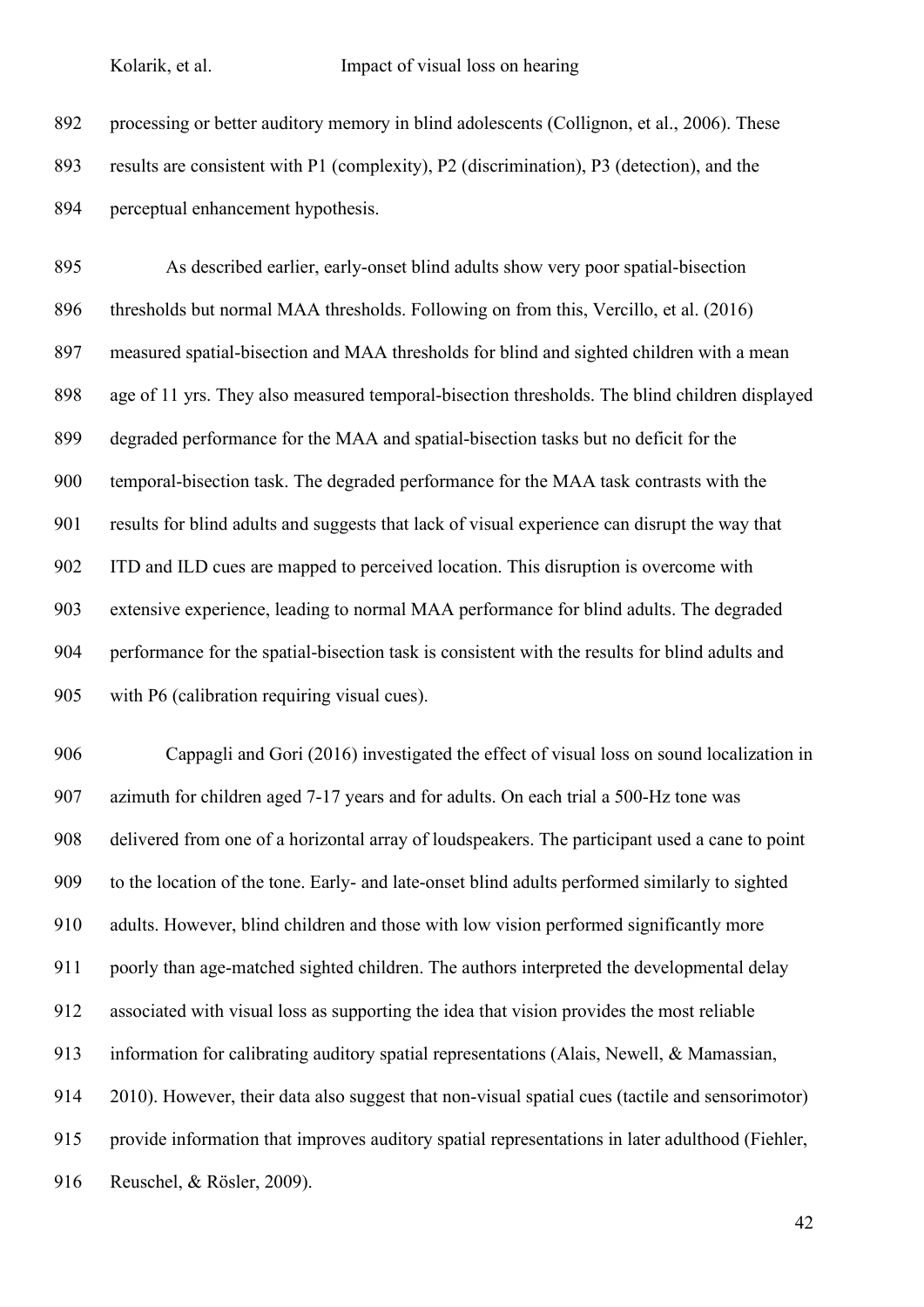The findings of Cappagli and Gori (2016) and Vercillo, et al. (2016) are contrary to those of Ashmead, et al. (1998), who assessed spatial cognition for a range of tasks for blind and sighted children aged 6-20 years and reported enhanced localization in azimuth for the blind group. This study involved a horizontal MAA task using pairs of Gaussian noise bursts; participants reported if the second sound was to the left or right of the first (reference) sound, 922 which was presented at  $0^{\circ}$  azimuth. MAAs were smaller for blind than for sighted children. However, when the reference sounds were presented at −45° or +45°, there was no difference in performance between groups. The authors noted that the task was conceptually difficult 925 with the reference at −45° or +45°, as the left-right judgment did not correspond to the participant's left and right. This conceptual difficulty may have led to the lack of difference across groups in this condition.

 The studies described earlier for adults support the idea that blindness leads to a deficit in localization in elevation (Lewald, 2002b; Zwiers, et al., 2001). However, Ashmead, et al. (1998) showed that blind children had significantly smaller vertical MAAs for Gaussian noise-burst signals than sighted children and sighted adults. Ashmead, et al. (1998) also reported that blind children showed more accurate distance judgments when reaching out and putting their finger on the perceived location of a previously presented sound source. Regarding the difference between the findings of Cappagli and Gori (2016) and Vercillo, et al. (2016) and those of Ashmead, et al. (1998), Vercillo, et al. (2016) noted that the blind children tested by Ashmead, et al. (1998) had a relatively large age range (6-20 years) and included some children who lost their sight later in life and who had light perception or pattern vision, whereas Vercillo, et al. (2016) tested only congenitally blind children with a 939 narrow age range (mean = 11 years,  $SD = 0.8$  years).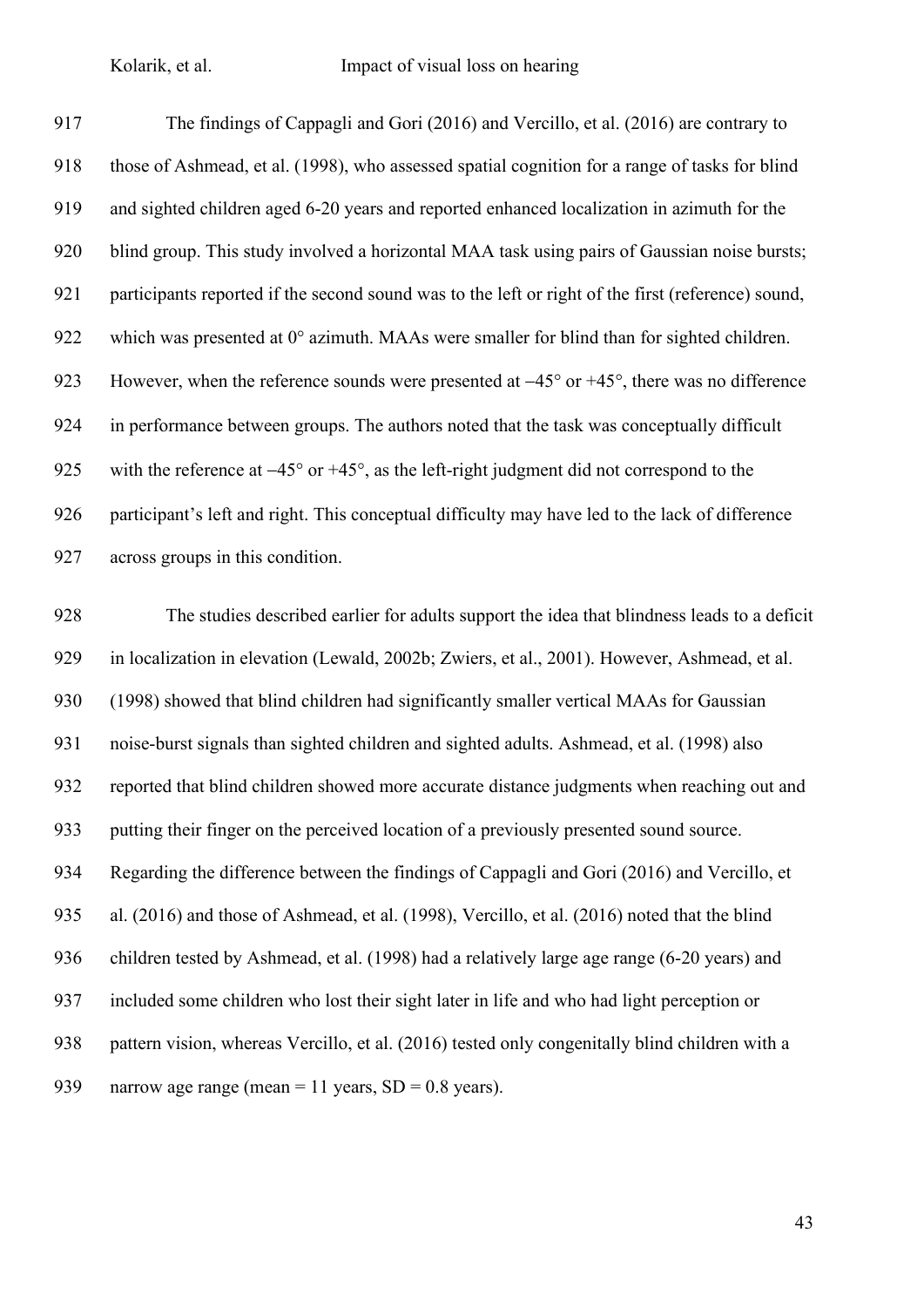Cappagli, Finocchietti, Cocchi, and Gori (2017) compared performance for static and dynamic auditory spatial tasks for sighted, partially sighted and blind children. The mean age of the groups ranged from 3.5 to 4.4 years. In the static task, participants were presented with a "meow" sound from one of 25 loudspeakers arranged in an array on a vertical surface measuring 50 x 50 cm, with tactile sensors placed 40 cm away. The participant had to touch the perceived location of the sound source. The dynamic task utilized the same stimulus and array of loudspeakers to present a sound that moved across 5 loudspeakers either horizontally or vertically. The participant had to touch the perceived endpoint of the sound. The partially sighted children showed better performance than the sighted controls for the dynamic task, but for the static task there was no difference between these two groups. For the static task, the blind children performed more poorly than the sighted group and similarly to the low- vision group. For the dynamic task the blind children performed more poorly than the other groups. A positive correlation was found between visual acuity and performance in the dynamic task for all participants, showing that better dynamic spatial performance was associated with more residual vision. The results suggest that blindness from birth degrades static and dynamic sound localization. However, partial visual function allows compensatory mechanisms to operate, leading to accurate static and dynamic sound localization. This highlights the importance of visual information for calibrating auditory space in the early years of life. The results are consistent with a study of Cappagli, Cocchi, and Gori (2015), who reported a deficit in auditory distance discrimination for early-blind children aged between 9 and 17 years.

 Yabe and Kaga (2005) showed that ITD discrimination thresholds for adolescents aged between 13 and 15 years were smaller (better) for blind groups who were congenitally blind or who had acquired blindness (age of onset was not reported, assumed here to be late-onset blind) than for sighted controls or a partially sighted group.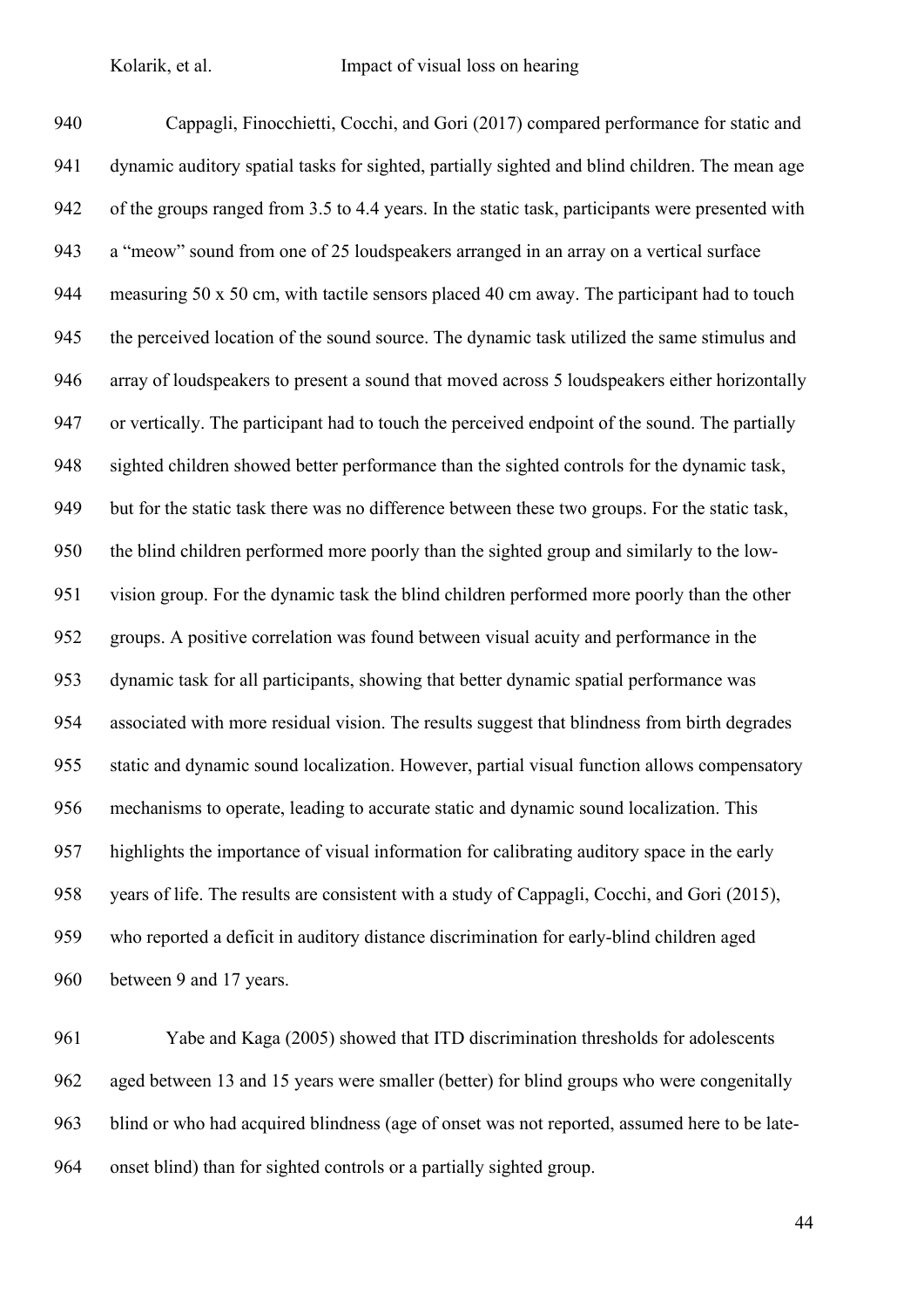| 965 | In summary, the evidence regarding the effects of visual loss on auditory abilities for          |
|-----|--------------------------------------------------------------------------------------------------|
| 966 | children and adolescents is mixed, some studies showing enhancement consistent with the          |
| 967 | perceptual enhancement hypothesis and others showing degraded performance consistent with        |
| 968 | the perceptual deficiency hypothesis, even for the same ability, such as localization in         |
| 969 | azimuth (Table 4). Further work is needed to clarify the ages at which visual loss leads to      |
| 970 | significant differences in auditory abilities. In addition, with the exception of Witkin, et al. |
| 971 | (1968), the studies to date have focussed on auditory spatial abilities; the developmental time  |
| 972 | course of non-spatial auditory abilities in the blind is currently under researched.             |

973

| Auditory ability                        | <b>Studies</b>                  | Effect of loss | Age range (yrs)       |
|-----------------------------------------|---------------------------------|----------------|-----------------------|
| Auditory attention/frequency processing |                                 |                |                       |
| $P1-3$                                  | Witkin, et al. (1968) C         | Enhanced       | $12 - 20$             |
| Localization in azimuth P1-2, 4-5       | Ashmead, et al. (1998) C        | Enhanced       | $6 - 20$              |
| Localization in azimuth P1-2, 4-5       | Cappagli and Gori (2016) I      | Degraded       | $7 - 17$              |
| ITD discrimination P1-3, 9              | Yabe and Kaga (2005) C          | Enhanced       | Mean ages 13-15       |
| Absolute distance judgement P6          | Ashmead, et al. (1998) D        | Enhanced       | $6 - 20$              |
| Relative distance judgements P1-2, 4    | Cappagli, et al. (2015) I       | Degraded       | $9 - 17$              |
| Vertical Minimum Audible Angle P5       | Ashmead, et al. (1998) D        | Enhanced       | $6 - 20$              |
| Bisection P6 and Minimum Audible Angle  | Vercillo, et al. $(2016)$ C for |                |                       |
| P <sub>5</sub>                          | bisection, D for MAA            | Degraded       | Mean age $10.9\pm0.8$ |
|                                         |                                 | Degraded for   |                       |
| 3D static and dynamic localization P5-6 | Cappagli, et al. (2017) C       | blind          | Mean age $3.5-3.6$    |

<sup>974</sup>

975 Table 4. A summary of auditory abilities or children and young adults with visual loss, the

976 studies that investigated these abilities, the effect of visual loss on these abilities, and the age

977 range of the participants. Participants had either full or partial visual loss (see text for details).

978 D stands for dependant; the outcome would depend on whether or not the relationship

979 between acoustic cues and the variable that has to be judged has been learned with sufficient

980 accuracy (P5-6).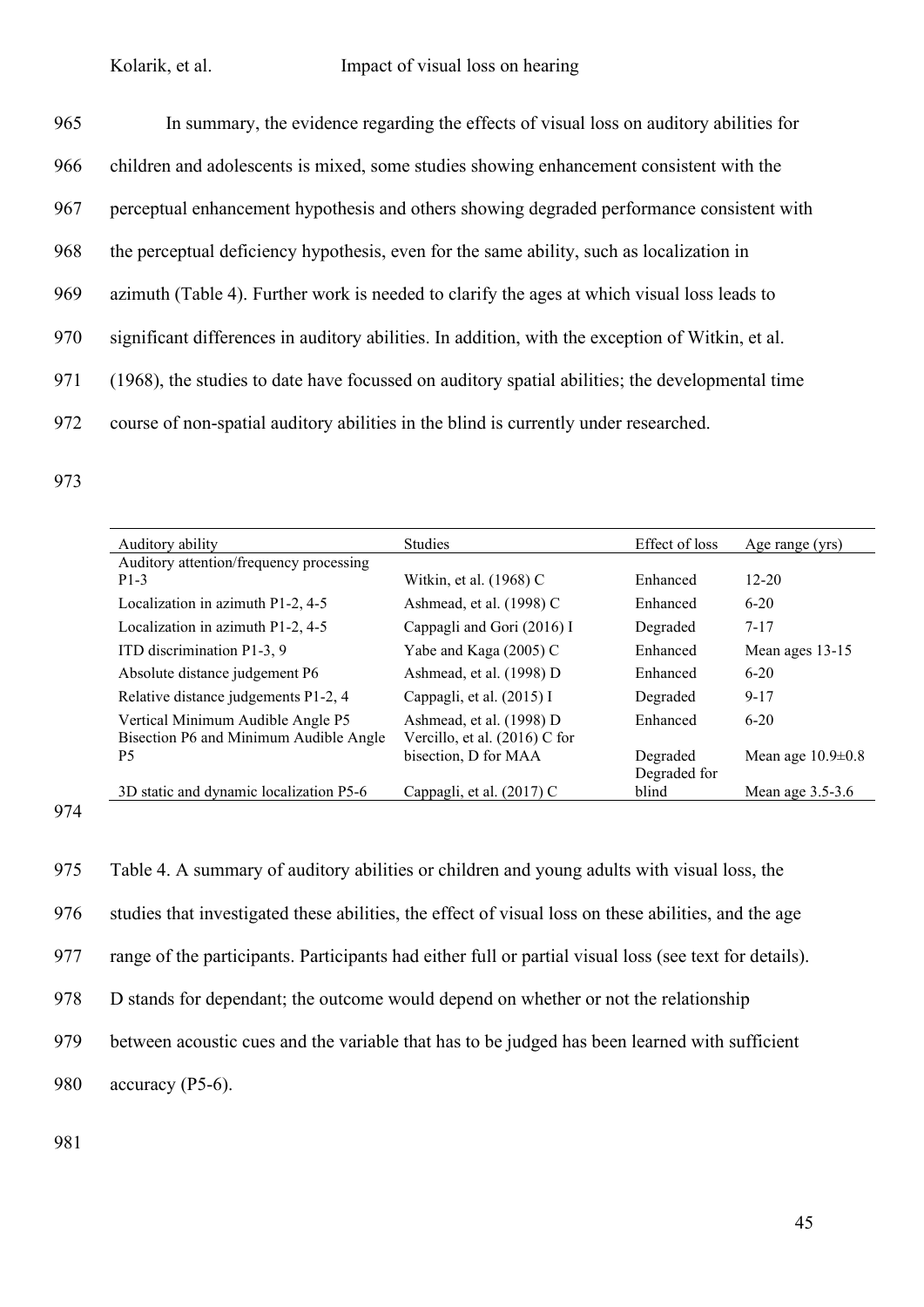### **Individual differences and their relationship to the degree and timing of visual loss**

 Individual differences in auditory abilities within the visually impaired population can be substantial. For example, echolocation abilities vary widely among blind people (Kolarik, et al., 2014a; Schenkman & Nilsson, 2011). Such differences may be caused by several factors, including the magnitude, age of onset, duration and aetiology of visual loss, and a trade-off in skills for vertical and horizontal localization (Voss, et al., 2015, described in more detail 988 below). Social, personality, and cognitive factors may also play a role (Voss & Zatorre, 2012). Inconsistent findings regarding the way that visual loss affects auditory abilities may in part be due to the criteria used for selecting the participants (Röder & Rösler, 2003), to the use of tasks that are not identical for blind and sighted controls, and to different experiences for blind and sighted controls prior to testing (see Thinus-Blanc & Gaunet, 1997).

 As described above, differences in auditory spatial performance between groups with full blindness and partial visual loss were reported by Lessard, et al. (1998). Earlier age of onset or longer overall duration of visual loss are often associated with better abilities, consistent with P8-9. Echolocation studies, albeit testing relatively few participants, have shown that early-onset blindness is associated with enhanced acuity for detecting sound echoes (Teng, et al., 2012) and determining the shape, movement, and surface location of 999 objects using echoes (Thaler, Arnott, & Goodale, 2011) compared to late-onset blindness.

 Putzar, Goerendt, Lange, Rösler, and Röder (2007) studied the role of early visual experience in shaping audio-visual interactions. They tested sighted controls and a group of participants with congenital binocular cataracts resulting in deprivation of pattern vision for at least the first five months of life, who recovered their sight following treatment. The cataract group showed superior performance in a task requiring reporting the colour of a target flash while ignoring a task-irrelevant auditory distractor tone, indicating less audio-visual interference. The cataract group showed poorer performance in an audio-visual speech fusion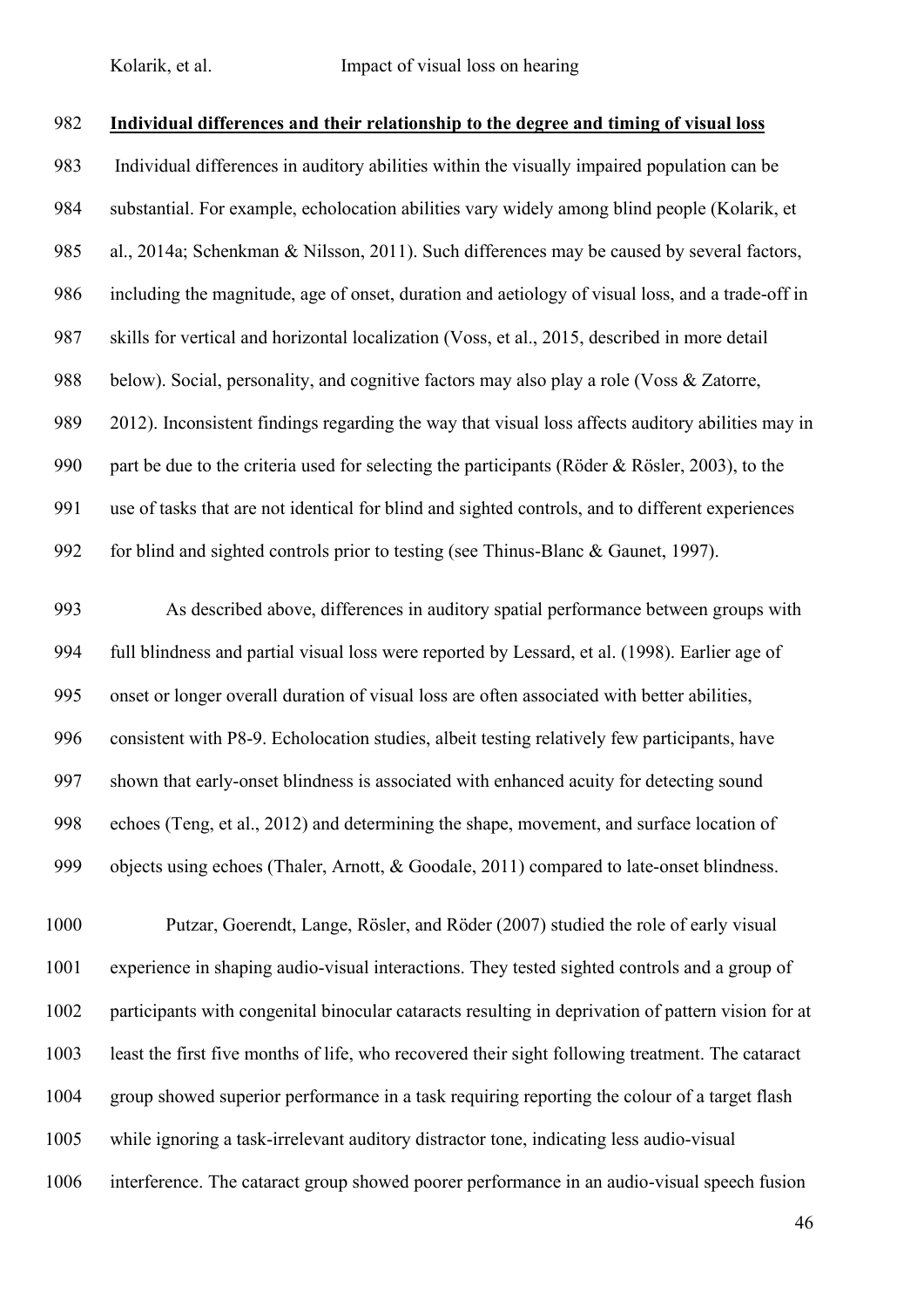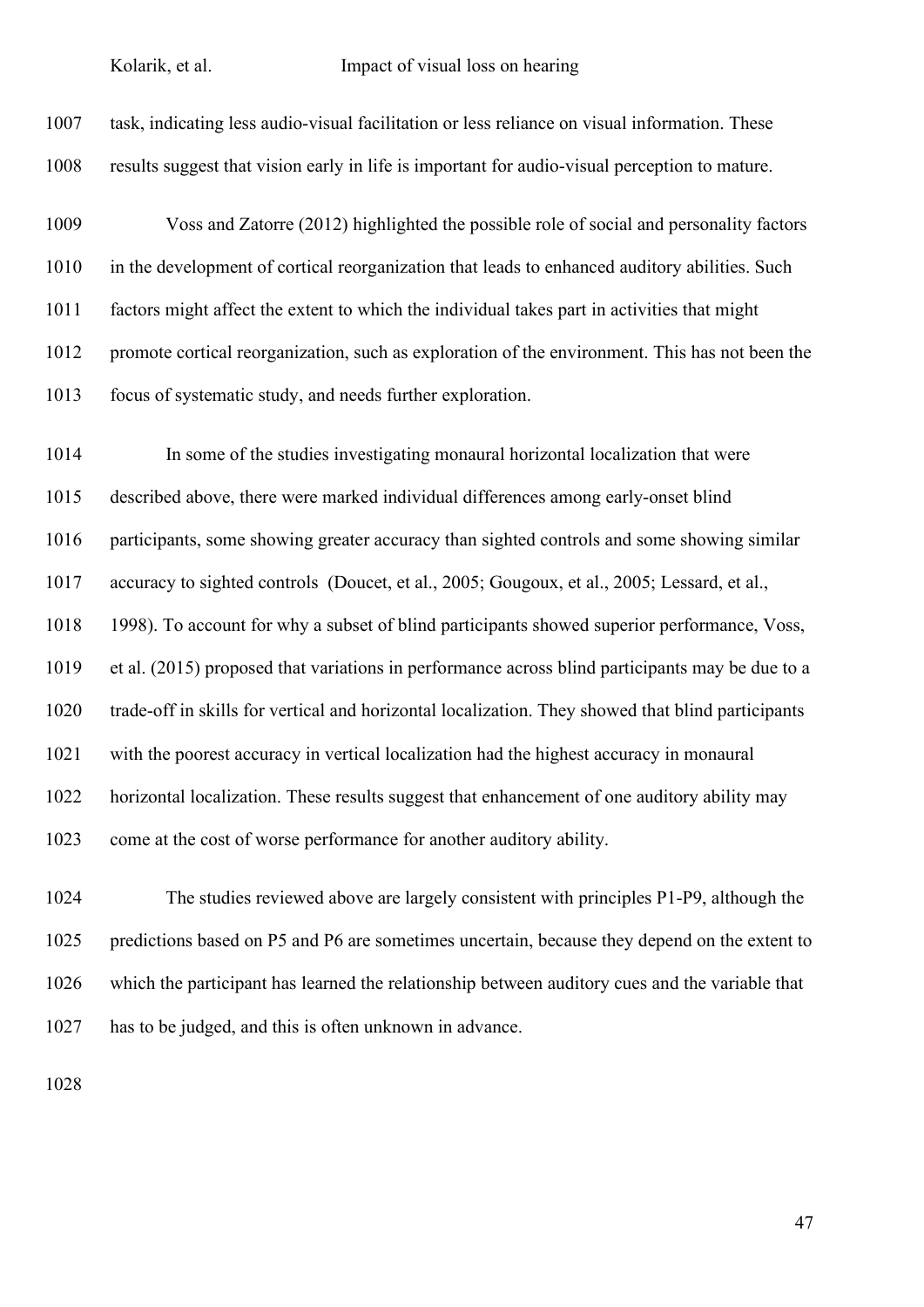## **The beneficial effects of cortical reorganization and the neural bases of changes in**

### **auditory abilities following blindness**

 In this section we consider in more detail the neural bases of the changes that underlie the enhanced abilities for some tasks that are associated with blindness, as characterized by P1- P3. Many studies have focused on the link between cross-modal plasticity and enhanced perceptual abilities. The degree of cross-modal plasticity is strongly affected by the age of onset of blindness (for reviews, see Bell et al., 2019; Collignon, et al., 2009; Dormal, Lepore, & Collignon, 2012; Kupers & Ptito, 2014; Occelli, Spence, & Zampini, 2013; Pasqualotto & Proulx, 2012; Voss, 2019; Voss, Collignon, Lassonde, & Lepore, 2010), consistent with P9. There is also evidence that without visual input, neural auditory maps of space become distorted or degraded, as described in the next section.

 Following blindness, occipital brain regions, which normally respond primarily to visual stimuli, may be recruited to process auditory signals (Voss & Zatorre, 2012). For example, Gougoux, et al. (2005) and Voss, et al. (2011) presented data suggesting that processing in the occipital cortex was the basis for the enhanced ability of blind people to utilize monaural spatial cues to judge azimuth. There is also evidence for functional plasticity in the temporal cortex, a brain area responsible for auditory spatial processing. van der Heijden et al. (2019) showed that activation patterns for binaural spatial processing were different for sighted and early-onset blind participants in planum temporale within the temporal lobe. They proposed that some blind people have an increased reliance on spectral cues for localization in the horizontal plane or that blind people become adept at using a richer set of cues for horizontal localization, including both binaural (ITD and ILD) and spectral cues. However, blindness does not result in recruitment of occipital brain regions and improved performance for all auditory spatial tasks. For example, congenitally blind participants showed poorer performance of a spatial-bisection task than sighted participants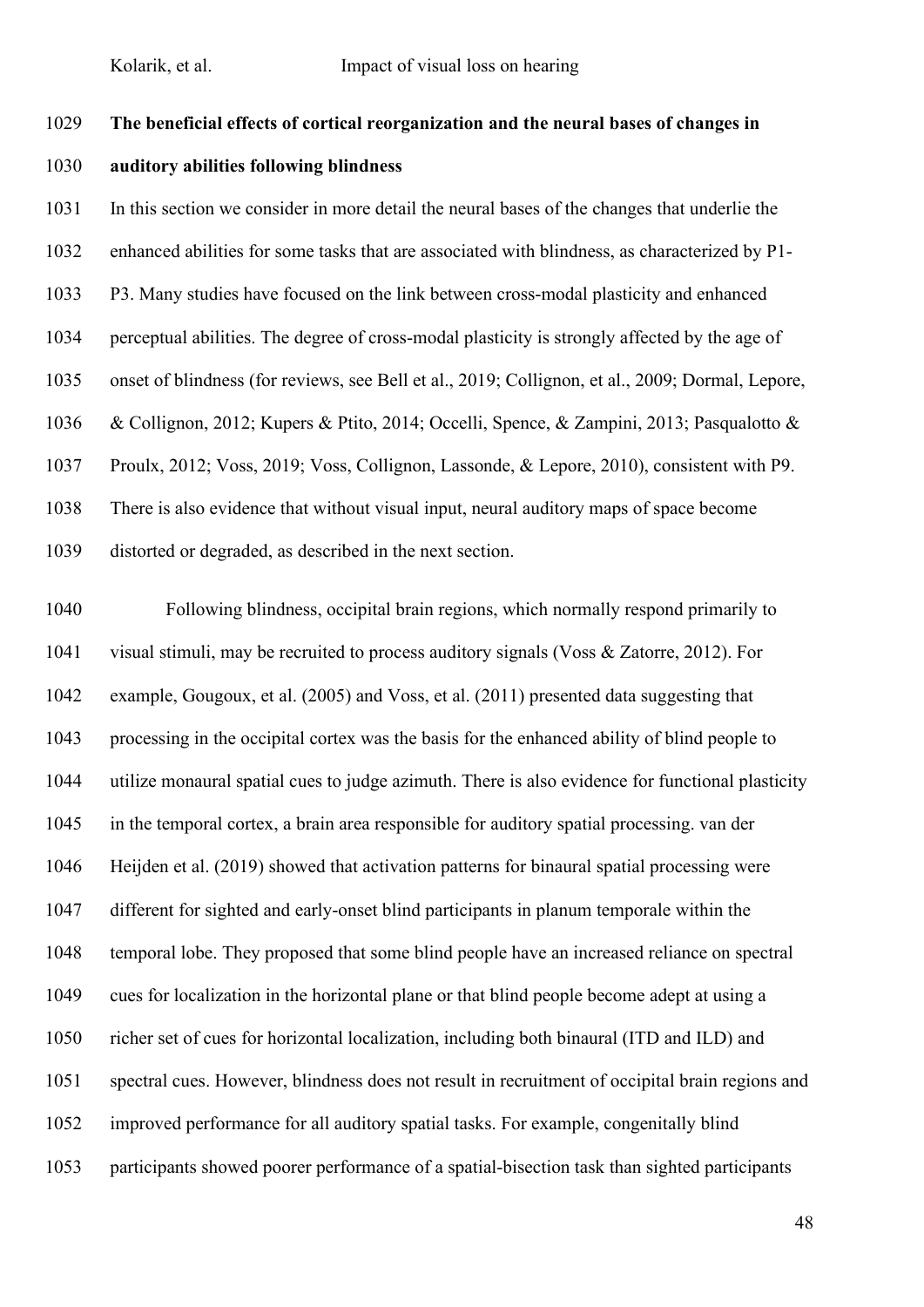

 Studies using animals have also suggested that improved auditory abilities following blindness may at least in part be related to functional enhancement in auditory cortical areas. Blindness was found to result in enhanced response specificity of neurons in the auditory cortex (Korte & Rauschecker, 1993) and improved frequency selectivity and stronger responses to changes in frequency and intensity (Petrus et al., 2014). However, there is evidence that blindness disrupts the development of auditory spatial maps. Vision plays a major role in the maturation of the auditory spatial response properties of neurons in the superior colliculus (SC) in the midbrain, where auditory, visual, and tactile inputs are organized into topographically aligned spatial maps (for a review, see King, 2009). An electrophysiological study of the representation of auditory space in the SC of ferrets reared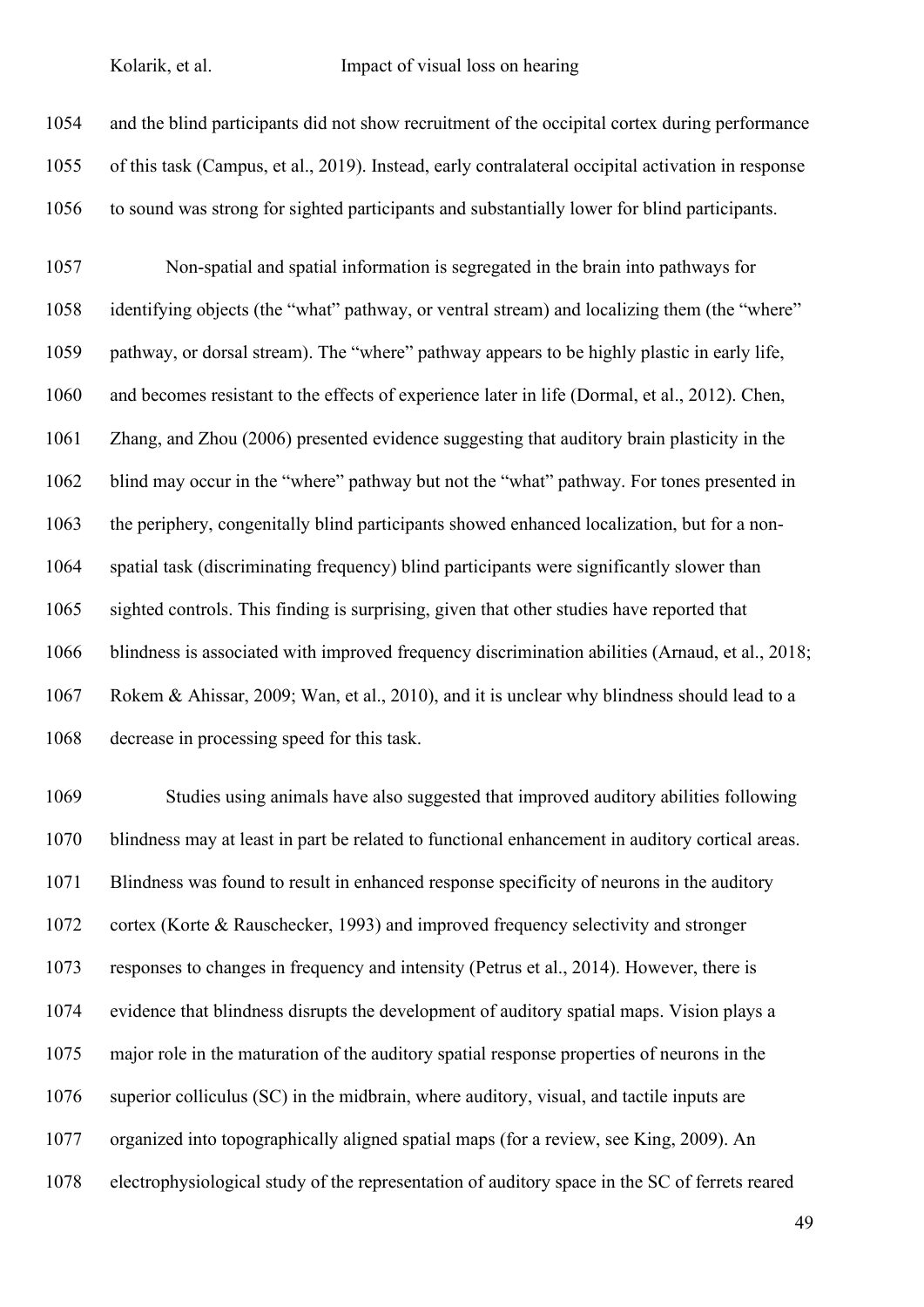| 1079 | without vision showed that their auditory spatial maps had abnormal topography and            |
|------|-----------------------------------------------------------------------------------------------|
| 1080 | precision of their spatial representations (King & Carlile, 1993). Neural auditory maps of    |
| 1081 | space were reported to be degraded in the optic tectum of blind-reared barn owls, an area of  |
| 1082 | the brain containing neurons tuned for sound source location and organized according to their |
| 1083 | spatial tuning (Knudsen, 1988). As well as a distorted topography of spatial maps, blind-     |
| 1084 | reared owls also showed significantly less precise sound localization behaviour (Knudsen,     |
| 1085 | Esterly, & du Lac, 1991). These findings show that an auditory spatial map can be generated   |
| 1086 | by the brain in the absence of vision, but that the precision and topography are degraded or  |
| 1087 | distorted compared to when vision is present during development.                              |
|      |                                                                                               |
| 1088 | In summary, there is now an abundance of research demonstrating that that both cross-         |
| 1089 | modal cortical reorganization and reorganization within primarily auditory regions of the     |
| 1090 | brain may underlie the enhanced performance of blind people for some spatial tasks,           |
| 1091 | consistent with the perceptual enhancement hypothesis. However, blind people show deficits    |
| 1092 | in performance compared to sighted controls for auditory spatial tasks that may be performed  |
| 1093 | using internal maps of space (Tables 1-3), consistent with the perceptual deficiency          |
| 1094 | hypothesis. The role that vision plays in calibrating auditory space is the focus of the next |
| 1095 | section.                                                                                      |

# **How and when vision is used for calibrating auditory space and guiding action**

As described earlier, the performance of some auditory spatial tasks requires the auditory

system to map the available spatial cues to an internal representation of space (Aggius-Vella,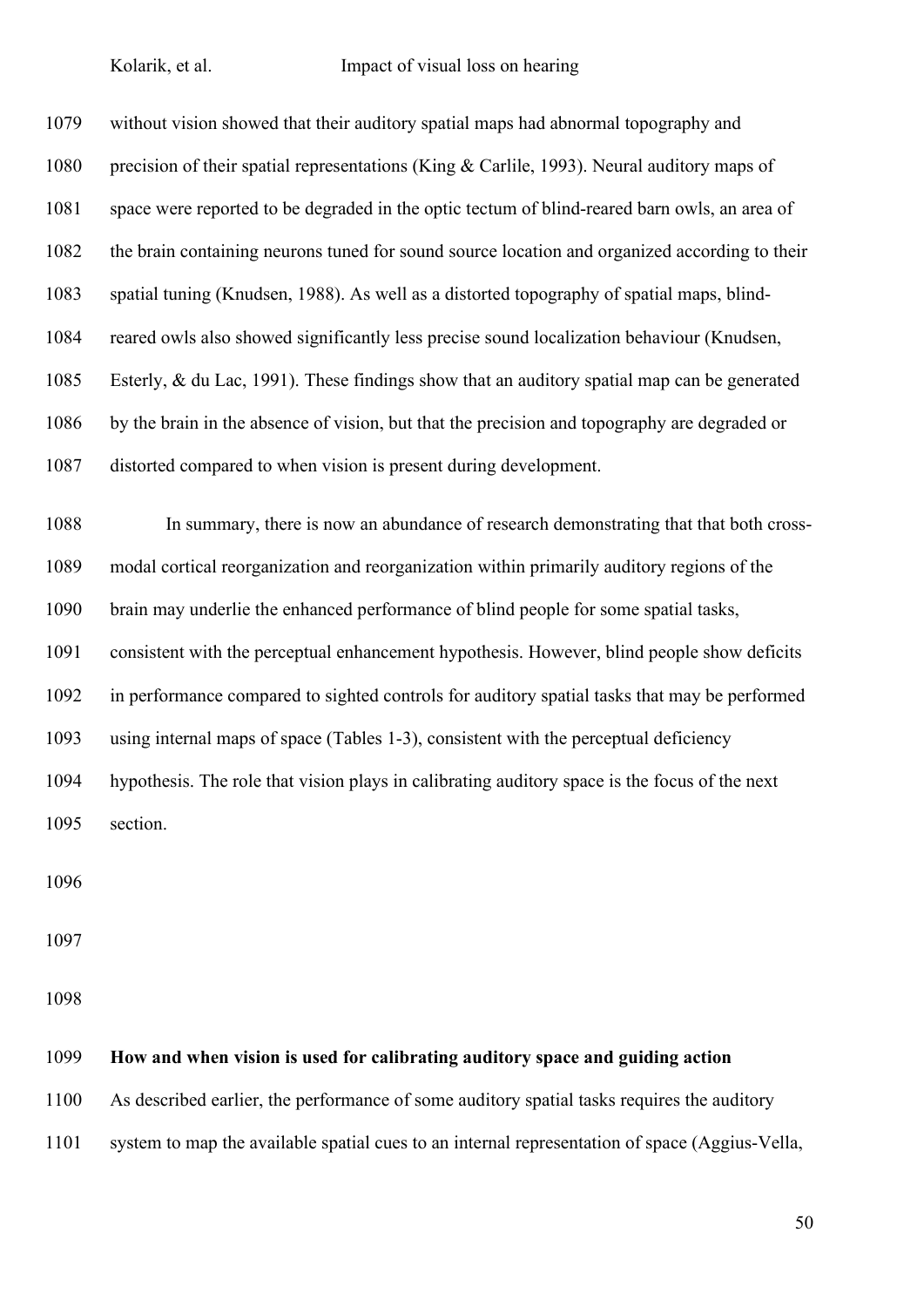Campus, Kolarik, & Gori, 2019; Kolarik, Pardhan, Cirstea, & Moore, 2013d); this is encapsulated by P6 (calibration requiring visual cues). The auditory system can potentially use vision or sensorimotor contingencies to learn this mapping (O'Regan & Noë, 2001). Auditory calibration by vision is likely to be most precise for frontal space, where visual information is most accurate, and less precise for peripheral space, where alternative feedback signals, such as proprioception, motor feedback, or touch may provide more useful information (Théoret, et al., 2004; Zwiers, et al., 2001).

 Calibration of auditory space could arise using experience of how auditory spatial cues change with self-motion, for example when walking or turning the head (Ashmead, et al., 1998), and by using tactile-motor feedback when touching a sound source. Lewald (2002a) proposed that if such cues are used instead of vision to calibrate spatial hearing in blind humans, compensatory plasticity may take the form of enhanced use of sensory mechanisms that relate auditory azimuth cues to body position through the processing of proprioceptive and vestibular cues, rather than via sharpened hearing and enhanced abilities to discriminate 1116 between auditory spatial cues.

 The representation or model-based control approach to navigation (Frenz & Lappe, 2005; Turano, Yu, Hao, & Hicks, 2005) proposes that to enable safe navigation through the environment, actions have to be based on accurate internal representations of external space. An alternative account, information-based control (Fajen & Warren, 2003; Gibson, 1958; Warren, 1998) proposes that on-going sensory information, such as that obtained using hearing, can direct locomotion without the need for an internal representation. In the absence of vision, auditory information can be used to guide locomotion using an external sound source (Loomis, Klatzky, Philbeck, & Golledge, 1998; Russell & Schneider, 2006), self- generated echolocation clicks (Kolarik, Scarfe, Moore, & Pardhan, 2016b; Kolarik, et al., 2017c; Thaler, et al., 2020), or a device that generates sounds indicating the distance of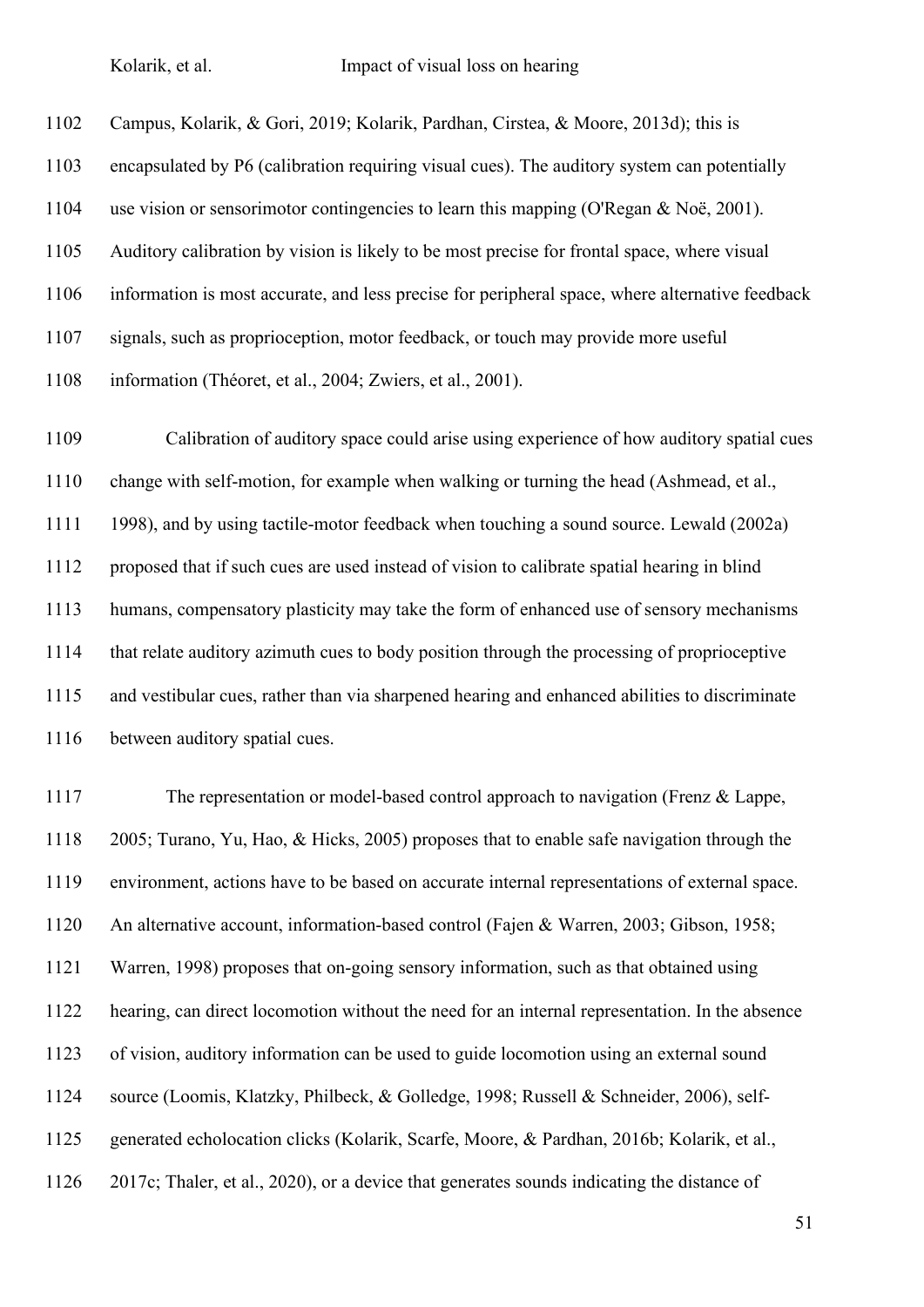objects in the environment (Kolarik, Scarfe, Moore, & Pardhan, 2016c; Kolarik, Timmis, Cirstea, & Pardhan, 2014b). These abilities might be based on an internal representation of space, but they might also be accounted for using an information-based control account (see Kolarik, et al., 2016b; Kolarik, et al., 2017c for further discussion). However, more complex tasks involving inferential navigation and planning a safe path probably do require a well- calibrated auditory spatial map. The poorer performance of blind than of sighted participants in performing these tasks (see Table 1), consistent with the perceptual deficiency hypothesis, suggests that lack of visual information to calibrate such a map may adversely affect navigation abilities, consistent with P6 (calibration requiring visual cues). The crossmodal calibration hypothesis (Gori, et al., 2010) extends the perceptual

 deficiency hypothesis, proposing that visual information is necessary during development to calibrate the other senses to accurately process spatial information, as vision is the sense that provides the most accurate information regarding the spatial properties of the environment and it provides immediate, simultaneous perception of multiple objects that are present within the visual field (Thinus-Blanc & Gaunet, 1997). Blindness during the early stages of development prevents visual information from being used for calibration of the spatial processing mechanisms of the other senses, which presumably usually occurs during a critical or sensitive developmental period (Thinus-Blanc & Gaunet, 1997). This leads to prolonged negative effects and degraded auditory performance for certain tasks, consistent with P9 (age of onset). The crossmodal calibration hypothesis and the perceptual deficiency hypothesis have been supported by experimental data showing that early visual loss leads to degraded performance in auditory distance discrimination abilities of early blind children (Cappagli, et al., 2015), poorer abilities to judge sound motion by blind adults (Finocchietti, et al., 2015a), and poorer distance bisection and minimum audible angle task performance for blind children (Vercillo, et al., 2016). However, both the crossmodal calibration hypothesis and the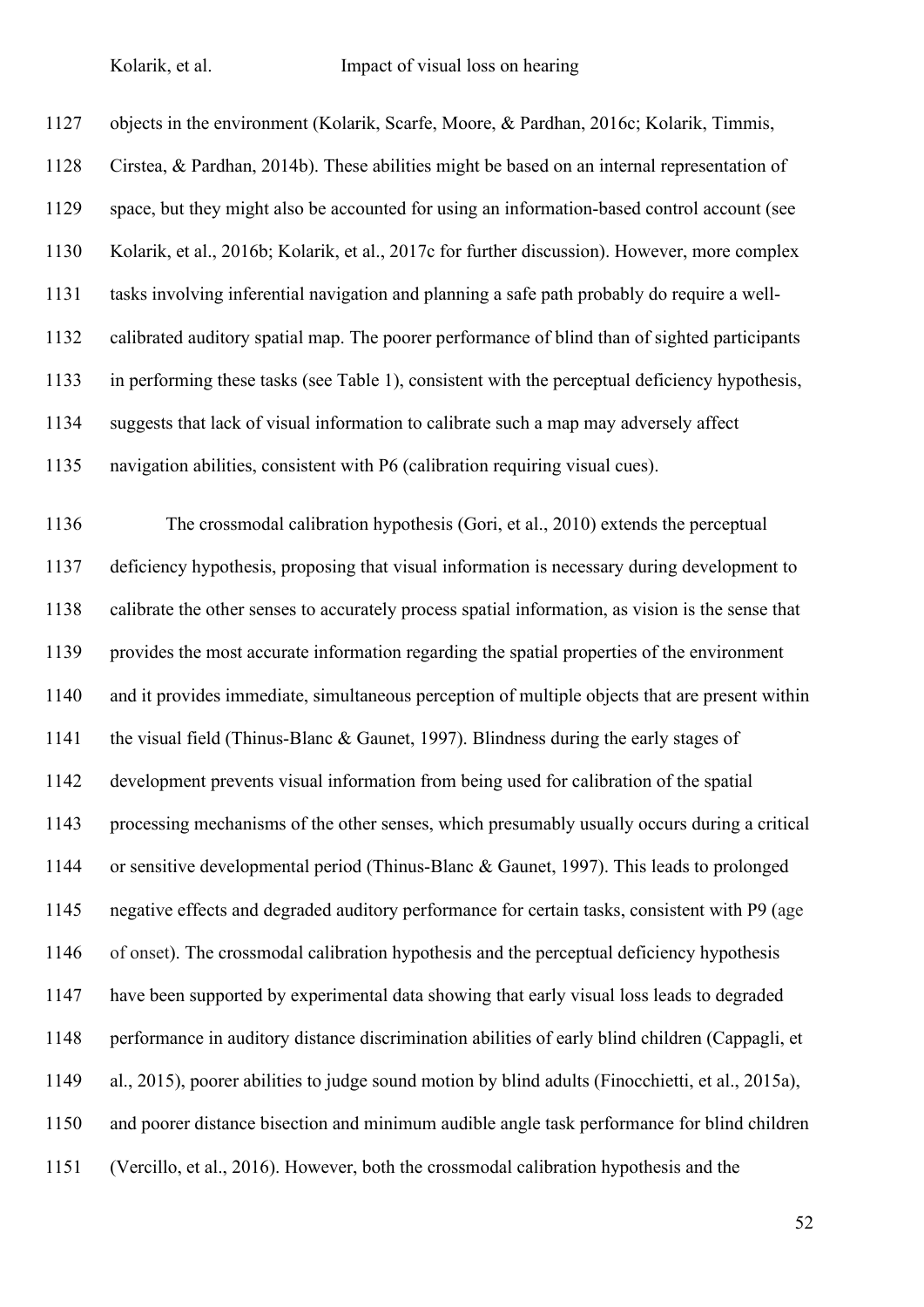perceptual deficiency hypothesis only apply to a specific subset of tasks, and they do not

account for why lack of visual calibration information degrades certain abilities such as

auditory bisection or encoding of sound motion, whereas other spatial auditory abilities such

as distance or motion discrimination are enhanced in adulthood.

# **Is it possible to improve auditory abilities for individuals with visual loss, and reduce auditory spatial deficits?**

 Hearing abilities are affected by the level of familiarity and expertise in using auditory information for making spatial and non-spatial judgments, for performing actions, and for locomotion (e.g. Velten, Ugrinowitsch, Portes, Hermann, & Bläsing, 2016). Earlier age of onset of visual loss, longer duration of visual loss, greater experience with spatial tasks, and high mobility, are associated with enhanced auditory abilities (Thaler, et al., 2020; Voss, et al., 2010) (P1-5, 7-9). For example, as described above, using echolocation regularly in day- to-day life improves spatial abilities, such as sensory-motor coordination during walking for blind individuals (Thaler, et al., 2020) (P8). The auditory expertise of blind people can be enhanced by training, practise, and experience (e.g. Hojan et al., 2012) (P8). Ideally, the duration of the training should be short and the training effects persistent over time. However, long periods of training are sometimes necessary to produce measurable benefits (e.g. Skrodzka, Furmann, Bogusz-Witczak, & Hojan, 2015). For a discussion of how visual deprivation and extensive training may interact to produce improved sensory abilities, see Voss (2011).

 An understanding of auditory spatial abilities at early ages is necessary in order to develop appropriate intervention programs for restoration or rehabilitation of degraded auditory abilities caused by loss of vision (Cappagli, et al., 2017). Recent years have seen a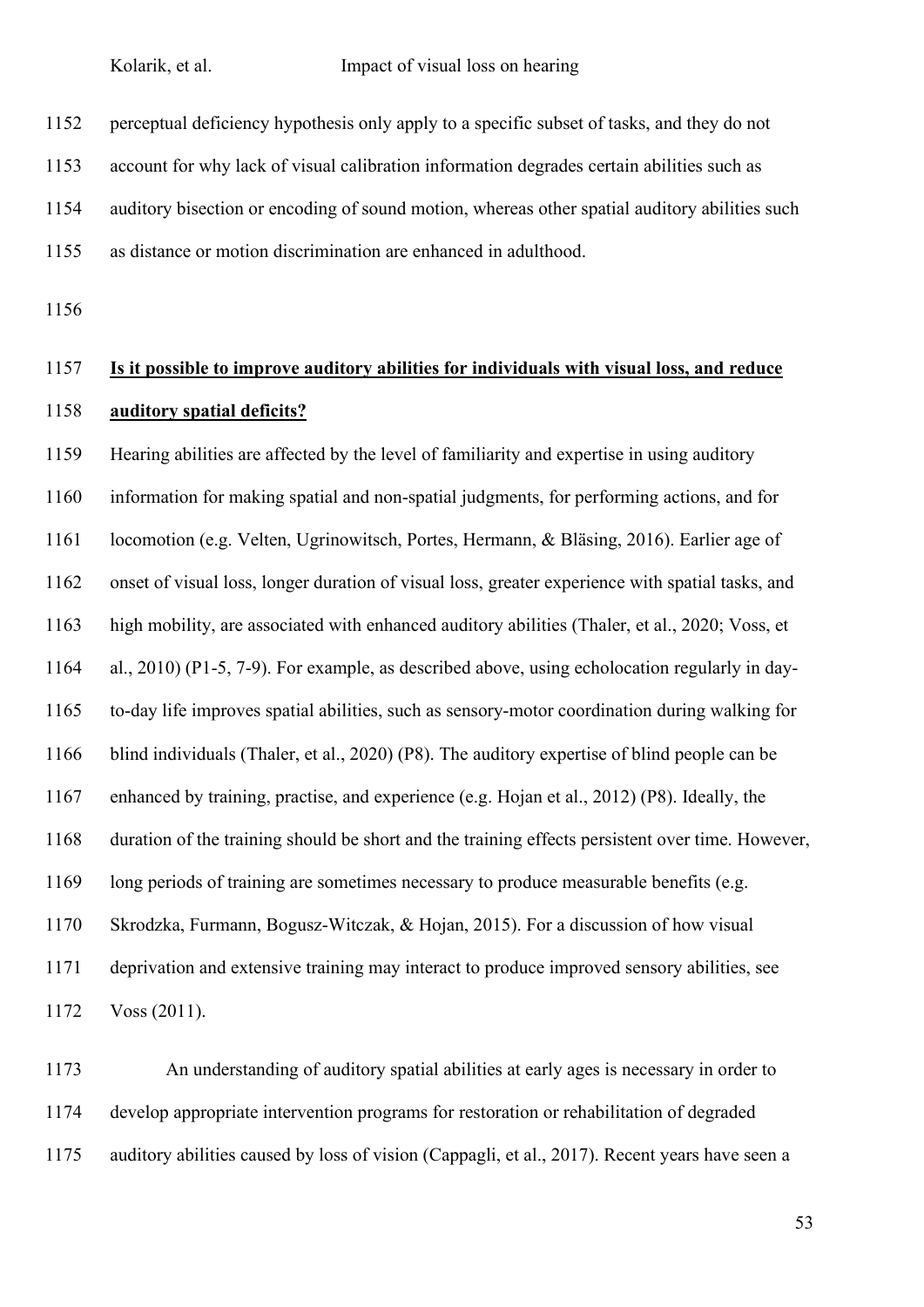rise in technical aids for people with visual loss, but the complexity of such aids, especially for blind children, limits the potential benefits and has led to low user acceptance (for a review, see Cuturi, Aggius-Vella, Campus, Parmiggiani, & Gori, 2016). Nevertheless, virtual reality platforms can be developed to train blind people, for example by reproducing a training environment for orientation and mobility (Seki & Sato, 2010). Other means for improving the accuracy and precision of internal spatial representations, such as echolocation or sensory substitution devices (SSDs), have also been shown to overcome spatial deficits brought on by blindness. Evidence for this is discussed next.

### Auditory training

 Skrodzka, et al. (2015) compared the effects of auditory training and passive music listening on the performance of several auditory tasks for 7–12 year old children and 13–19 year old adolescent groups of blind and visually impaired participants and age-matched sighted controls. Auditory training involved performance of a range of psychoacoustic tasks including frequency discrimination and memory for frequency, intensity discrimination, lateralization of stationary and moving sounds, spectral shape discrimination, simultaneous categorization of fundamental frequency and spectral shape, and signal in-noise detection. Music listening involved passive listening to music by Mozart, with alternating presentation of the music with amplification of either the low or high frequencies. Auditory training and music listening occurred in sessions over a period of 4-5 weeks. The auditory training was associated with improved lateralization of two moving car sounds for the blind and visually impaired adolescents only. Auditory training did not result in improvement in performance for any other task. Passive music listening did not result in improved performance for any task for any group.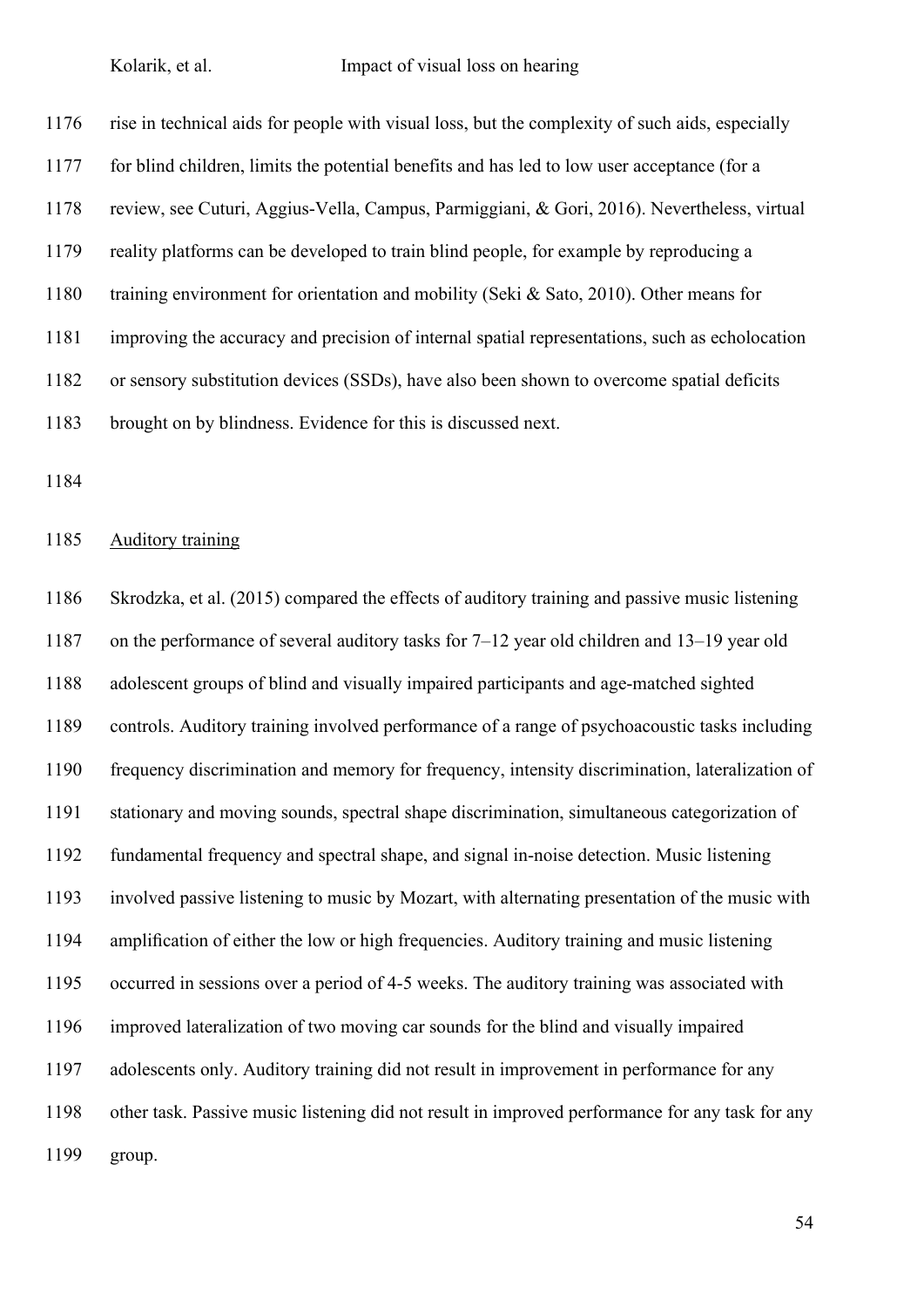The accuracy and precision of estimates of the distance of objects using echolocation 1201 by blindfolded sighted people have been shown to improve with training (Maezawa  $\&$  Kawahara, 2019; Tonelli, Brayda, & Gori, 2016). The improved performance was attributed to the development of better hearing abilities or to more accurate calibration of auditory space associated with practice and feedback about the location of spatial references (Maezawa & Kawahara, 2019) (P5-6).

 Kolarik, et al. (2014a) suggested that echolocation could be used to generate and maintain accurate representations of auditory space, thereby reducing deficits associated with visual loss in judgments of sound elevation (Lewald, 2002b; Zwiers, et al., 2001) and auditory bisection in azimuth (Gori, et al., 2014; Vercillo, et al., 2016; Vercillo, et al., 2015; Wersenyi, 2012). This was confirmed by Vercillo, et al. (2015), who showed that early blind expert echolocators performed bisection in azimuth with similar precision to a sighted control group, whereas early-blind non-echolocators performed significantly more poorly than sighted controls. In view of this, it seems plausible that spatial information derived from alternative sources, such as from SSDs, may also serve to calibrate auditory space in the absence of visual information. SSDs are electronic travel aids designed to help blind people to detect silent objects by providing auditory or tactile information regarding the distance to the object. SSDs can accurately guide locomotion when they are based on echoes (usually for ultrasound) (Hughes, 2001; Kolarik, et al., 2016c; Kolarik, et al., 2017c; Kolarik, et al., 2014b) or on visual pattern information converted to sound, such as the prosthesis substituting vision with audition (PSVA, Renier et al., 2005) and the vOICe (the middle three letters stand for "oh I see," Meijer, 1992). The use of an echolocation-based SSD improved the accuracy of judgments of the direction and distance of landmarks located along a previously explored route for early-onset blind participants, probably reflecting better accuracy of the internal representation of space (Veraart & Wanet-Defalque, 1987). It is not yet known whether the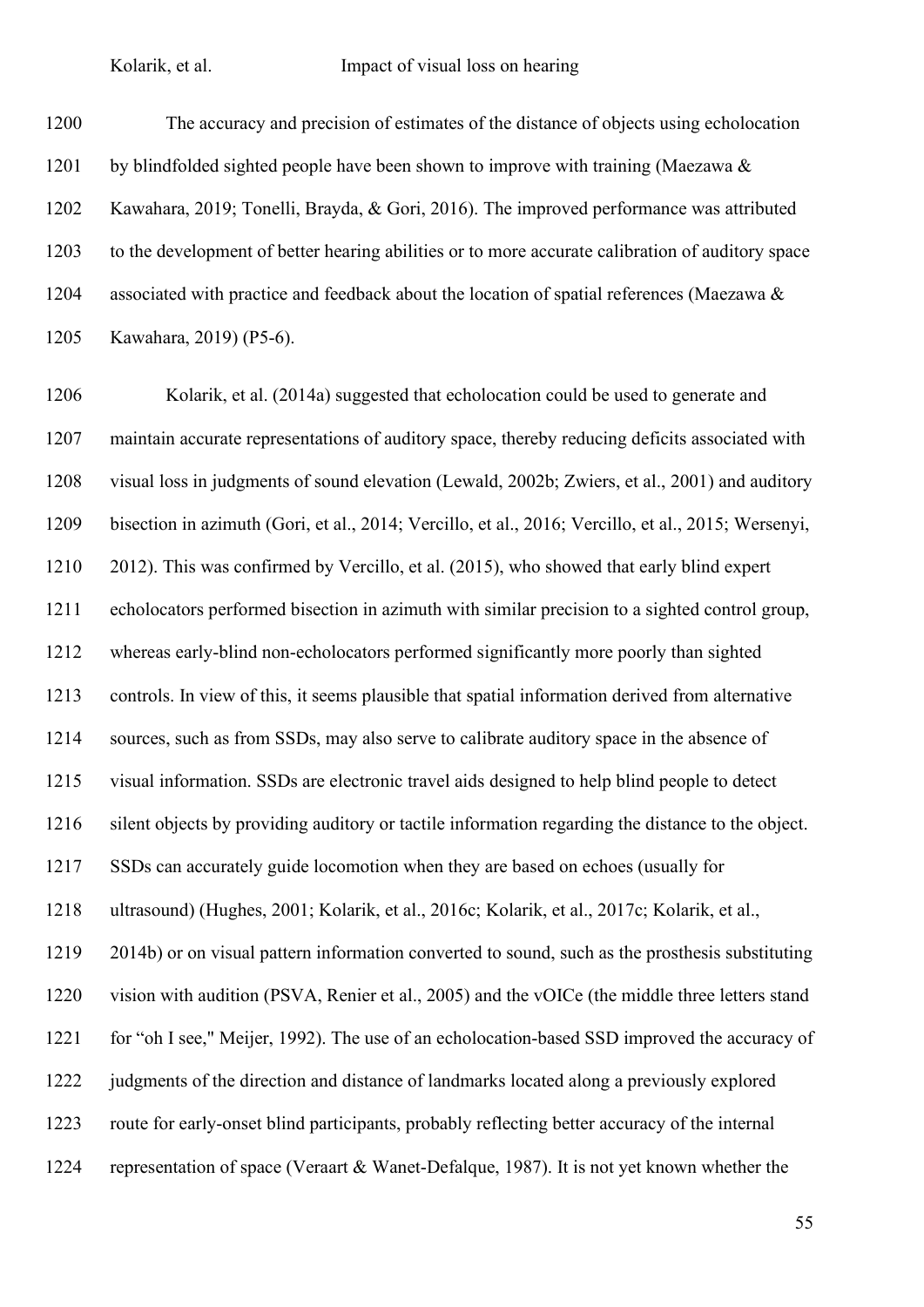regular use of SSDs can lead to a reduction in the spatial deficits that are usually associated with visual loss, such as poor spatial bisection. Although SSDs are an example of technology designed to assist blind people in perceiving the spatial layout of the local environment, establishing the scope of their rehabilitative benefits requires further research. Cuturi, et al. (2016) distinguished between "rehabilitative technology" that promotes brain plasticity and allows the device to be removed following rehabilitation and "assistive technology" such as the white cane, which does not promote neural plasticity and has to be used on an on-going basis. Most technology currently available for the blind is assistive. There is a need to keep rehabilitation at the forefront of training, interventions or technology for the blind, especially from a young age, as this is key to overcoming spatial deficits (Cuturi, et al., 2016).

### Audiomotor, orientation and mobility training

 Blind football is a sport requiring well-trained audiomotor skills, where players need to be able to accurately localize the position of the ball, opposing players, and teammates while moving. Recent work has shown that blind footballers were faster than groups of sighted controls (who were either matched in athletic ability or were non-athletes) in identifying the direction of 1-kHz tones positioned front–left, front–right, back–left, and back–right relative to the participant (Mieda, Kokubu, & Saito, 2019). Blind footballers were also shown to make fewer front–back confusions than the other groups, a finding previously shown for blind footballers compared to groups of blind or sighted non-athletes (Velten, et al., 2016). Blind footballers are also better than blind or sighted non-athletes in localizing finger-snap sounds (Velten, Bläsing, Portes, Hermann, & Schack, 2014; Velten, et al., 2016). The enhanced performance of blind footballers can be attributed to improvements in the processing of auditory information and in motor control following long-term training in blind football,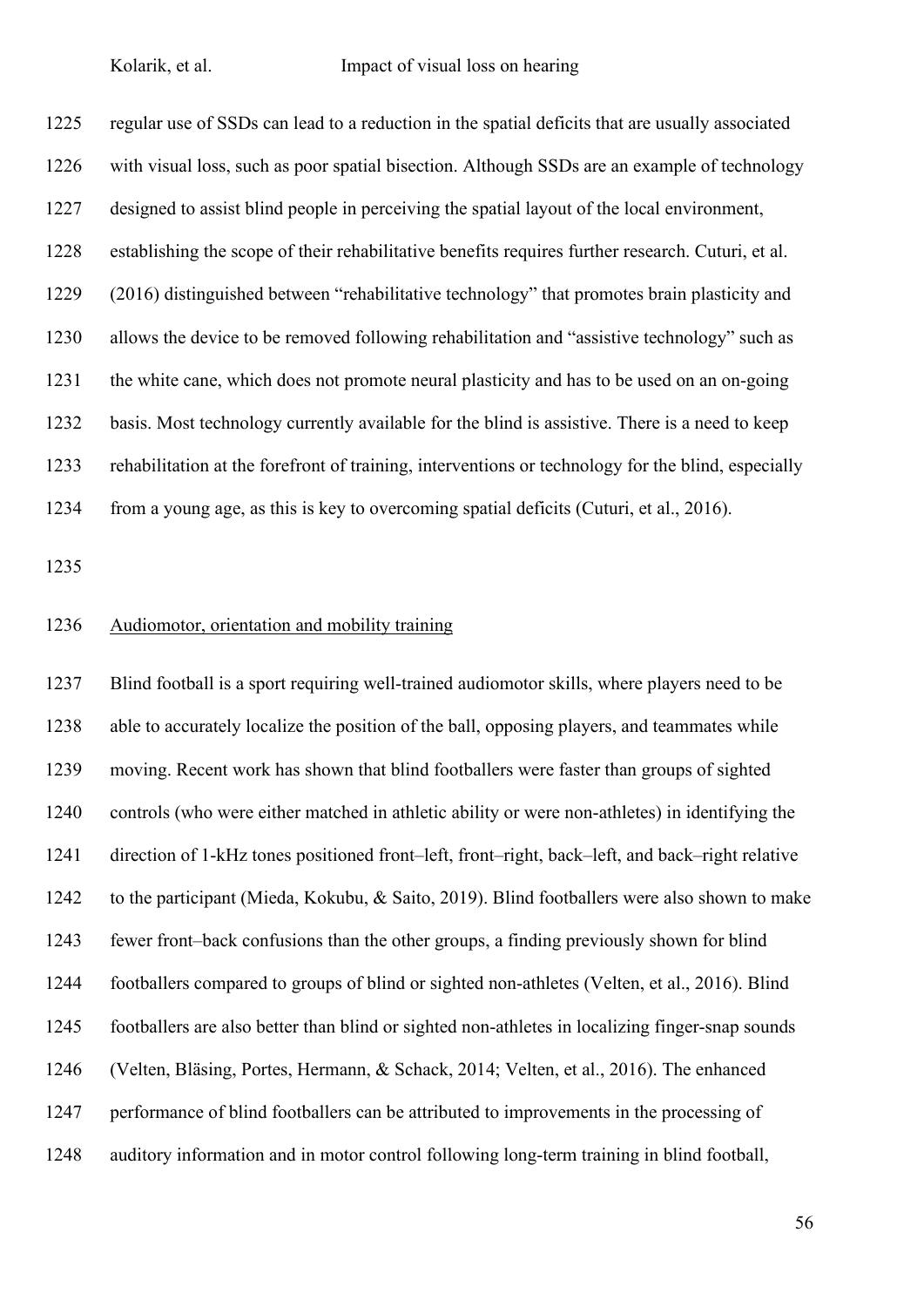rather than being solely due to cross-modal plasticity (Mieda, et al., 2019), consistent with P8 (experience and practise).

 Audiomotor training has been shown to improve auditory spatial abilities in blind participants (Cuppone, Cappagli, & Gori, 2019; Finocchietti, Cappagli, & Gori, 2017; Finocchietti et al., 2015b). Training based on audio-motor contingencies may be less demanding than the training needed to master the use of SSDs, as the former involves a natural association between sounds and motor information, rather than the learning of an artificial set of rules governing the relationship between object orientation and distance and the cues provided by the SSD (Cuppone, et al., 2019). Based on the idea that hearing can be used to provide spatial information about the movement of the individual's body in space, Finocchietti, et al. (2017) assessed the ability of blind participants and sighted controls to localize the end point of a moving sound source before and after a 2-minute audiomotor training session, or without training. Training consisted of participants holding the sound source, and freely moving it with their hand to explore the surrounding space. The training resulted in a marked improvement in localization for the blind group. The authors suggested that "audio-motor feedback can substitute the visuo-motor feedback and recalibrate specific spatial abilities".

 There is currently a lack of gold standard methods to assess the development of spatial cognition in individuals with visual losses (Finocchietti, Cappagli, Giammari, Cocchi, & Gori, 2019). To help address this, Finocchietti, et al. (2019) developed the Blind Spatial Perception test (BSP) to enable spatial cognition deficits to be identified and measured for visually impaired children. The BSP involves a battery of tests assessing auditory localization, auditory bisection, auditory distance judgments, auditory reaching, proprioceptive reaching, and general mobility. The use of such tests could help evaluate the effectiveness of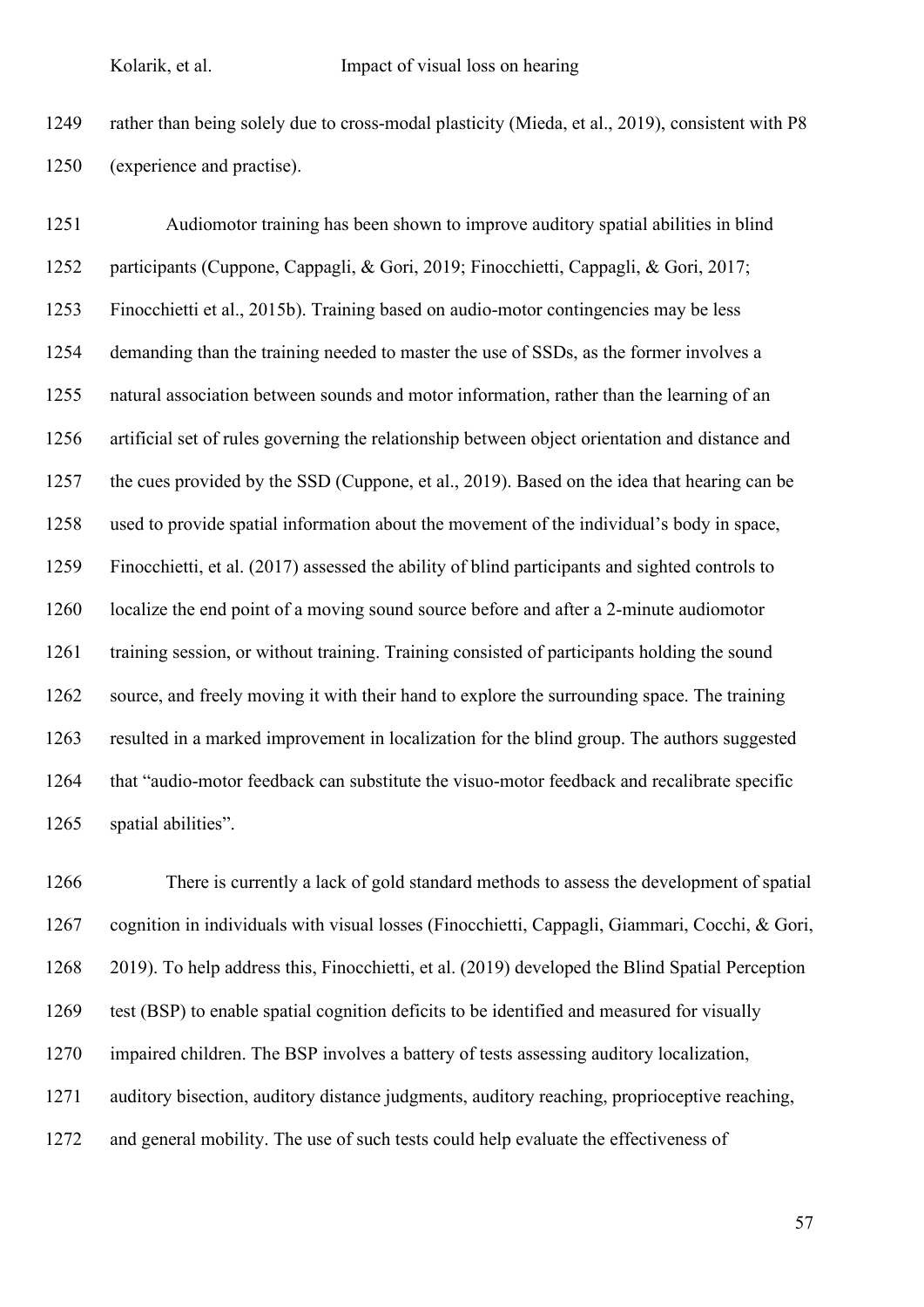rehabilitation procedures for the visually impaired. The interaction between age of onset of blindness, experience, and practice requires further investigation (Teng, et al., 2012).

# **Conclusions**

 The current paper proposes a framework involving nine principles that can be used to predict whether visual loss leads to enhancement or degradation of specific auditory abilities. The validity of the proposed principles has been demonstrated by showing that the principles broadly predict the findings for both spatial and non-spatial auditory abilities for a wide range of empirical data involving full blindness, partial visual loss, developmental findings, and the effects of early- and late-onset visual loss. However, there are some inconsistences (see Tables 1-4). These may in part be due to issues such as the heterogeneity of the blind participants tested, or indicative of developmental delay associated with lack of visual information that is later improved through the use of non-visual spatial cues. The predictions based on P5 and P6 are sometimes uncertain because they depend on the extent to which the participant has learned the relationship between auditory cues and the variable that has to be judged, and this is often unknown in advance. Future studies of the effects of visual loss on auditory abilities that have not yet been tested can be predicted using the framework. For example it is predicted that early-onset blindness would result in an enhanced ability to judge another person's mood from the sound of their voice (P1-3).

 As mentioned in the Introduction, a comprehensive framework is required to account for why some auditory abilities are enhanced and others are degraded. The main elements that the framework needs to capture are the changes in auditory abilities (both better and worse), cortical reorganization, and changes in the way that auditory cues are calibrated, mapped and interpreted following vision loss. As neither the perceptual deficiency hypothesis nor the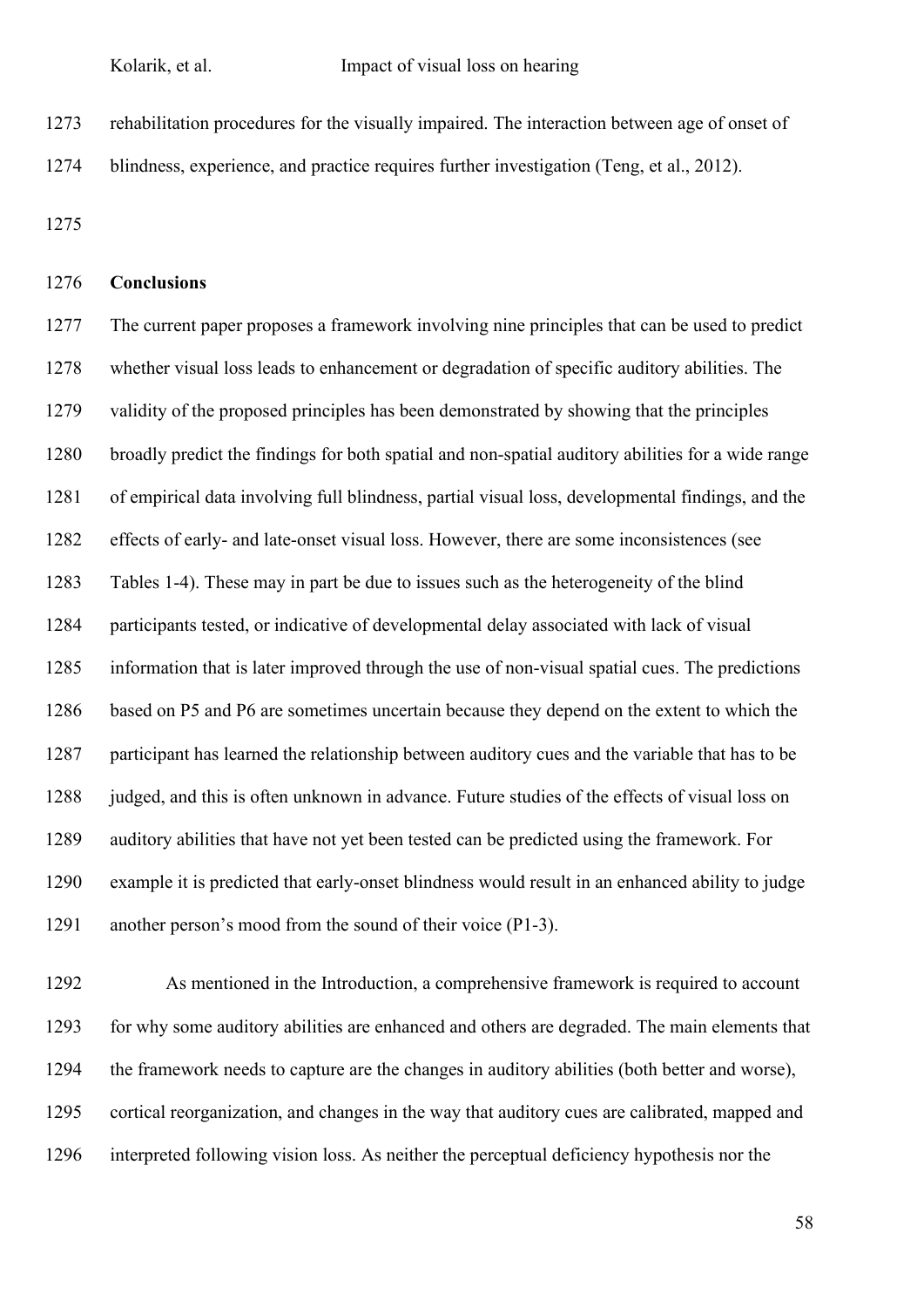perceptual enhancement hypothesis manage to capture all of these elements, a novel hypothesis is needed. Grounded within the framework based on P1-9, we propose a new hypothesis, the Perceptual Restructuring Hypothesis, that attempts to bring the enhancement and deficiency hypotheses together. The Perceptual Restructuring Hypothesis is based on the idea that perceptual systems are configured to provide accurate information about the outside world with low variability, within the limits of the available processing resources. Vision provides substantial information that is used by the auditory system, such as for spatial calibration, but it also uses valuable processing resources. In the event of visual loss, the auditory system is restructured so as to make it provide the most accurate information possible utilizing the available cortical resources. This restructuring results in cortical reorganization, crossmodal recruitment, and changes in internal auditory spatial maps. The restructuring of the way that auditory cues are calibrated, mapped and interpreted leads to changes in auditory abilities, where some become better and some become worse according to the nine principles. This restructuring is also associated with developmental delay due to lack of visual information, which is later improved through the use of non-visual spatial cues.

 The proposed hypothesis and framework has practical implications for the rehabilitation of blind people, as it is important to identify auditory abilities that are degraded following vision loss in order to improve these abilities through training or technology, such as through the use of SSDs. Similarly, it is important to identify auditory abilities that are significantly enhanced in blind individuals so that these can be utilized maximally in daily life, such as enhanced echo processing abilities that can be used to obtain spatial information and explore the world using echolocation, linking laboratory research to real-life applications.

 The proposed principles will likely be refined as further research brings new results to light and it is probable that further principles may be developed. This may especially be the case in areas that have received less attention than the effects of full blindness, such as the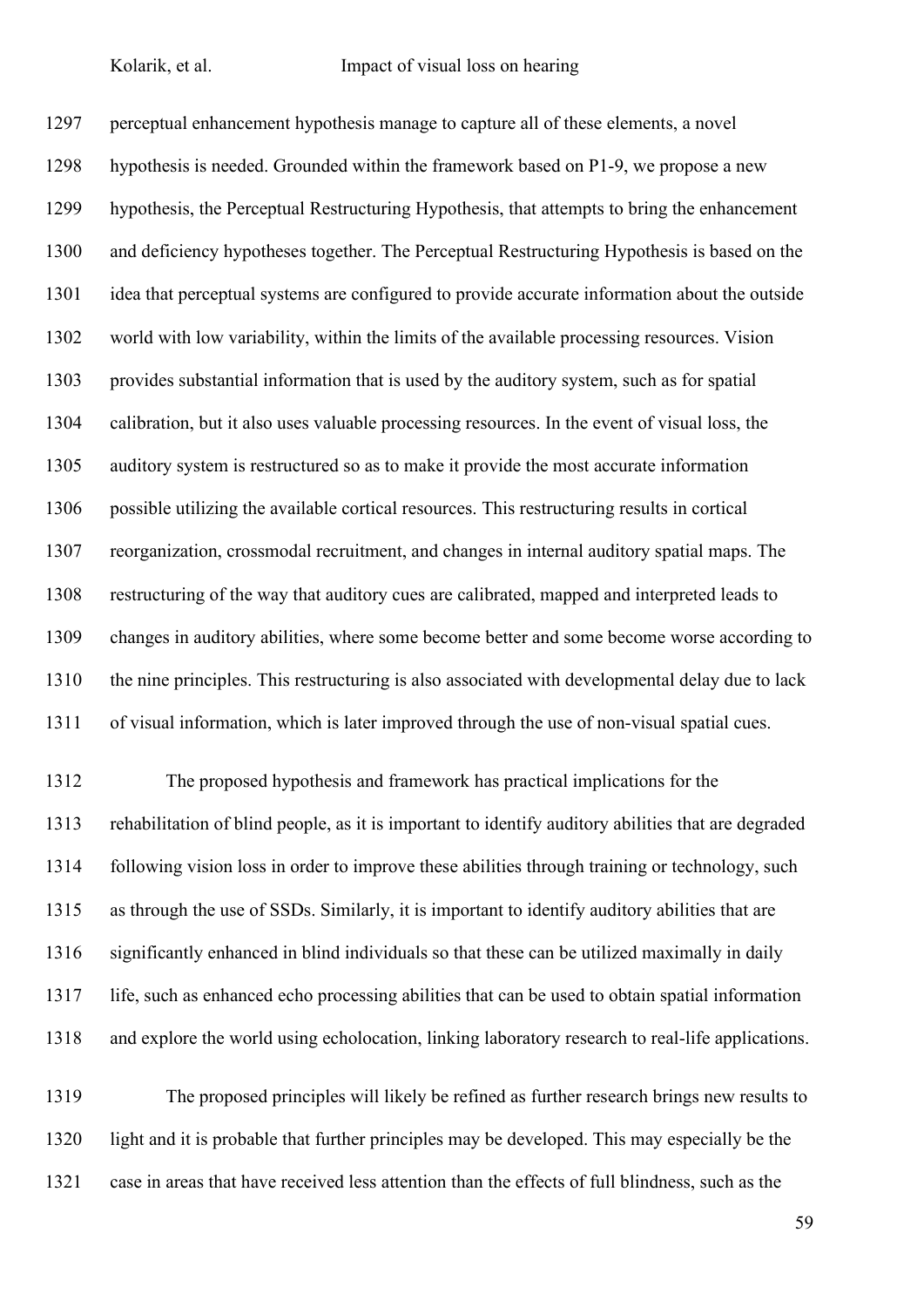effects of partial visual loss or the effects of the developmental time course of visual loss on audition. For example, Kolarik, et al. (2020) reported that greater severity of visual loss was associated with larger estimates of auditory distance. Should further work show similar findings for other auditory abilities, this might lead to a new general principle that "greater severity of visual loss is associated with larger changes in auditory abilities." The framework proposed in the current paper was developed to account for the effects of visual loss on auditory abilities. However, the principles proposed might be adapted to apply to other crossmodal configurations, such as the effects of deafness on visual abilities, or the effects of blindness on tactile abilities. Some of the crossmodal effects in the literature are consistent with the (generalized) principles of the current framework. For example, deaf participants are more accurate than normally hearing participants in judging the direction of motion in the visual periphery (P2 and P3) (Neville & Lawson, 1987), while there are no significant differences in visual acuity between deaf and normally hearing participants (P1) (Codina et al., 2011). The finding that blind participants showed enhanced performance compared with sighted controls in a haptic angle discrimination task is consistent with P2 and P3. Further work is needed to investigate the generalizability of the current framework across

different crossmodal configurations.

#### **Acknowledgements**

 This research was supported by the Vision and Eye Research Institute, School of Medicine at Anglia Ruskin University. We thank the editor and an anonymous reviewer for very helpful comments on an earlier version of this paper. There has been no prior dissemination of the ideas and data appearing in the manuscript.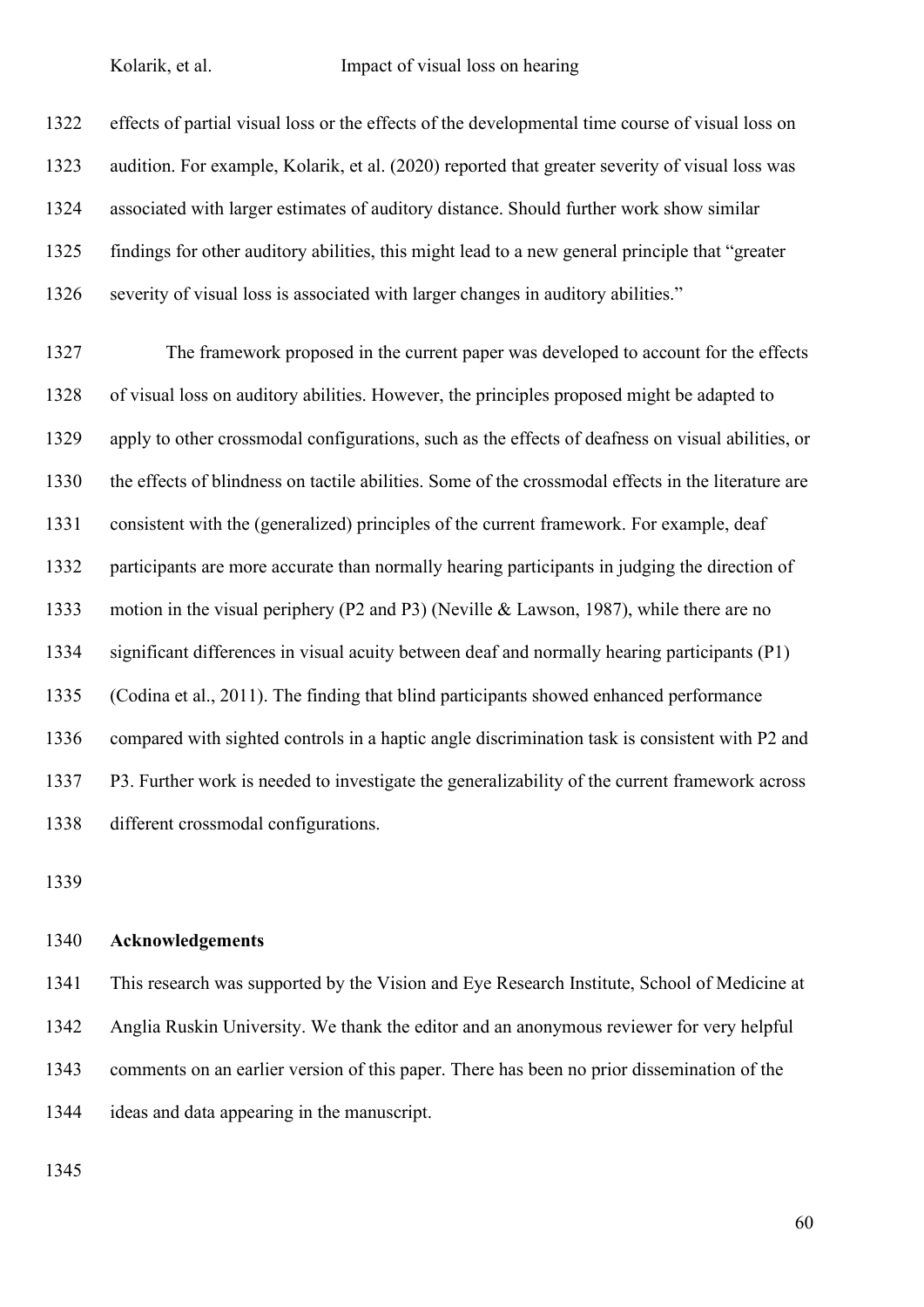### **References**

- Aggius-Vella, E., Campus, C., Kolarik, A. J., & Gori, M. (2019). The role of visual experience in auditory space perception around the legs. *Scientific Reports, 9*, 10992.
- Aggius-Vella, E., Kolarik, A. J., Gori, M., Cirstea, S., Campus, C., Moore, B. C. J., & Pardhan,
- S. (2020). Comparison of auditory spatial bisection and minimum audible angle in front, lateral, and back space. *Scientific Reports, 10*, 6279.
- Ahmad, H., Setti, W., Campus, C., Capris, E., Facchini, V., Sandini, G., & Gori, M. (2019). The sound of scotoma: Audio space representation reorganization in individuals with macular degeneration. *Frontiers in Integrative Neuroscience, 13*(44).
- Alais, D., Newell, F., & Mamassian, P. (2010). Multisensory processing in review: From physiology to behaviour. *Seeing and Perceiving, 23*, 3-38.
- Amedi, A., Raz, N., Pianka, P., Malach, R., & Zohary, E. (2003). Early 'visual'cortex activation correlates with superior verbal memory performance in the blind. *Nature Neuroscience, 6*, 758-766.
- Arnaud, L., Gracco, V., & Ménard, L. (2018). Enhanced perception of pitch changes in speech and music in early blind adults. *Neuropsychologia, 117*, 261-270.
- Arnott, S. R., Thaler, L., Milne, J. L., Kish, D., & Goodale, M. A. (2013). Shape-specific activation of occipital cortex in an early blind echolocation expert. *Neuropsychologia, 51*, 938-949.
- Ashmead, D. H., Wall, R. S., Ebinger, K. A., Eaton, S. B., Snook-Hill, M., & Yang, X. (1998).
- Spatial hearing in children with visual disabilities. *Perception, 27*, 105-122.
- Axelrod, S. (1959). Effects of early blindness. *New York: American Foundation for the Blind*.
- Bell, L., Wagels, L., Neuschaefer-Rube, C., Fels, J., Gur, R. E., & Konrad, K. (2019). The
- cross-modal effects of sensory deprivation on spatial and temporal processes in vision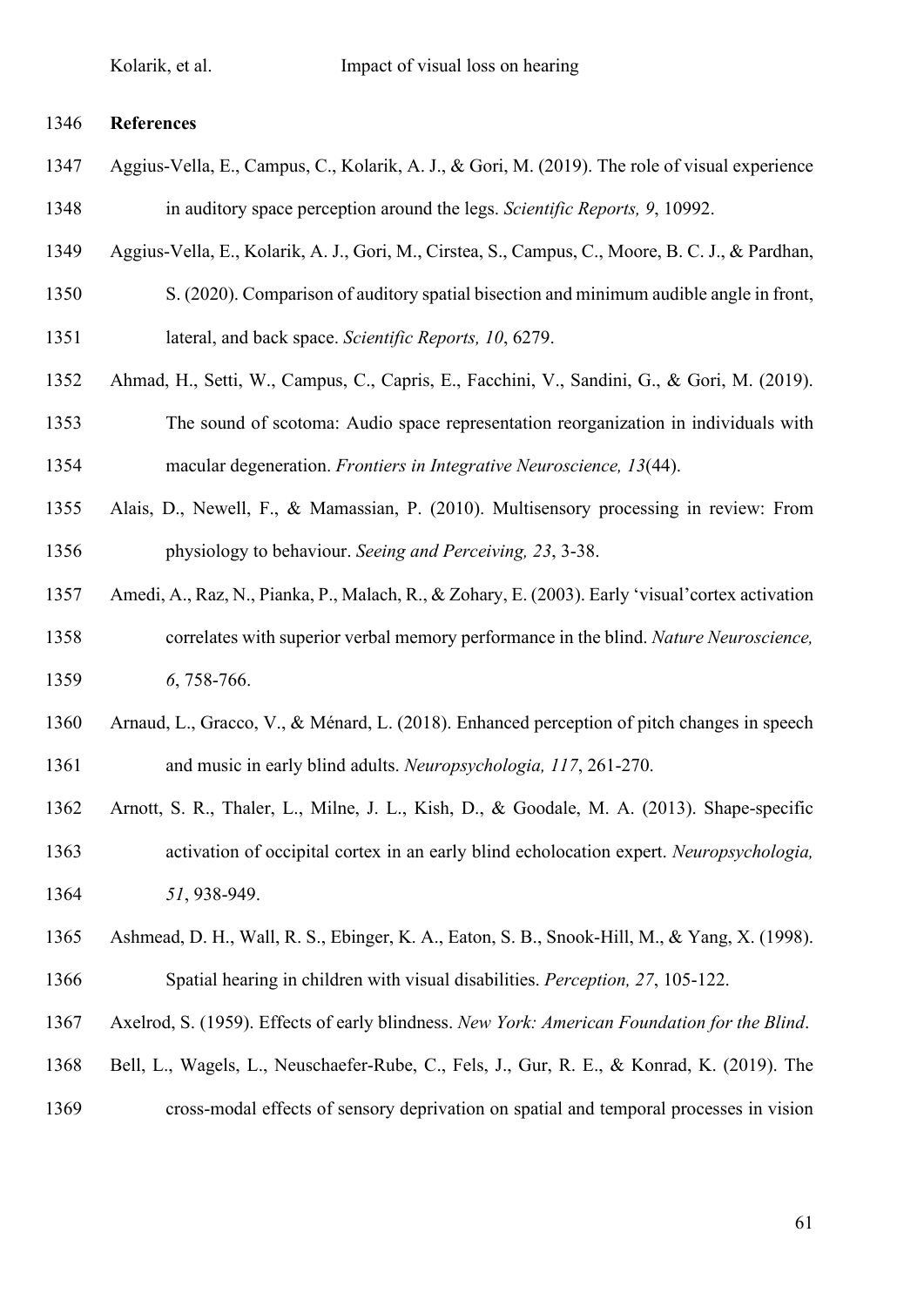- and audition: A systematic review on behavioral and neuroimaging research since 2000. *Neural Plasticity, 2019*.
- Blauert, J. (1997). *Spatial hearing: The psychophysics of human sound localization*. MIT: Cambridge, MA.
- Bross, M., & Borenstein, M. (1982). Temporal auditory acuity in blind and sighted subjects: A signal detection analysis. *Perceptual and Motor Skills, 55*, 963-966.
- Bull, R., Rathborn, H., & Clifford, B. R. (1983). The voice-recognition accuracy of blind listeners. *Perception, 12*, 223-226.
- Campus, C., Sandini, G., Amadeo, M. B., & Gori, M. (2019). Stronger responses in the visual cortex of sighted compared to blind individuals during auditory space representation. *Scientific Reports, 9*, 1935.
- Cappagli, G., Cocchi, E., & Gori, M. (2015). Auditory and proprioceptive spatial impairments in blind children and adults. *Developmental Science, 18*, 1-12.
- Cappagli, G., Finocchietti, S., Cocchi, E., & Gori, M. (2017). The impact of early visual deprivation on spatial hearing: A comparison between totally and partially visually deprived children. *Frontiers in Psychology, 8*, 467.
- Cappagli, G., & Gori, M. (2016). Auditory spatial localization: Developmental delay in children with visual impairments. *Research in Developmental Disabilities, 53*, 391-398.
- Carrara-Augustenborg, C., & Schultz, B. G. (2019). The implicit learning of metrical and non-metrical rhythms in blind and sighted adults. *Psychological Research, 83*, 907-923.
- Chen, Q., Zhang, M., & Zhou, X. (2006). Spatial and nonspatial peripheral auditory processing in congenitally blind people. *Neuroreport, 17*, 1449-1452.
- Codina, C., Pascalis, O., Mody, C., Toomey, P., Rose, J., Gummer, L., & Buckley, D. (2011).
- Visual advantage in deaf adults linked to retinal changes. *PLOS One, 6*, e20417.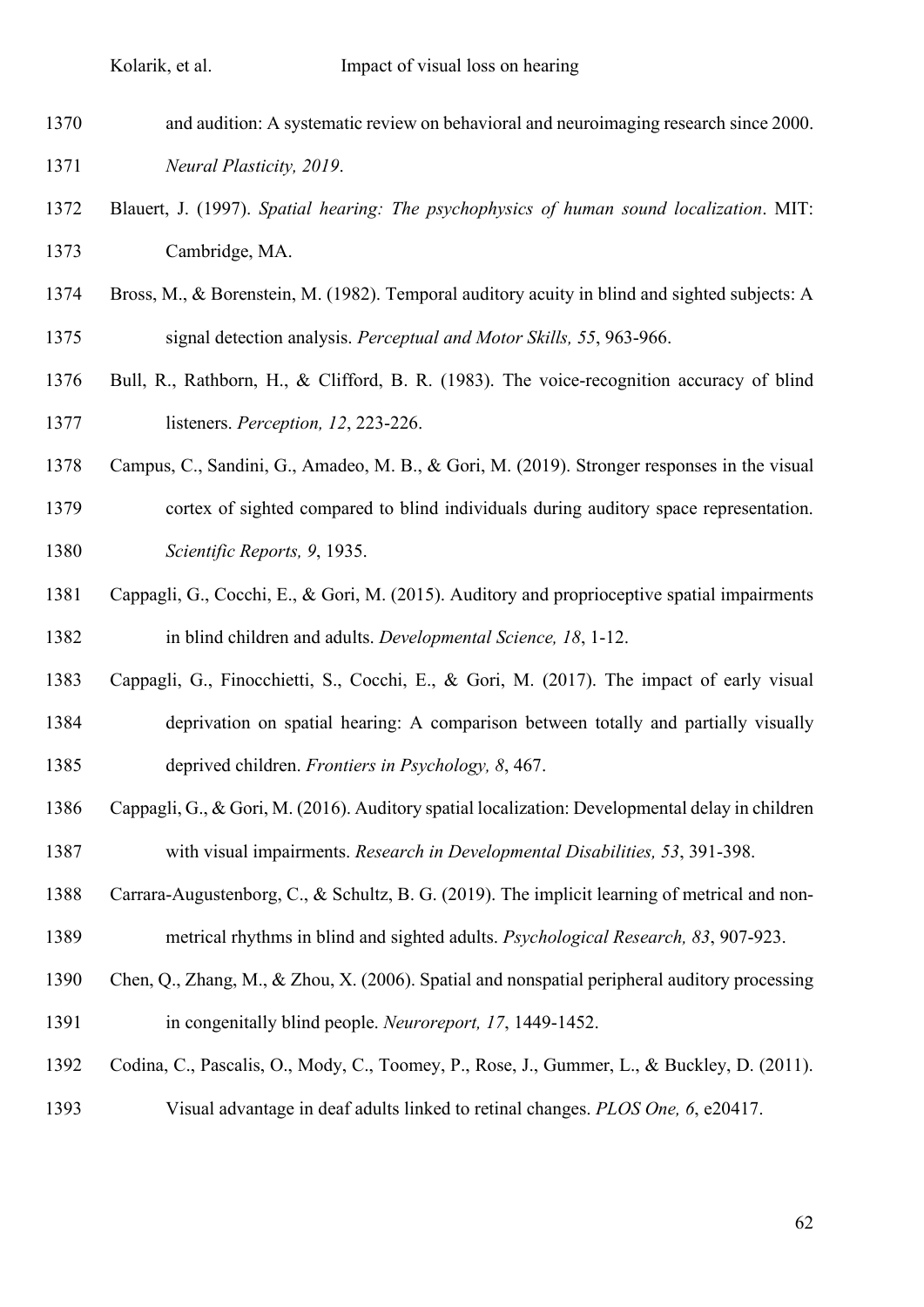- Collignon, O., Renier, L., Bruyer, R., Tranduy, D., & Veraart, C. (2006). Improved selective and divided spatial attention in early blind subjects. *Brain Research, 1075*, 175-182.
- Collignon, O., Voss, P., Lassonde, M., & Lepore, F. (2009). Cross-modal plasticity for the spatial processing of sounds in visually deprived subjects. *Experimental Brain Research, 192*, 343-358.
- Cuevas, I., Plaza, P., Rombaux, P., De Volder, A. G., & Renier, L. (2009). Odour discrimination and identification are improved in early blindness. *Neuropsychologia, 47*, 3079-3083.
- Cuppone, A. V., Cappagli, G., & Gori, M. (2019). Audio-motor training enhances auditory and proprioceptive functions in the blind adult. *Frontiers in Neuroscience, 13*, 1272.
- Cuturi, L. F., Aggius-Vella, E., Campus, C., Parmiggiani, A., & Gori, M. (2016). From science to technology: Orientation and mobility in blind children and adults. *Neuroscience & Biobehavioral Reviews, 71*, 240-251.
- Després, O., Boudard, D., Candas, V., & Dufour, A. (2005a). Enhanced self-localization by auditory cues in blind humans. *Disability and Rehabilitation, 27*, 753-759.
- Després, O., Candas, V., & Dufour, A. (2005b). Auditory compensation in myopic humans: involvement of binaural, monaural, or echo cues? *Brain Research, 1041*, 56-65.
- Després, O., Candas, V., & Dufour, A. (2005c). The extent of visual deficit and auditory spatial compensation: Evidence from self-positioning from auditory cues. *Cognitive Brain Research, 23*, 444-447.
- Dietrich, S., Hertrich, I., & Ackermann, H. (2011). Why do blind listeners use visual cortex for understanding ultra‐fast speech? *The Journal of the Acoustical Society of America, 129*, 2494-2494.
- Dietrich, S., Hertrich, I., & Ackermann, H. (2013). Ultra-fast speech comprehension in blind subjects engages primary visual cortex, fusiform gyrus, and pulvinar–a functional magnetic resonance imaging (fMRI) study. *BMC Neuroscience, 14*, 74.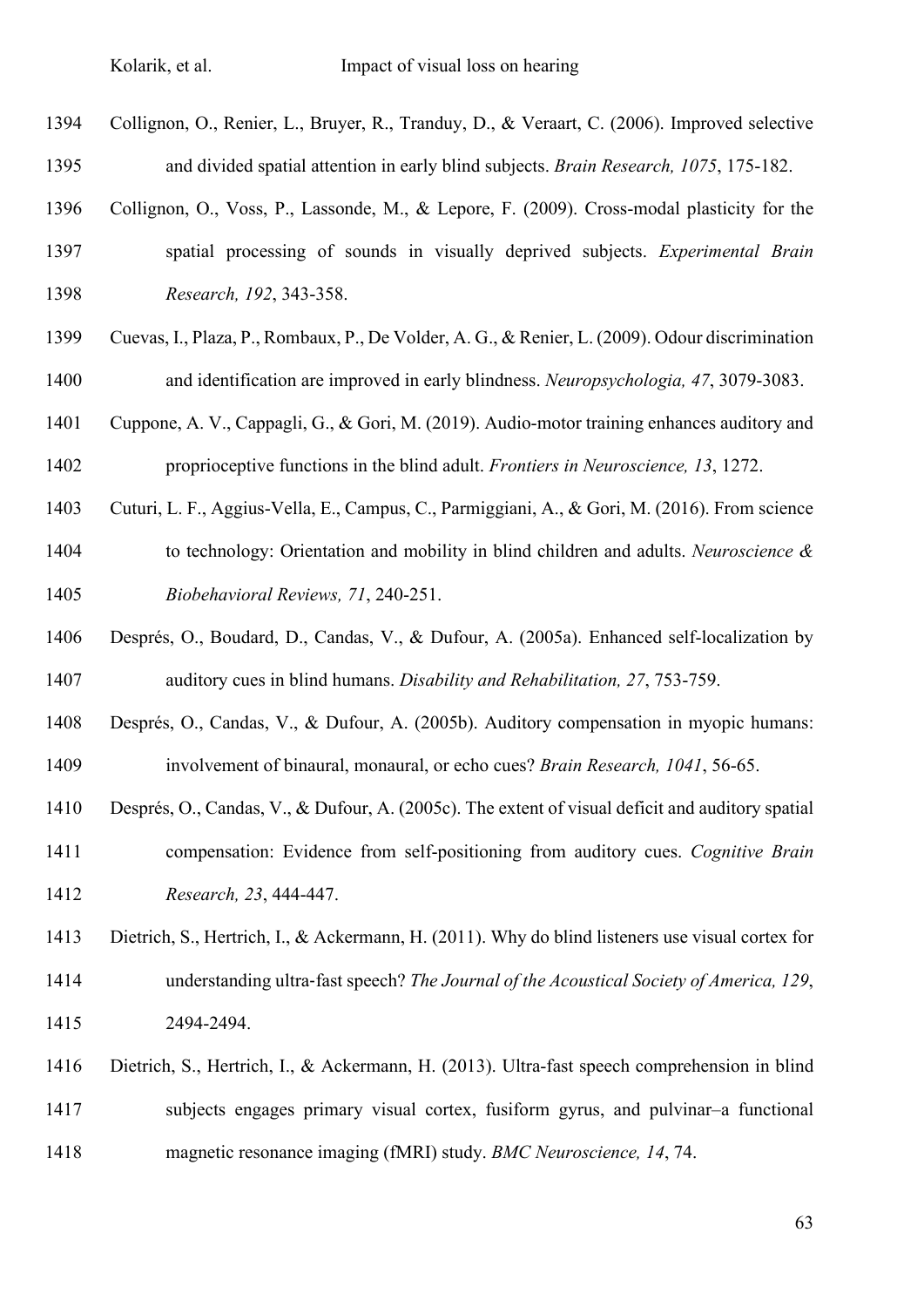- Dormal, G., Lepore, F., & Collignon, O. (2012). Plasticity of the dorsal "spatial" stream in visually deprived individuals. *Neural Plasticity, 2012*, 687659.
- Dormal, G., Rezk, M., Yakobov, E., Lepore, F., & Collignon, O. (2016). Auditory motion in the sighted and blind: Early visual deprivation triggers a large-scale imbalance between auditory and "visual" brain regions. *Neuroimage, 134*, 630-644.
- Doucet, M. E., Guillemot, J. P., Lassonde, M., Gagne, J. P., Leclerc, C., & Lepore, F. (2005).
- Blind subjects process auditory spectral cues more efficiently than sighted individuals. *Experimental Brain Research, 160*, 194-202.
- Dufour, A., Després, O., & Candas, V. (2005). Enhanced sensitivity to echo cues in blind subjects. *Experimental Brain Research, 165*, 515-519.
- Dufour, A., & Gérard, Y. (2000). Improved auditory spatial sensitivity in near-sighted subjects. *Cognitive Brain Research, 10*, 159-165.
- Fajen, B. R., & Warren, W. H. (2003). Behavioral dynamics of steering, obstacle avoidance, and route selection. *Journal of Experimental Psychology: Human Perception and Performance, 29*, 343-362.
- Feierabend, M., Karnath, H., & Lewald, J. (2019). Auditory space perception in the blind: Horizontal sound localization in acoustically simple and complex situations. *Perception, 48*, 1039–1057.
- Feng, J., Liu, C., Li, M., Chen, H., Sun, P., Xie, R., . . . Wu, X. (2019). Effect of blindness on mismatch responses to Mandarin lexical tones, consonants, and vowels. *Hearing Research, 371*, 87-97.
- Fieger, A., Röder, B., Teder-Sälejärvi, W., Hillyard, S. A., & Neville, H. J. (2006). Auditory spatial tuning in late-onset blindness in humans. *Journal of Cognitive Neuroscience, 18*, 149-157.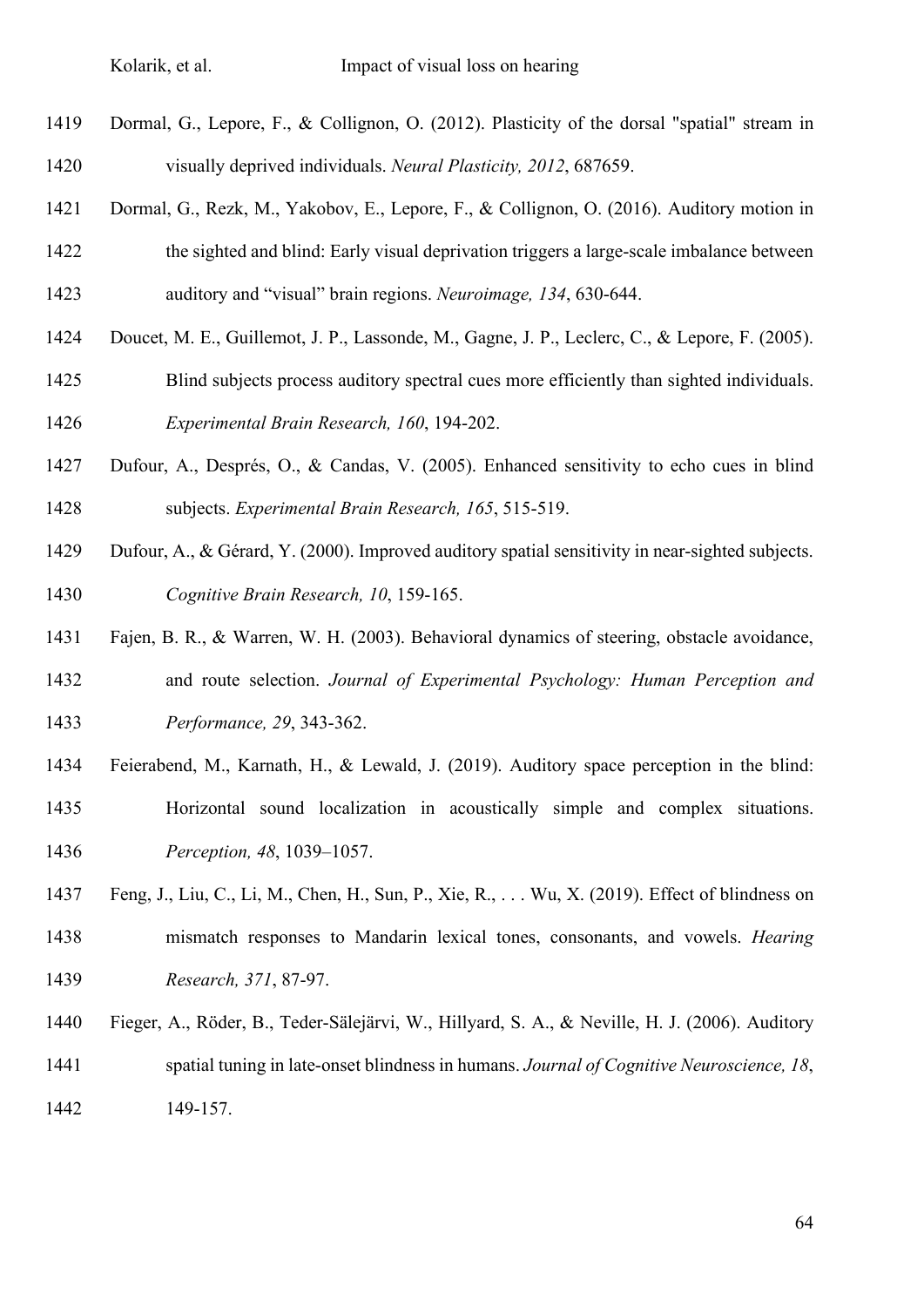- Fiehler, K., Reuschel, J., & Rösler, F. (2009). Early non-visual experience influences proprioceptive-spatial discrimination acuity in adulthood. *Neuropsychologia, 47*, 897- 906.
- Filimon, F. (2015). Are all spatial reference frames egocentric? Reinterpreting evidence for allocentric, object-centered, or world-centered reference frames. *Frontiers in Human Neuroscience, 9*, 648.
- Finocchietti, S., Cappagli, G., Giammari, G., Cocchi, E., & Gori, M. (2019). Test–retest reliability of BSP, a battery of tests for assessing spatial cognition in visually impaired children. *PLOS One, 14*(4), e0212006.
- Finocchietti, S., Cappagli, G., & Gori, M. (2015a). Encoding audio motion: Spatial impairment in early blind individuals. *Frontiers in Psychology, 6*(1357).
- Finocchietti, S., Cappagli, G., & Gori, M. (2017). Auditory spatial recalibration in congenital blind individuals. *Frontiers in Neuroscience, 11*(76).
- Finocchietti, S., Cappagli, G., Porquis, L. B., Baud-Bovy, G., Cocchi, E., & Gori, M. (2015b).
- *Evaluation of the Audio Bracelet for Blind Interaction for improving mobility and*
- *spatial cognition in early blind children-A pilot study.* Paper presented at the
- Engineering in Medicine and Biology Society (EMBC), 2015 37th Annual International Conference of the IEEE.
- Fisher, G. H. (1964). Spatial localization by the blind. *The American Journal of Psychology, 77*  2-13.
- Föcker, J., Best, A., Hölig, C., & Röder, B. (2012). The superiority in voice processing of the blind arises from neural plasticity at sensory processing stages. *Neuropsychologia, 50*, 2056-2067.
- Frenz, H., & Lappe, M. (2005). Absolute travel distance from optic flow. *Vision Research, 45*, 1679-1692.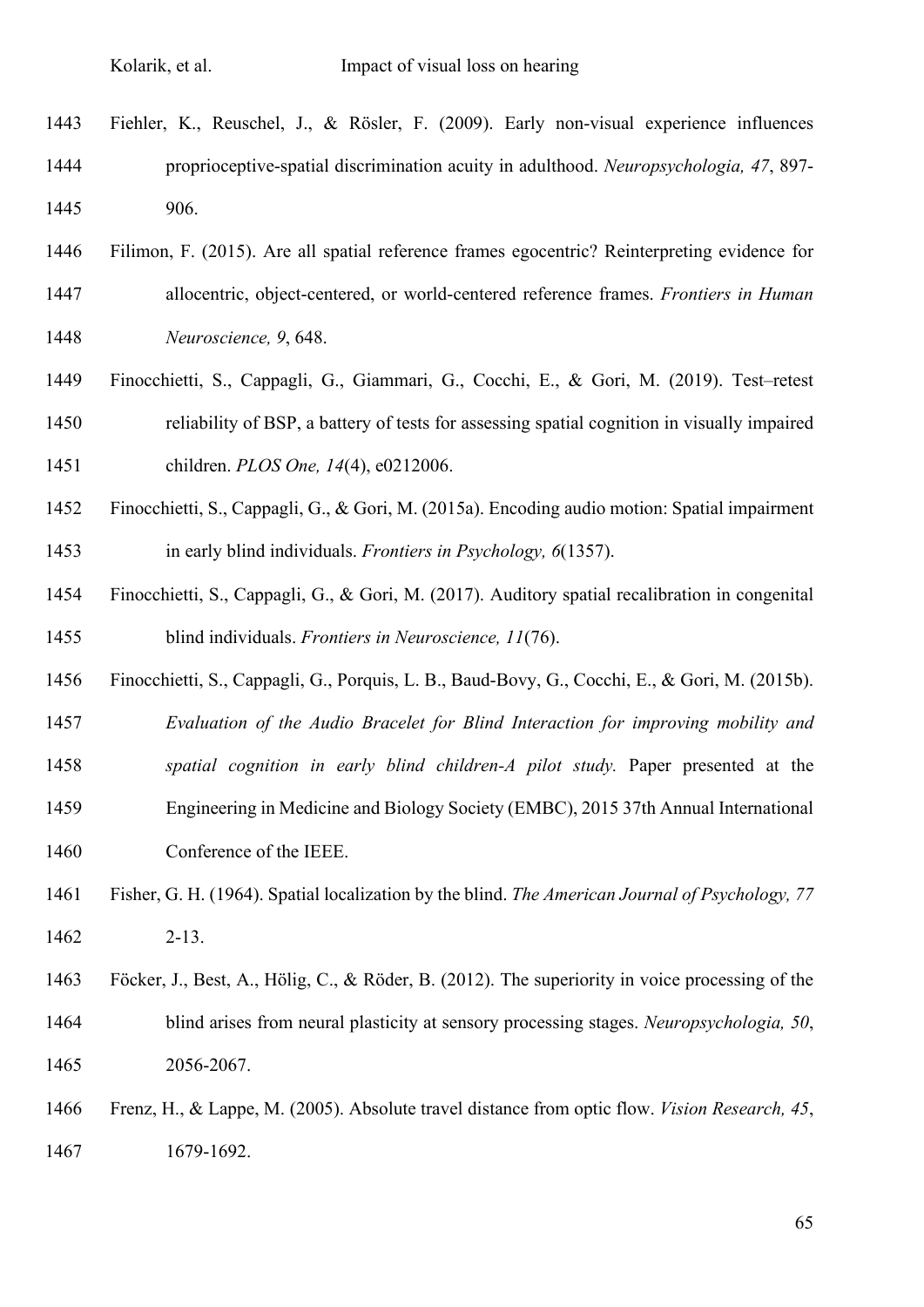- Gibson, J. J. (1958). Visually controlled locomotion and visual orientation in animals. *British Journal of Psychology, 49*, 182-194.
- Goldreich, D., & Kanics, I. M. (2003). Tactile acuity is enhanced in blindness. *Journal of Neuroscience, 23*, 3439-3445.
- Gori, M., Cappagli, G., Baud-Bovy, G., & Finocchietti, S. (2017). Shape perception and navigation in blind adults. *Frontiers in Psychology, 8*(10).
- Gori, M., Sandini, G., Martinoli, C., & Burr, D. (2010). Poor haptic orientation discrimination in nonsighted children may reflect disruption of cross-sensory calibration. *Current Biology, 20*, 223-225.
- Gori, M., Sandini, G., Martinoli, C., & Burr, D. C. (2014). Impairment of auditory spatial localization in congenitally blind human subjects. *Brain, 137*, 288–293.
- Gougoux, F., Lepore, F., Lassonde, M., Voss, P., Zatorre, R. J., & Belin, P. (2004). Pitch discrimination in the early blind. *Nature, 430*, 309-309.
- Gougoux, F., Zatorre, R. J., Lassonde, M., Voss, P., & Lepore, F. (2005). A functional neuroimaging study of sound localization: Visual cortex activity predicts performance in early-blind individuals. *PLOS Biology, 3*, 324-333.
- Guth, D. A., Long, R. G., Emerson, R. S. W., Ponchillia, P. E., & Ashmead, D. H. (2013). Blind and sighted pedestrians' road-crossing judgments at a single-lane roundabout. *Human*
- *Factors: The Journal of the Human Factors and Ergonomics Society, 55*, 632-642.
- Hamilton, R. H., Pascual-Leone, A., & Schlaug, G. (2004). Absolute pitch in blind musicians. *Neuroreport, 15*, 803-806.
- Hassan, S. E. (2012). Are normally sighted, visually impaired, and blind pedestrians accurate
- and reliable at making street crossing decisions? *Investigative Ophthalmology and Visual Science, 53*, 2593-2600.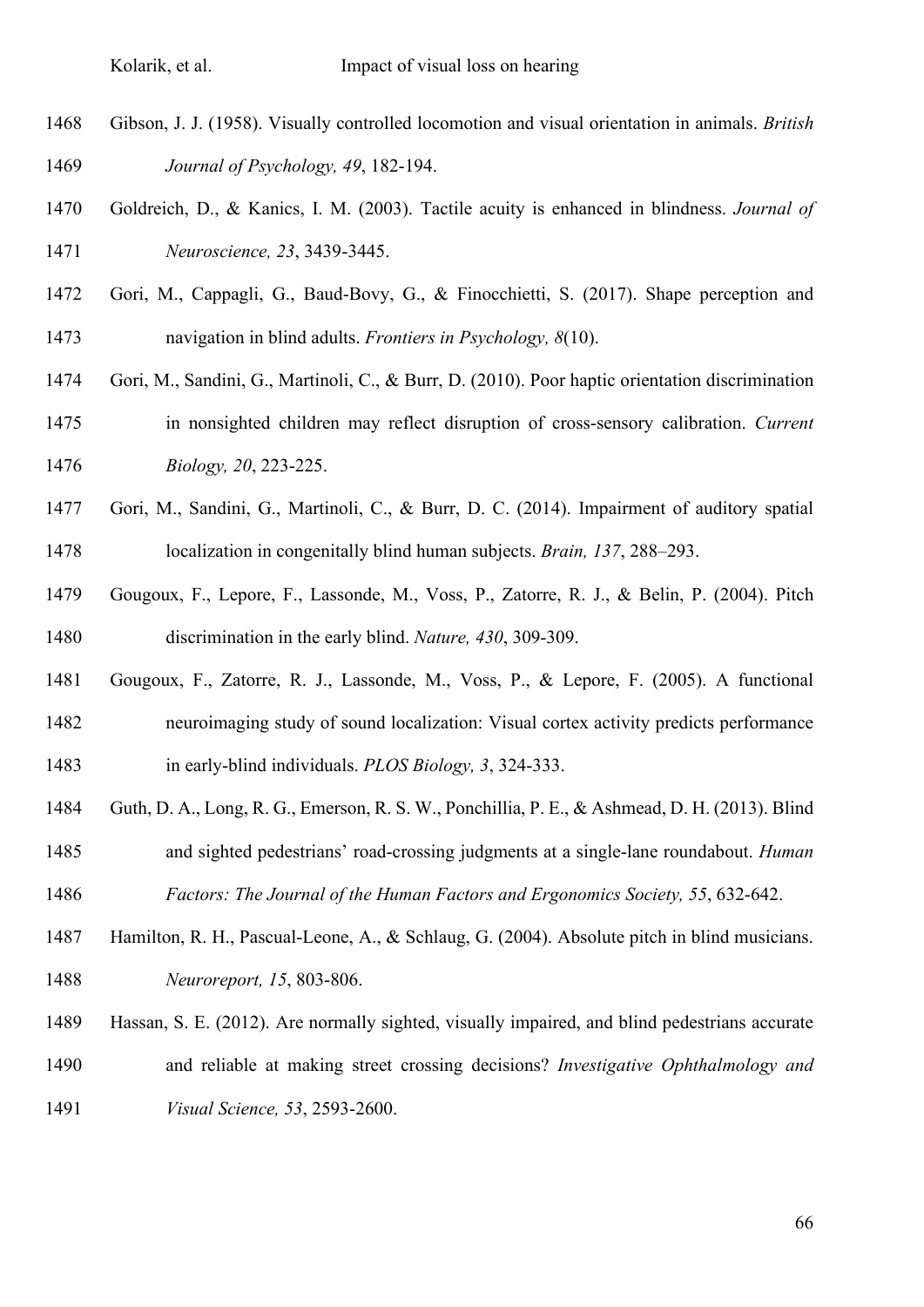- Hausfeld, S., Power, R. P., Gorta, A., & Harris, P. (1982). Echo perception of shape and texture by sighted subjects. *Perceptual and Motor Skills, 55*, 623-632.
- Herman, J. F., Chatman, S. P., & Roth, S. F. (1983). Cognitive mapping in blind people: Acquisition of spatial relationships in a large-scale environment. *Journal of Visual Impairment & Blindness, 77*, 161-166.
- Hojan, E., Jakubowski, M., Talukder, A., Wereda, H., Furmann, A., Ewertowski, R., . . .
- Bogusz, E. (2012). A new method of teaching spatial orientation to the blind. *Acta Physica Polonica A, 121*(1A), A5-A8.
- Hoover, A. E., Harris, L. R., & Steeves, J. K. (2012). Sensory compensation in sound localization in people with one eye. *Experimental Brain Research, 216*, 565-574.
- Hotting, K., & Roder, B. (2009). Auditory and auditory-tactile processing in congenitally blind humans. *Hearing Research, 258*, 165-174.
- Hugdahl, K., Ek, M., Takio, F., Rintee, T., Tuomainen, J., Haarala, C., & Hamalainen, H. (2004). Blind individuals show enhanced perceptual and attentional sensitivity for
- identification of speech sounds. *Cognitive Brain Research, 19*, 28-32.
- Hughes, B. (2001). Active artificial echolocation and the nonvisual perception of aperture passability. *Human Movement Science, 20*, 371-400.
- Jiang, F., Stecker, G. C., Boynton, G. M., & Fine, I. (2016). Early blindness results in developmental plasticity for auditory motion processing within auditory and occipital cortex. *Frontiers in Human Neuroscience, 10*, 324.
- Jiang, F., Stecker, G. C., & Fine, I. (2014). Auditory motion processing after early blindness. *Journal of Vision, 14*, 1–18.
- Jones, B. (1975). Spatial perception in the blind. *British Journal of Psychology, 66*, 461-472.
- Kellogg, W. N. (1962). Sonar system of the blind. *Science, 137*, 399-404.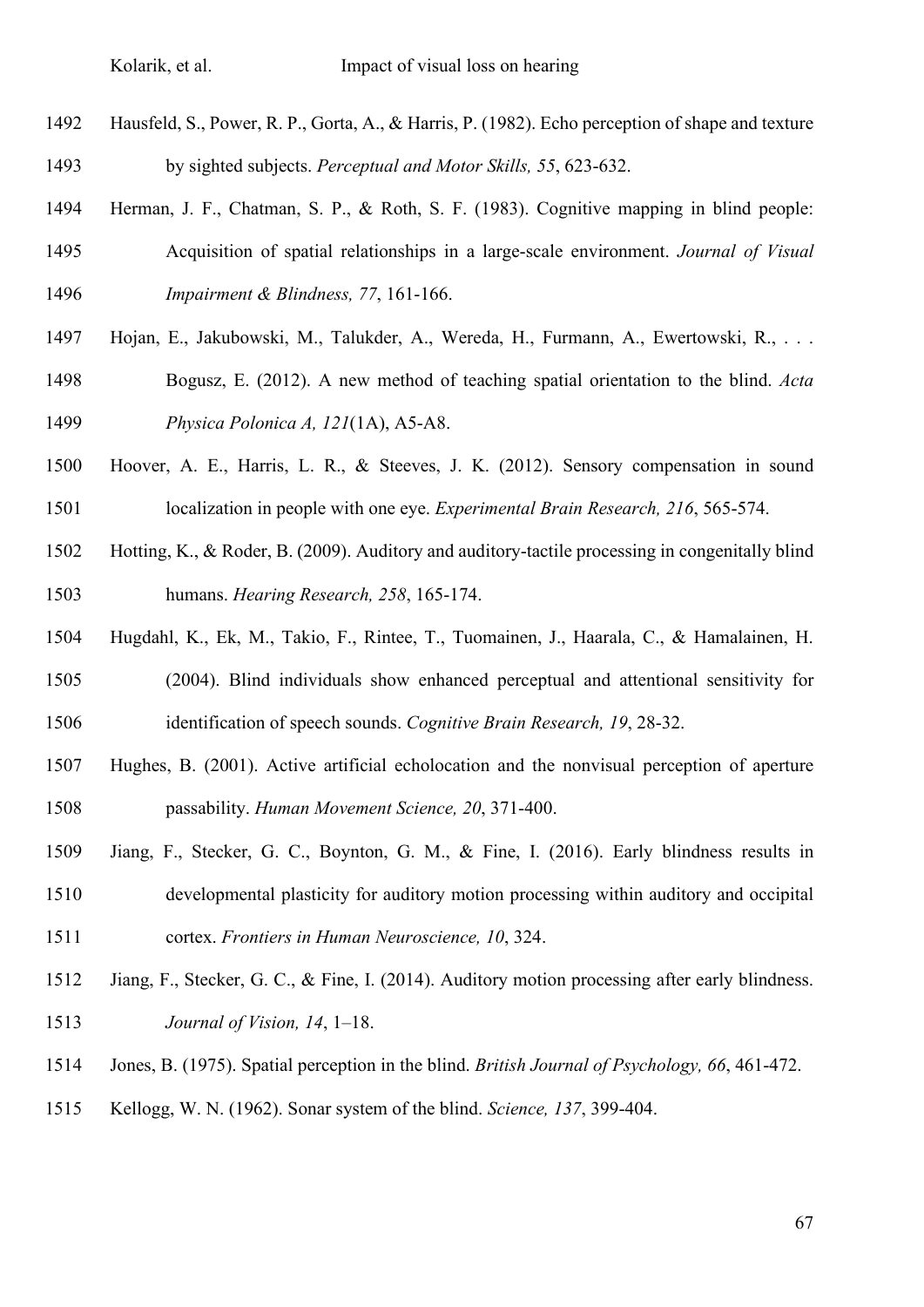- King, A., & Carlile, S. (1993). Changes induced in the representation of auditory space in the superior colliculus by rearing ferrets with binocular eyelid suture. *Experimental Brain Research, 94*, 444-455.
- King, A. J. (2009). Visual influences on auditory spatial learning. *Philosophical Transactions of the Royal Society B: Biological Sciences, 364*, 331-339.
- Klinge, C., Röder, B., & Büchel, C. (2010). Increased amygdala activation to emotional auditory stimuli in the blind. *Brain, 133*, 1729-1736.
- Knudsen, E. I. (1988). Early blindness results in a degraded auditory map of space in the optic tectum of the barn owl. *Proceedings of the National Academy of Sciences, 85*, 6211- 6214.
- Knudsen, E. I., Esterly, S. D., & du Lac, S. (1991). Stretched and upside-down maps of auditory space in the optic tectum of blind-reared owls; Acoustic basis and behavioral correlates. *The Journal of Neuroscience, 11*, 1727-1747.
- Kolarik, A. J., Cirstea, S., & Pardhan, S. (2013a). Discrimination of virtual auditory distance using level and direct-to-reverberant ratio cues. *The Journal of the Acoustical Society of America, 134*, 3395-3398.
- Kolarik, A. J., Cirstea, S., & Pardhan, S. (2013b). Evidence for enhanced discrimination of virtual auditory distance among blind listeners using level and direct-to-reverberant cues. *Experimental Brain Research, 224*, 623-633.
- Kolarik, A. J., Cirstea, S., Pardhan, S., & Moore, B. C. J. (2013c). An assessment of virtual
- auditory distance judgements among blind and sighted listeners. *Proceedings of Meetings on Acoustics, 19*, 050043.
- Kolarik, A. J., Cirstea, S., Pardhan, S., & Moore, B. C. J. (2014a). A summary of research investigating echolocation abilities of blind and sighted humans. *Hearing Research, 310*, 60-68.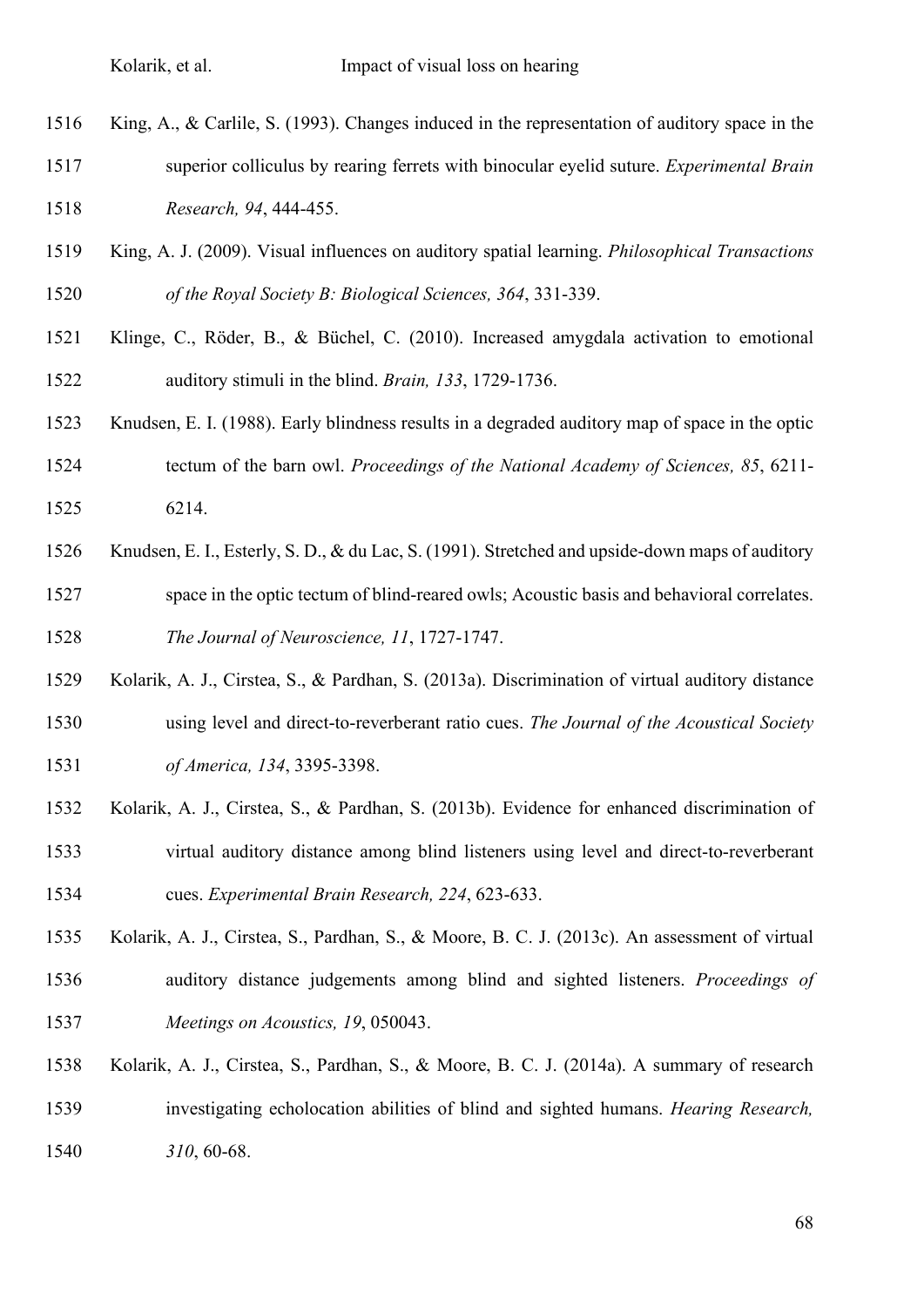- Kolarik, A. J., Moore, B. C. J., Zahorik, P., Cirstea, S., & Pardhan, S. (2016a). Auditory distance perception in humans: A review of cues, development, neuronal bases and effects of sensory loss. *Attention, Perception, & Psychophysics, 78*, 373-395.
- Kolarik, A. J., Pardhan, S., Cirstea, S., & Moore, B. C. J. (2013d). Using acoustic information
- to perceive room size: Effects of blindness, room reverberation time, and stimulus. *Perception, 42*, 985-990.
- Kolarik, A. J., Pardhan, S., Cirstea, S., & Moore, B. C. J. (2017a). Auditory spatial representations of the world are compressed in blind humans. *Experimental Brain Research, 235*, 597-606.
- Kolarik, A. J., Raman, R., Moore, B. C. J., Cirstea, S., Gopalakrishnan, S., & Pardhan, S. (2017b). Partial visual loss affects self-reports of hearing abilities measured using a modified version of the Speech, Spatial, and Qualities of Hearing Questionnaire. *Frontiers in Psychology, 8*, 561.
- Kolarik, A. J., Raman, R., Moore, B. C. J., Cirstea, S., Gopalakrishnan, S., & Pardhan, S. (2020). The accuracy of auditory spatial judgments in the visually impaired is dependent on sound source distance. *Scientific Reports, 10*, 7169.
- Kolarik, A. J., Scarfe, A. C., Moore, B. C. J., & Pardhan, S. (2016b). An assessment of auditory- guided locomotion in an obstacle circumvention task. *Experimental Brain Research, 234*, 1725-1735.
- Kolarik, A. J., Scarfe, A. C., Moore, B. C. J., & Pardhan, S. (2016c). Echoic sensory substitution information in a single obstacle circumvention task. *PLOS One, 11*(8), e0160872.
- Kolarik, A. J., Scarfe, A. C., Moore, B. C. J., & Pardhan, S. (2017c). Blindness enhances auditory obstacle circumvention: Assessing echolocation, sensory substitution, and
- visual-based navigation. *PLOS One, 12*(4), e0175750.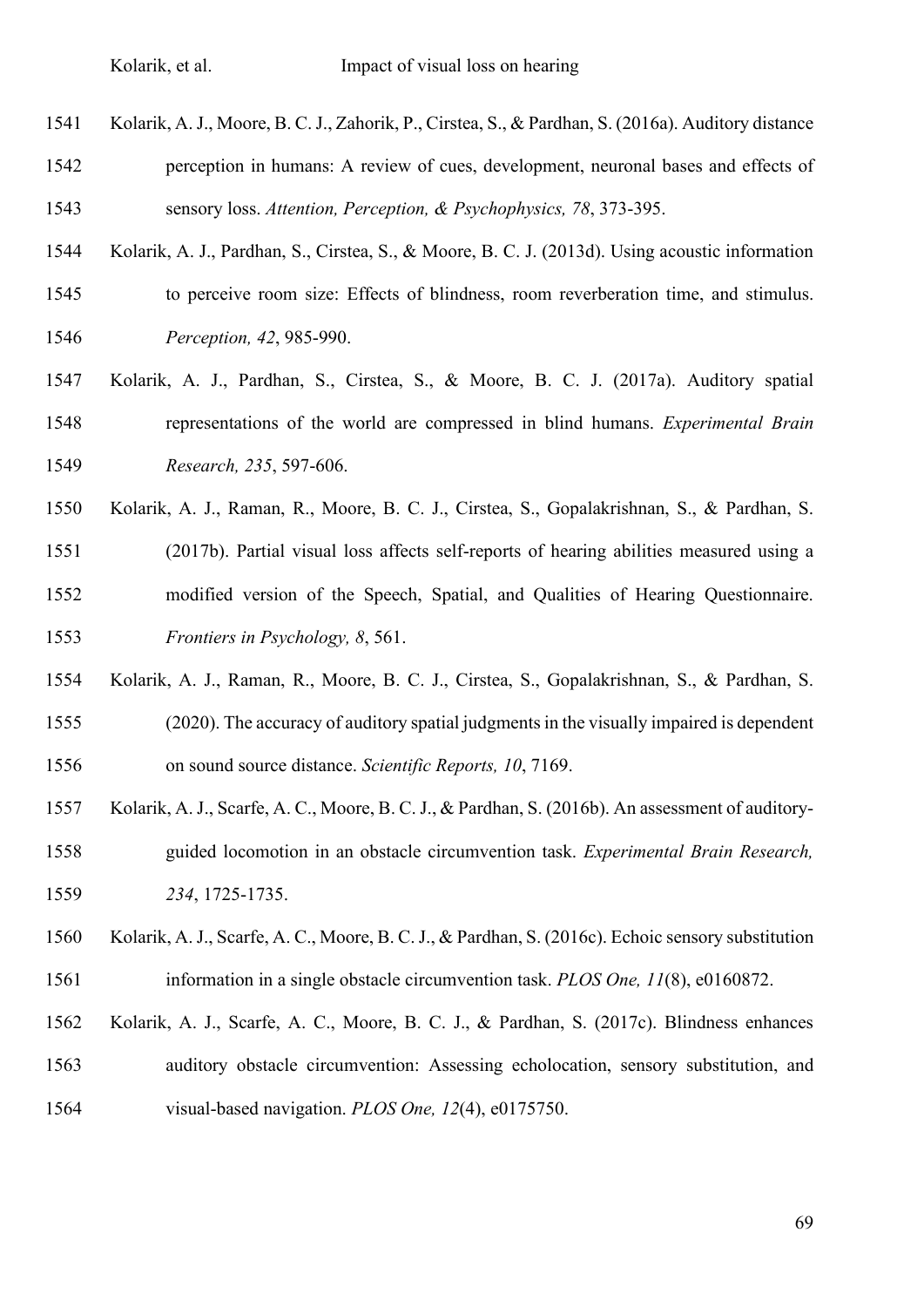- Kolarik, A. J., Timmis, M. A., Cirstea, S., & Pardhan, S. (2014b). Sensory substitution information informs locomotor adjustments when walking through apertures. *Experimental Brain Research, 232*, 975–984.
- Korte, M., & Rauschecker, J. P. (1993). Auditory spatial tuning of cortical neurons is sharpened in cats with early blindness. *Journal of Neurophysiology, 70*, 1717-1721.
- Kujala, T., Alho, K., Kekoni, J., Hämäläinen, H., Reinikainen, K., Salonen, O., . . . Näätänen,
- R. (1995). Auditory and somatosensory event-related brain potentials in early blind humans. *Experimental Brain Research, 104*, 519-526.
- Kujala, T., Lehtokoski, A., Alho, K., Kekoni, J., & Näätänen, R. (1997). Faster reaction times in the blind than sighted during bimodal divided attention. *Acta Psychologica, 96*, 75- 82.
- Kupers, R., & Ptito, M. (2014). Compensatory plasticity and cross-modal reorganization following early visual deprivation. *Neuroscience & Biobehavioral Reviews, 41*, 36-52.
- Lai, H. H., & Chen, Y. C. (2006). A study on the blind's sensory ability. *International Journal of Industrial Ergonomics, 36*, 565-570.
- Leclerc, C., Saint-Amour, D., Lavoie, M. E., Lassonde, M., & Lepore, F. (2000). Brain functional reorganization in early blind humans revealed by auditory event-related potentials. *Neuroreport, 11*, 545-550.
- Lerens, E., Araneda, R., Renier, L., & De Volder, A. G. (2014). Improved beat asynchrony detection in early blind individuals. *Perception, 43*, 1083-1096.
- Lessard, N., Pare, M., Lepore, F., & Lassonde, M. (1998). Early-blind human subjects localize sound sources better than sighted subjects. *Nature, 395*, 278-280.
- Lewald, J. (2002a). Opposing effects of head position on sound localization in blind and sighted human subjects. *European Journal of Neuroscience, 15*, 1219-1224.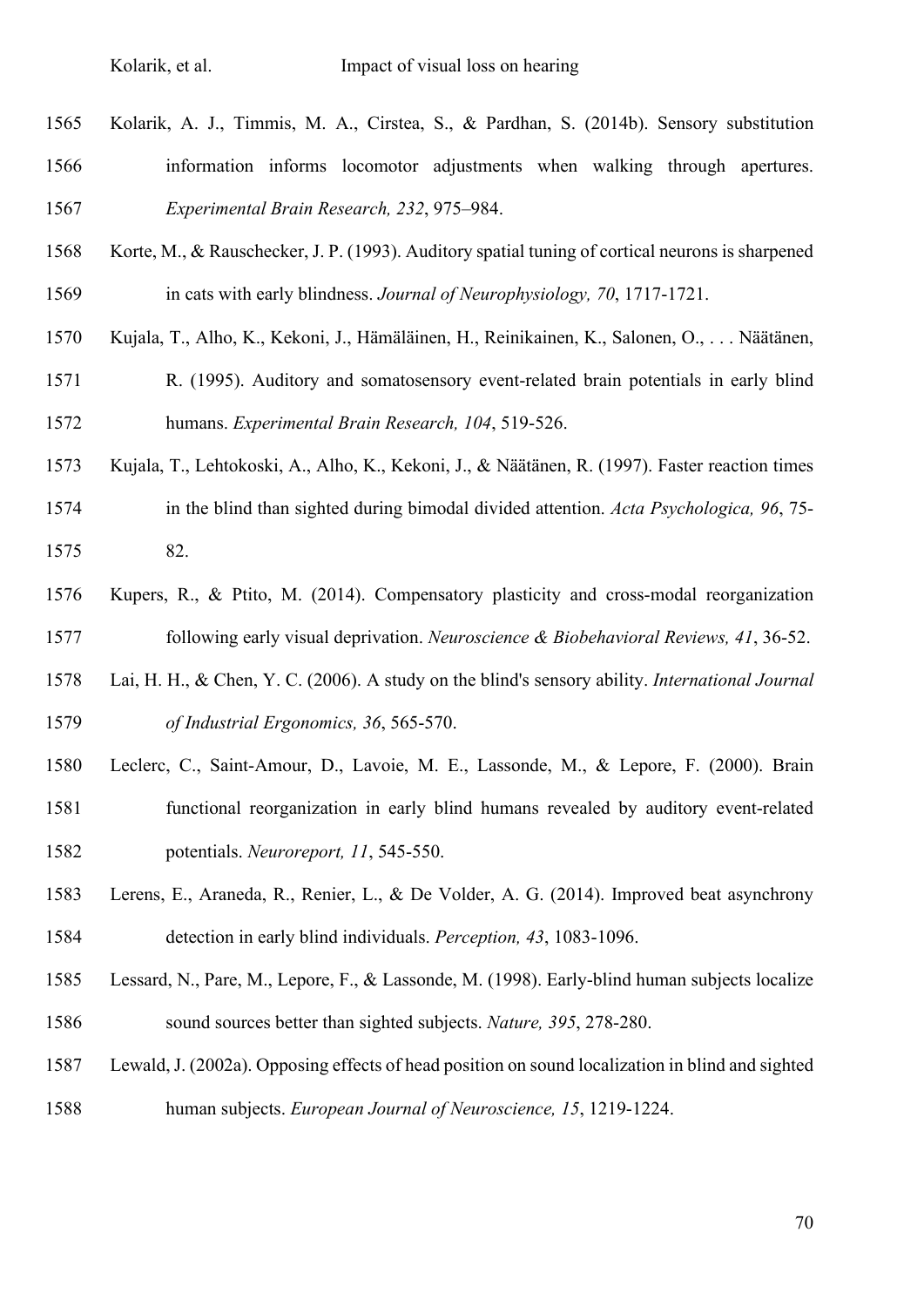- Lewald, J. (2002b). Vertical sound localization in blind humans. *Neuropsychologia, 40*, 1868- 1872.
- Lewald, J. (2013). Exceptional ability of blind humans to hear sound motion: Implications for the emergence of auditory space. *Neuropsychologia, 51*, 181-186.
- Liotti, M., Ryder, K., & Woldorff, M. G. (1998). Auditory attention in the congenitally blind: Where, when and what gets reorganized? *Neuroreport, 9*, 1007-1012.
- Loomis, J. M., Klatzky, R. L., Golledge, R. G., Cicinelli, J. G., Pellegrino, J. W., & Fry, P. A.
- (1993). Nonvisual navigation by blind and sighted: Assessment of path integration ability. *Journal of Experimental Psychology: General, 122*, 73-91.
- Loomis, J. M., Klatzky, R. L., Philbeck, J. W., & Golledge, R. G. (1998). Assessing auditory distance perception using perceptually directed action. *Attention, Perception, & Psychophysics, 60*, 966-980.
- Lucas, S. A. (1984). Auditory discrimination and speech production in the blind child. *International Journal of Rehabilitation Research, 7*, 74-75.
- Macé, M. J. M., Dramas, F., & Jouffrais, C. (2012). Reaching to sound accuracy in the peri-
- personal space of blind and sighted humans. In K. Miesenberger, A. Karshmer, P. Penaz
- & W. W. Zagler (Eds.), *Computers Helping People with Special Needs: 13th International Conference, ICCHP 2012* (pp. 636-643). Linz: Springer-Verlag.
- Maezawa, T., & Kawahara, J. I. (2019). Distance estimation by blindfolded sighted participants using echolocation. *Perception, 48*, 1235-1251.
- Meijer, P. B. L. (1992). An experimental system for auditory image representations. *IEEE Transactions on Biomedical Engineering, 39*, 112-121.
- Ménard, L., Dupont, S., Baum, S. R., & Aubin, J. (2009). Production and perception of french vowels by congenitally blind adults and sighted adults. *Journal of the Acoustical Society of America, 126*, 1406-1414.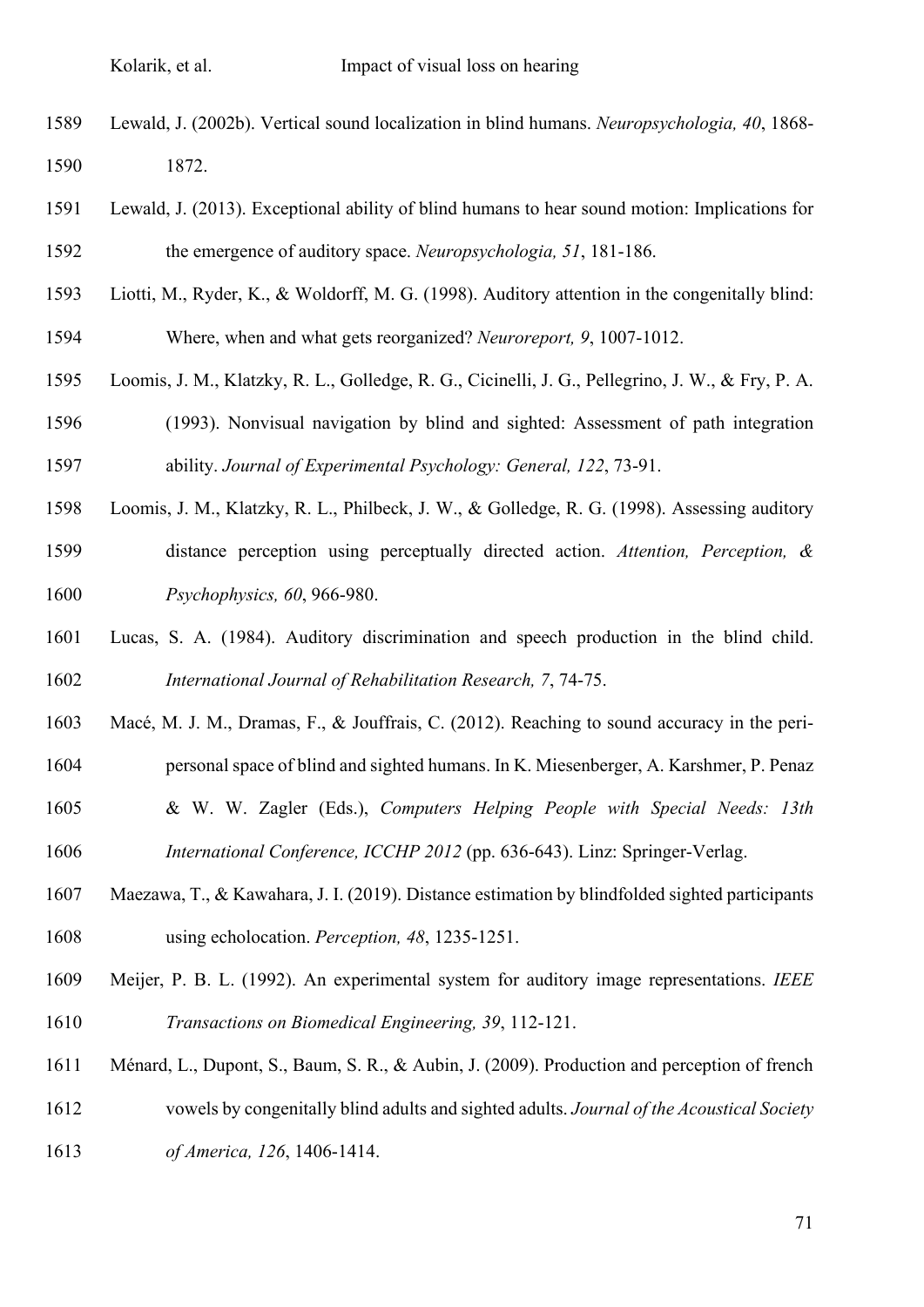- Mieda, T., Kokubu, M., & Saito, M. (2019). Rapid identification of sound direction in blind footballers. *Experimental Brain Research, 237*, 3221-3231.
- Milne, J. L., Arnott, S. R., Kish, D., Goodale, M. A., & Thaler, L. (2015). Parahippocampal cortex is involved in material processing via echoes in blind echolocation experts.
- *Vision Research, 109*, 139-148.
- Moore, B. C., Oldfield, S. R., & Dooley, G. J. (1989). Detection and discrimination of spectral peaks and notches at 1 and 8 kHz. *The Journal of the Acoustical Society of America, 85*, 820-836.
- Muchnik, C., Efrati, M., Nemeth, E., Malin, M., & Hildesheimer, M. (1991). Central auditory skills in blind and sighted subjects. *Scandinavian Audiology, 20*, 19-23.
- Nakamura, T. (1997). Quantitative analysis of gait in the visually impaired. *Disability and Rehabilitation, 19*, 194-197.
- Neville, H. J., & Lawson, D. (1987). Attention to central and peripheral visual space in a movement detection task: an event-related potential and behavioral study. II. Congenitally deaf adults. *Brain Research, 405*, 268-283.
- Niemeyer, W., & Starlinger, I. (1981). Do the blind hear better? Investigations on auditory processing in congenital or early acquired blindness II. Central functions. *International Journal of Audiology, 20*, 510-515.
- Nilsson, M. E., & Schenkman, B. N. (2016). Blind people are more sensitive than sighted people to binaural sound-location cues, particularly inter-aural level differences. *Hearing Research, 332*, 223-232.
- O'Regan, J. K., & Noë, A. (2001). A sensorimotor account of vision and visual consciousness. *Behavioral and Brain Sciences, 24*, 939-972.
- Occelli, V., Spence, C., & Zampini, M. (2013). Auditory, tactile, and audiotactile information processing following visual deprivation. *Psychological Bulletin, 139*, 189-212.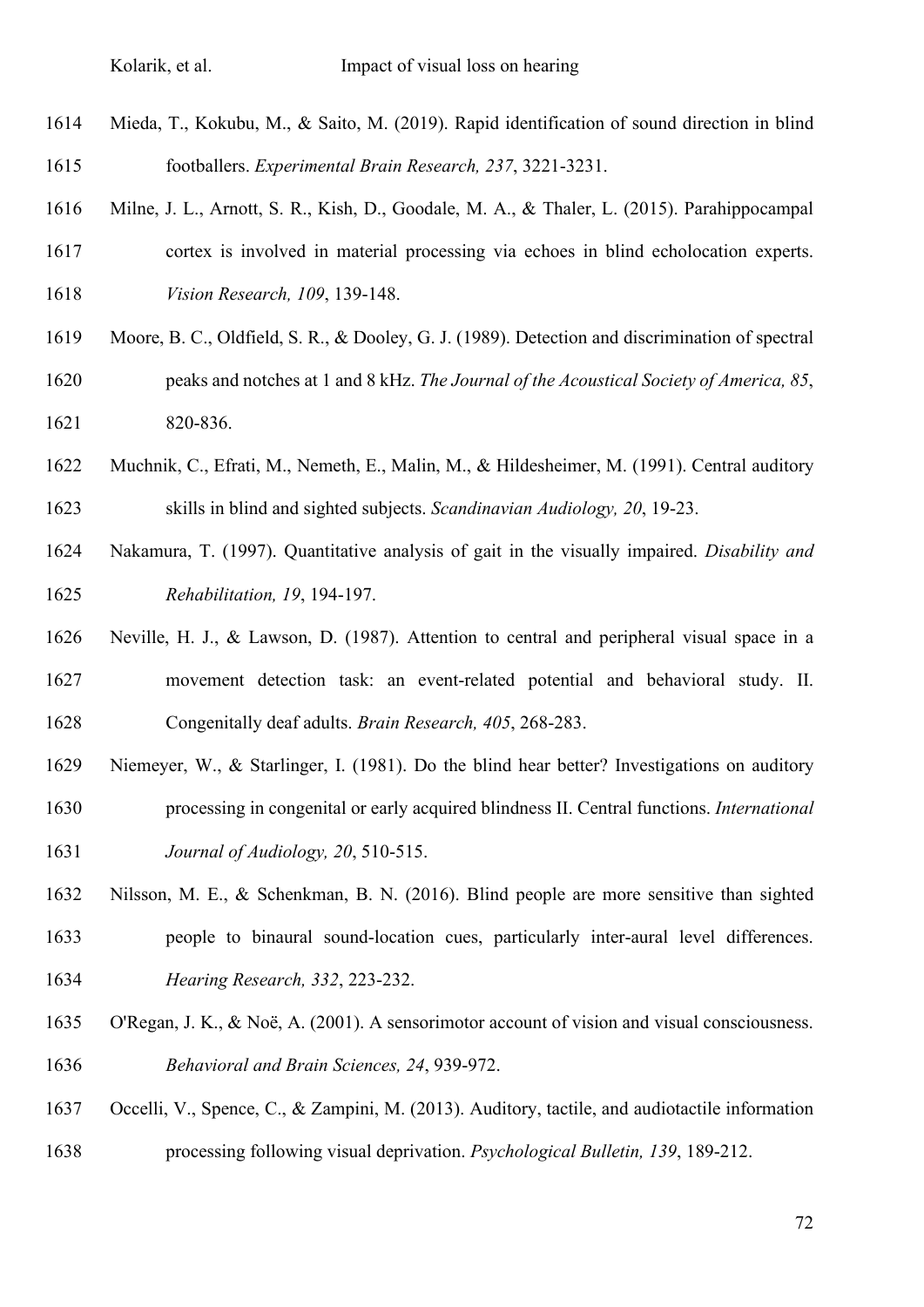- Pasqualotto, A., & Proulx, M. J. (2012). The role of visual experience for the neural basis of spatial cognition. *Neuroscience and Biobehavioral Reviews, 36*, 1179-1187.
- Petrus, E., Isaiah, A., Jones, A. P., Li, D., Wang, H., Lee, H., & Kanold, P. O. (2014).
- Crossmodal induction of thalamocortical potentiation leads to enhanced information processing in the auditory cortex. *Neuron, 81*, 664-673.
- Putzar, L., Goerendt, I., Lange, K., Rösler, F., & Röder, B. (2007). Early visual deprivation impairs multisensory interactions in humans. *Nature Neuroscience, 10*, 1243-1245.
- Renier, L., Collignon, O., Poirier, C., Tranduy, D., Vanlierde, A., Bol, A., . . . De Volder, A.
- G. (2005). Cross-modal activation of visual cortex during depth perception using auditory substitution of vision. *Neuroimage, 26*, 573-580.
- Rice, C. (1970). Early blindness, early experience and perceptual enhancement. *Research Bulletin; American Foundation for the Blind, 22*, 1-22.
- Rice, C. E. (1969). Perceptual enhancement in the early blind? *Psychological Record, 19*, 1-14.
- Rieser, J. J., Guth, D. A., & Hill, E. W. (1986). Sensitivity to perspective structure while walking without vision. *Perception, 15*, 173-188.
- Röder, B., Demuth, L., Streb, J., & Rösler, F. (2003). Semantic and morpho-syntactic priming in auditory word recognition in congenitally blind adults. *Language and Cognitive Processes, 18*, 1-20.
- Röder, B., & Rösler, F. (2003). Memory for environmental sounds in sighted, congenitally blind and late blind adults: Evidence for cross-modal compensation. *International Journal of Psychophysiology, 50*, 27-39.
- Röder, B., Rösler, F., & Neville, H. J. (1999). Effects of interstimulus interval on auditory
- event-related potentials in congenitally blind and normally sighted humans. *Neuroscience Letters, 264*, 53-56.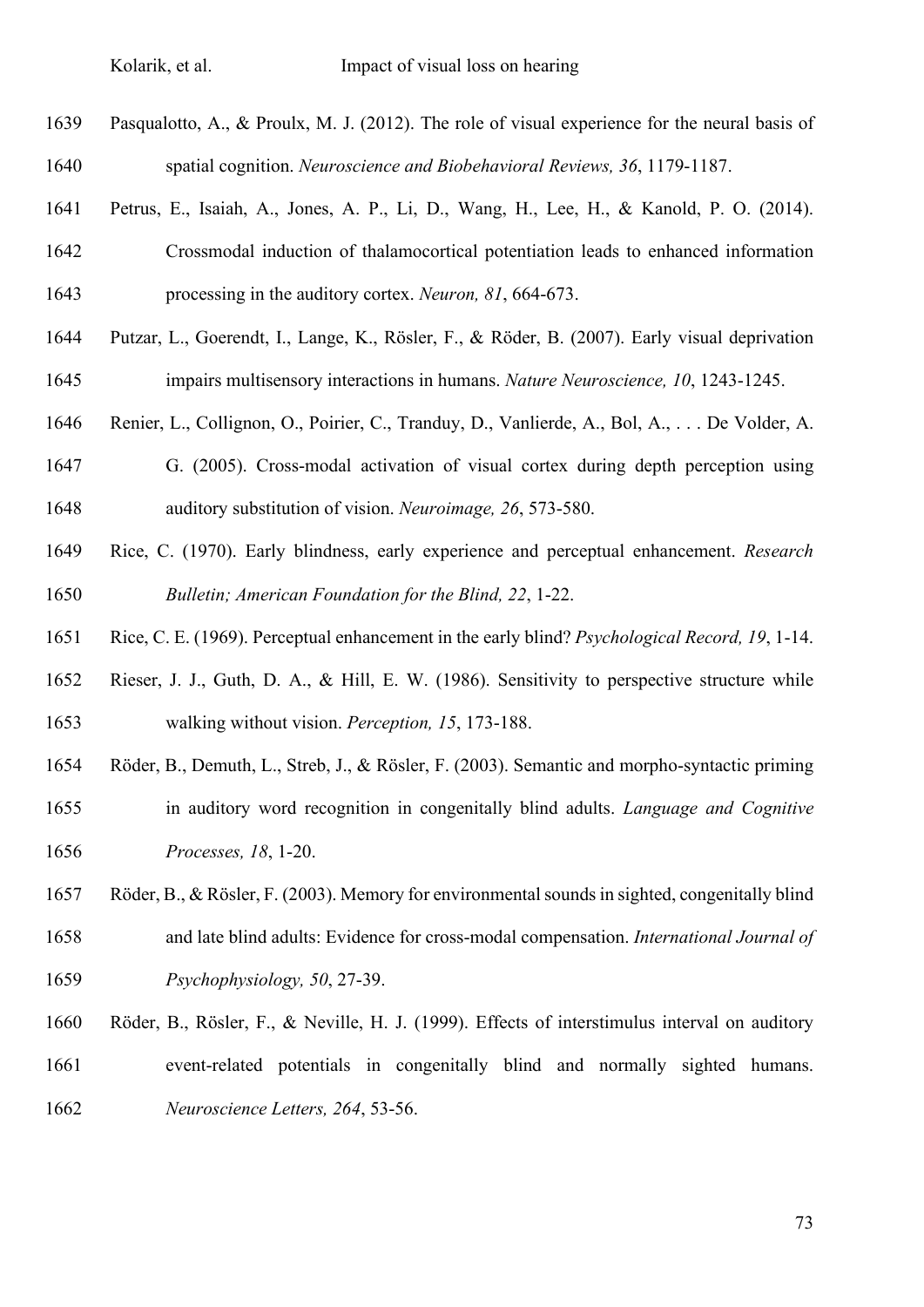- Röder, B., Rösler, F., & Neville, H. J. (2000). Event-related potentials during auditory language processing in congenitally blind and sighted people. *Neuropsychologia, 38*, 1482-1502.
- Röder, B., Rösler, F., & Neville, H. J. (2001). Auditory memory in congenitally blind adults:
- A behavioral-electrophysiological investigation. *Cognitive Brain Research, 11*, 289- 303.
- Röder, B., Teder-Sälejärvi, W., Sterr, A., Rösler, F., Hillyard, S. A., & Neville, H. J. (1999). Improved auditory spatial tuning in blind humans. *Nature, 400*, 162-165.
- Rokem, A., & Ahissar, M. (2009). Interactions of cognitive and auditory abilities in congenitally blind individuals. *Neuropsychologia, 47*, 843-848.
- Russell, M. K., & Schneider, A. L. (2006). Sound source perception in a two-dimensional setting: Comparison of action and nonaction-based response tasks. *Ecological Psychology, 18*, 223-237.
- Schenkman, B. N., & Nilsson, M. E. (2010). Human echolocation: Blind and sighted persons' ability to detect sounds recorded in the presence of a reflecting object. *Perception, 39*, 483-501.
- Schenkman, B. N., & Nilsson, M. E. (2011). Human echolocation: Pitch versus loudness information. *Perception, 40*, 840-852.
- Schenkman, B. N., Nilsson, M. E., & Grbic, N. (2016). Human echolocation: Acoustic gaze for burst trains and continuous noise. *Applied Acoustics, 106*, 77-86.
- Schiff, W., & Oldak, R. (1990). Accuracy of judging time to arrival: Effects of modality, trajectory, and gender. *Journal of Experimental Psychology: Human Perception and Performance, 16*, 303-316.
- Seemungal, B. M., Glasauer, S., Gresty, M. A., & Bronstein, A. M. (2007). Vestibular perception and navigation in the congenitally blind. *Journal of Neurophysiology, 97*, 4341-4356.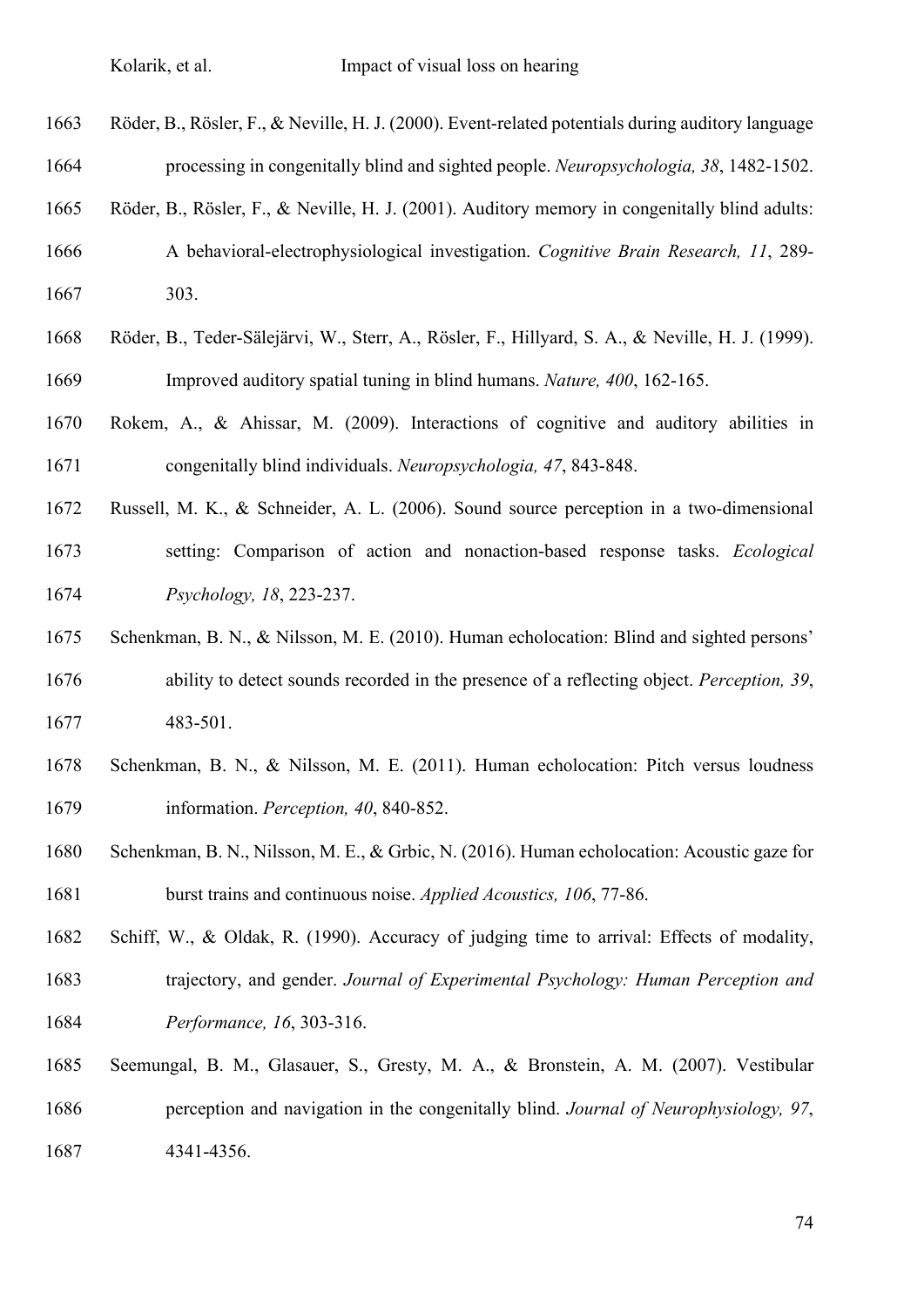Seki, Y., & Sato, T. (2010). A training system of orientation and mobility for blind people using

- acoustic virtual reality. *IEEE Transactions on neural systems and rehabilitation engineering, 19*, 95-104.
- Skrodzka, E., Furmann, A., Bogusz-Witczak, E., & Hojan, E. (2015). Comparison of effects of
- auditory and music training of blind or visually impaired young people on performance in selected auditory tasks. *Acta Physica Polonica, A., 128*.
- Slimani, H., Ptito, M., & Kupers, R. (2015). Enhanced heat discrimination in congenital blindness. *Behavioural Brain Research, 283*, 233-237.
- Stevens, A. A., & Weaver, K. (2005). Auditory perceptual consolidation in early-onset blindness. *Neuropsychologia, 43*, 1901-1910.
- Stoffregen, T. A., & Pittenger, J. B. (1995). Human echolocation as a basic form of perception and action. *Ecological Psychology, 7*, 181-216.
- Strelow, E. R., & Brabyn, J. A. (1982). Locomotion of the blind controlled by natural sound cues. *Perception, 11*, 635-640.
- Teng, S., Puri, A., & Whitney, D. (2012). Ultrafine spatial acuity of blind expert human echolocators. *Experimental Brain Research, 216*, 483-488.
- Teng, S., & Whitney, D. (2011). The acuity of echolocation: Spatial resolution in the sighted compared to expert performance. *Journal of Visual Impairment and Blindness, 105*, 20- 32.
- Thaler, L. (2013). Echolocation may have real-life advantages for blind people: An analysis of survey data. *Frontiers in Physiology, 4*, 98.
- Thaler, L., Arnott, S. R., & Goodale, M. A. (2011). Neural correlates of natural human echolocation in early and late blind echolocation experts. *PLOS One, 6*, e20162.
- Thaler, L., & Goodale, M. A. (2016). Echolocation in humans: An overview. *Wiley Interdisciplinary Reviews: Cognitive Science, 7*, 382-393.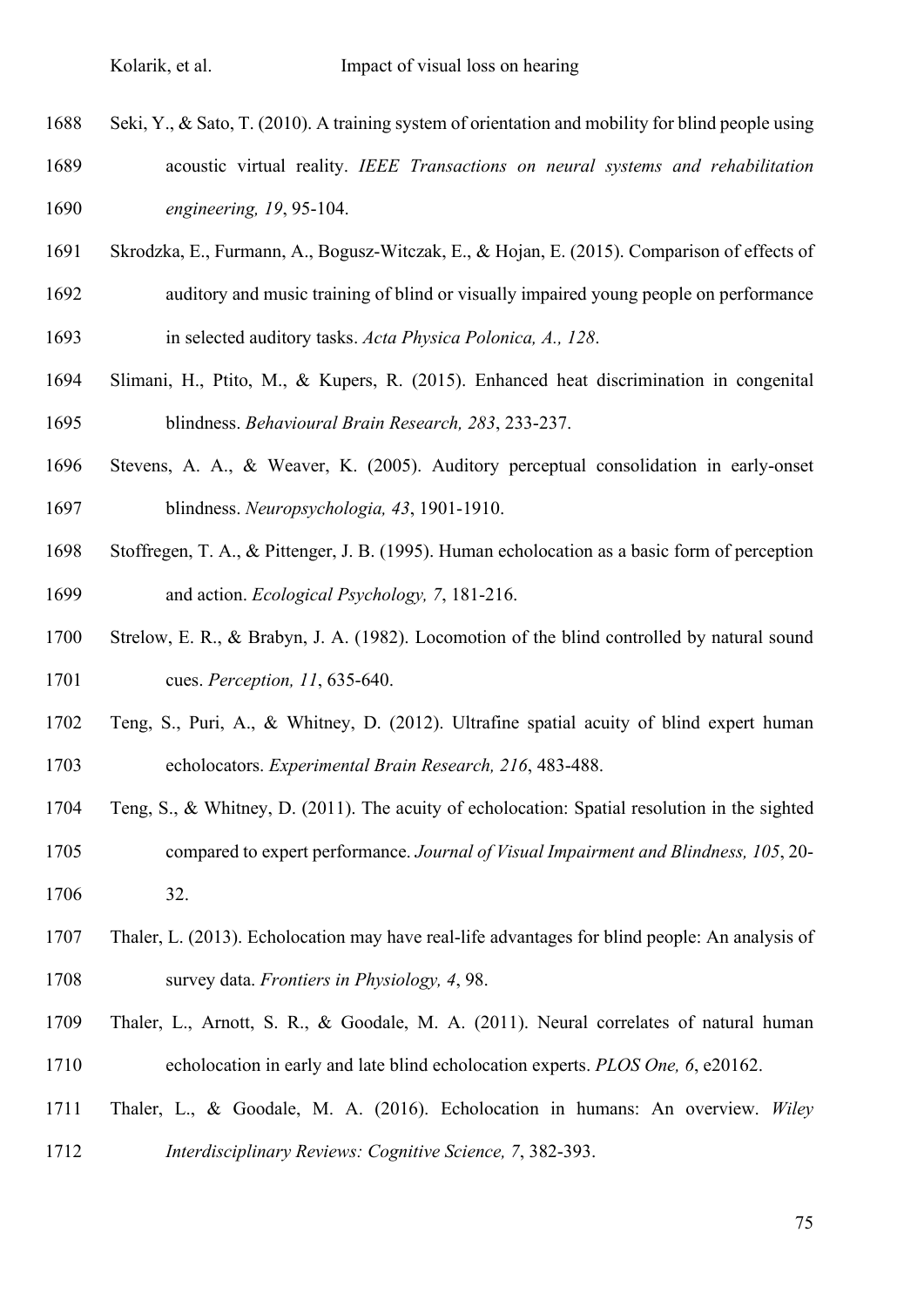- Thaler, L., Zhang, X., Antoniou, M., Kish, D., & Cowie, D. (2020). The flexible action system:
- Click-based echolocation may replace certain visual functionality for adaptive walking.

*Journal of Experimental Psychology: Human Perception and Performance., 46*, 21–35.

- Théoret, H., Merabet, L., & Pascual-Leone, A. (2004). Behavioral and neuroplastic changes in
- the blind: Evidence for functionally relevant cross-modal interactions. *Journal of Physiology - Paris, 98*, 221-233.
- Thinus-Blanc, C., & Gaunet, F. (1997). Representation of space in blind persons: Vision as a spatial sense? *Psychological Bulletin, 121*, 20-42.
- Tirado, C., Lundén, P., & Nilsson, M. E. (2019). The Echobot: An automated system for stimulus presentation in studies of human echolocation. *PLOS One, 14*, e0223327.
- Tonelli, A., Brayda, L., & Gori, M. (2016). Depth echolocation learnt by novice sighted people. *PLOS One, 11*, e0156654.
- Turano, K. A., Yu, D., Hao, L., & Hicks, J. C. (2005). Optic-flow and egocentric-direction strategies in walking: Central vs peripheral visual field. *Vision Research, 45*, 3117- 3132.
- Van Boven, R. W., Hamilton, R. H., Kauffman, T., Keenan, J. P., & Pascual–Leone, A. (2000). Tactile spatial resolution in blind Braille readers. *Neurology, 54*, 2230-2236.
- van der Heijden, K., Formisano, E., Valente, G., Zhan, M., Kupers, R., & de Gelder, B. (2019).
- Reorganization of sound location processing in the auditory cortex of blind humans. *Cerebral Cortex, 30*, 1103-1116.
- Van der Lubbe, R. H., Van Mierlo, C. M., & Postma, A. (2010). The involvement of occipital
- cortex in the early blind in auditory and tactile duration discrimination tasks. *Journal of*
- *Cognitive Neuroscience, 22*, 1541-1556.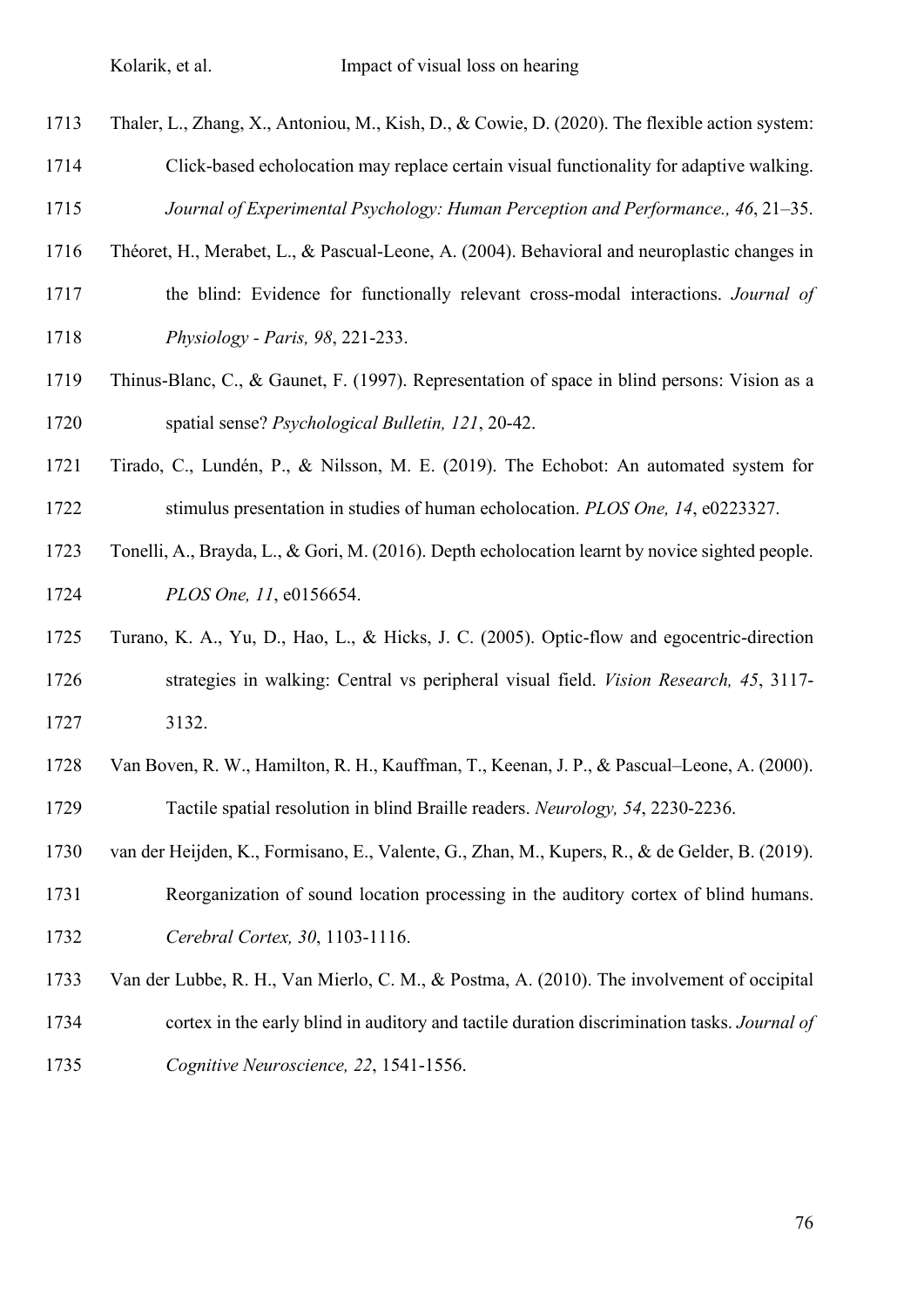- Velten, M. C., Bläsing, B., Portes, L., Hermann, T., & Schack, T. (2014). Cognitive representation of auditory space in blind football experts. *Psychology of Sport and Exercise, 15*, 441-445.
- Velten, M. C., Ugrinowitsch, H., Portes, L. L., Hermann, T., & Bläsing, B. (2016). Auditory spatial concepts in blind football experts. *Psychology of Sport and Exercise, 22*, 218- 228.
- Veraart, C., & Wanet-Defalque, M. C. (1987). Representation of locomotor space by the blind. *Perception and Psychophysics, 42*, 132-139.
- Vercillo, T., Burr, D., & Gori, M. (2016). Early visual deprivation severely compromises the auditory sense of space in congenitally blind children. *Developmental Psychology, 52*, 847–853.
- Vercillo, T., Milne, J. L., Gori, M., & Goodale, M. A. (2015). Enhanced auditory spatial localization in blind echolocators. *Neuropsychologia, 67*, 35-40.
- Voss, P. (2011). Superior tactile abilities in the blind: is blindness required? *The Journal of Neuroscience, 31*, 11745-11747.
- Voss, P. (2016). Auditory spatial perception without vision. *Frontiers in Psychology, 7*, 1960.
- Voss, P. (2019). Brain (re) organization following visual loss. *Wiley Interdisciplinary Reviews: Cognitive Science, 10*, e1468.
- Voss, P., Collignon, O., Lassonde, M., & Lepore, F. (2010). Adaptation to sensory loss. *Wiley Interdisciplinary Reviews: Cognitive Science, 1*, 308-328.
- Voss, P., Lassonde, M., Gougoux, F., Fortin, M., Guillemot, J., & Lepore, F. (2004). Early- and
- late-onset blind individuals show supra-normal auditory abilities in far-space. *Current Biology, 14*, 1734-1738.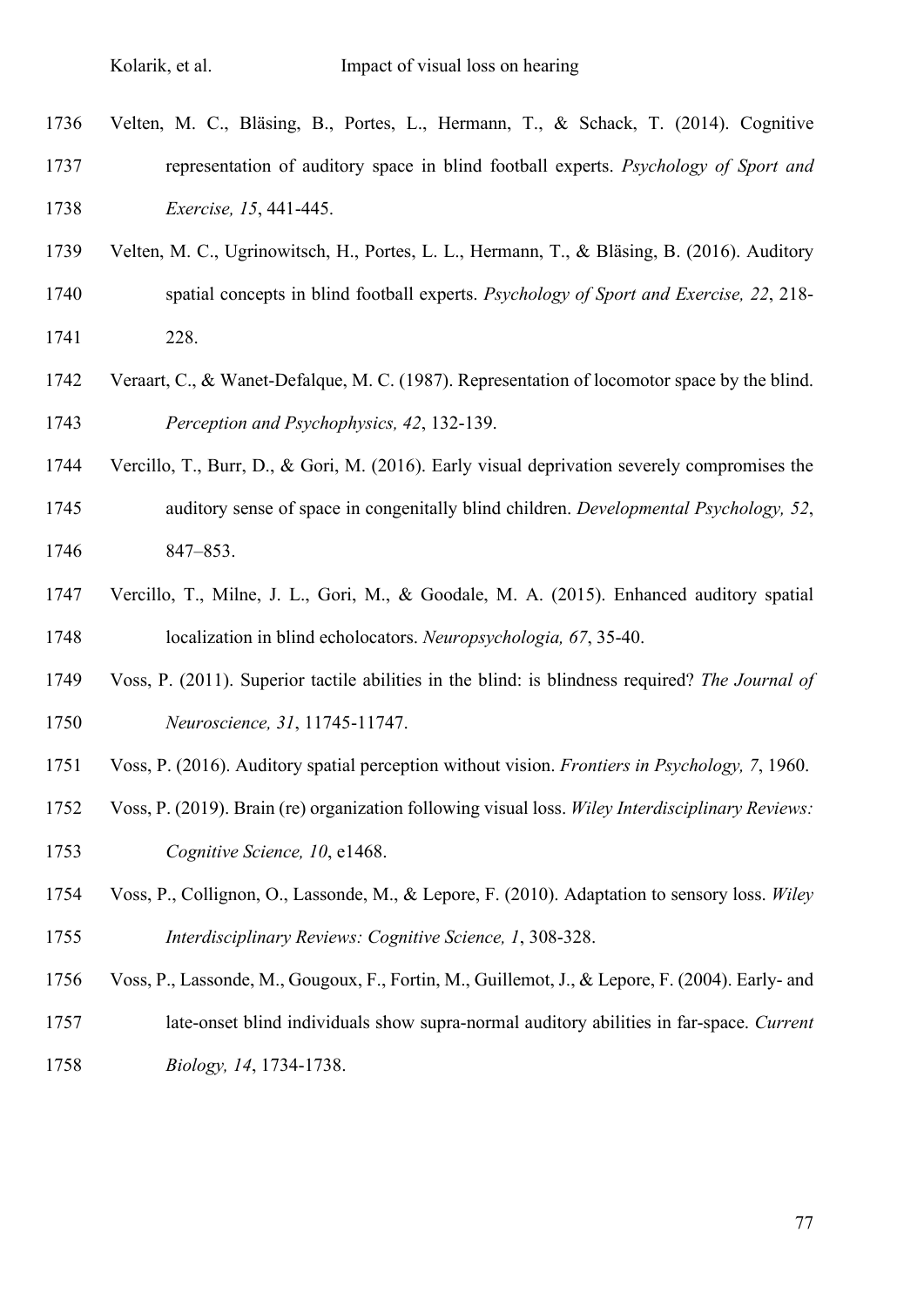- Voss, P., Lepore, F., Gougoux, F., & Zatorre, R. J. (2011). Relevance of spectral cues for auditory spatial processing in the occipital cortex of the blind. *Frontiers in Psychology, 2*, 48.
- Voss, P., Tabry, V., & Zatorre, R. J. (2015). Trade-off in the sound localization abilities of early blind individuals between the horizontal and vertical planes. *The Journal of*
- *Neuroscience, 35*, 6051-6056.
- Voss, P., & Zatorre, R. J. (2011). Occipital cortical thickness predicts performance on pitch and musical tasks in blind individuals. *Cerebral Cortex, 22*, 2455-2465.
- Voss, P., & Zatorre, R. J. (2012). Organization and reorganization of sensory-deprived cortex. *Current Biology, 22*, 168-173.
- Wan, C. Y., Wood, A. G., Reutens, D. C., & Wilson, S. J. (2010). Early but not late-blindness leads to enhanced auditory perception. *Neuropsychologia, 48*, 344-348.
- Wanet, M., & Veraart, C. (1985). Processing of auditory information by the blind in spatial localization tasks. *Attention, Perception, & Psychophysics, 38*, 91-96.
- Warren, W. H. (1998). Visually controlled locomotion: 40 years later. *Ecological Psychology, 10*, 177-219.
- Wersenyi, G. (2012). Virtual localization by blind persons. *Journal of the Audio Engineering Society, 60*, 568-579.
- Witkin, H. A., Birnbaum, J., Lomonaco, S., Lehr, S., & Herman, J. L. (1968). Cognitive patterning in congenitally totally blind children. *Child Development*, 767-786.
- Yabe, T., & Kaga, K. (2005). Sound lateralization test in adolescent blind individuals. *Neuroreport, 16*, 939-942.
- Zahorik, P., Brungart, D. S., & Bronkhorst, A. W. (2005). Auditory distance perception in humans: A summary of past and present research. *Acta Acustica united with Acustica, 91*, 409-420.